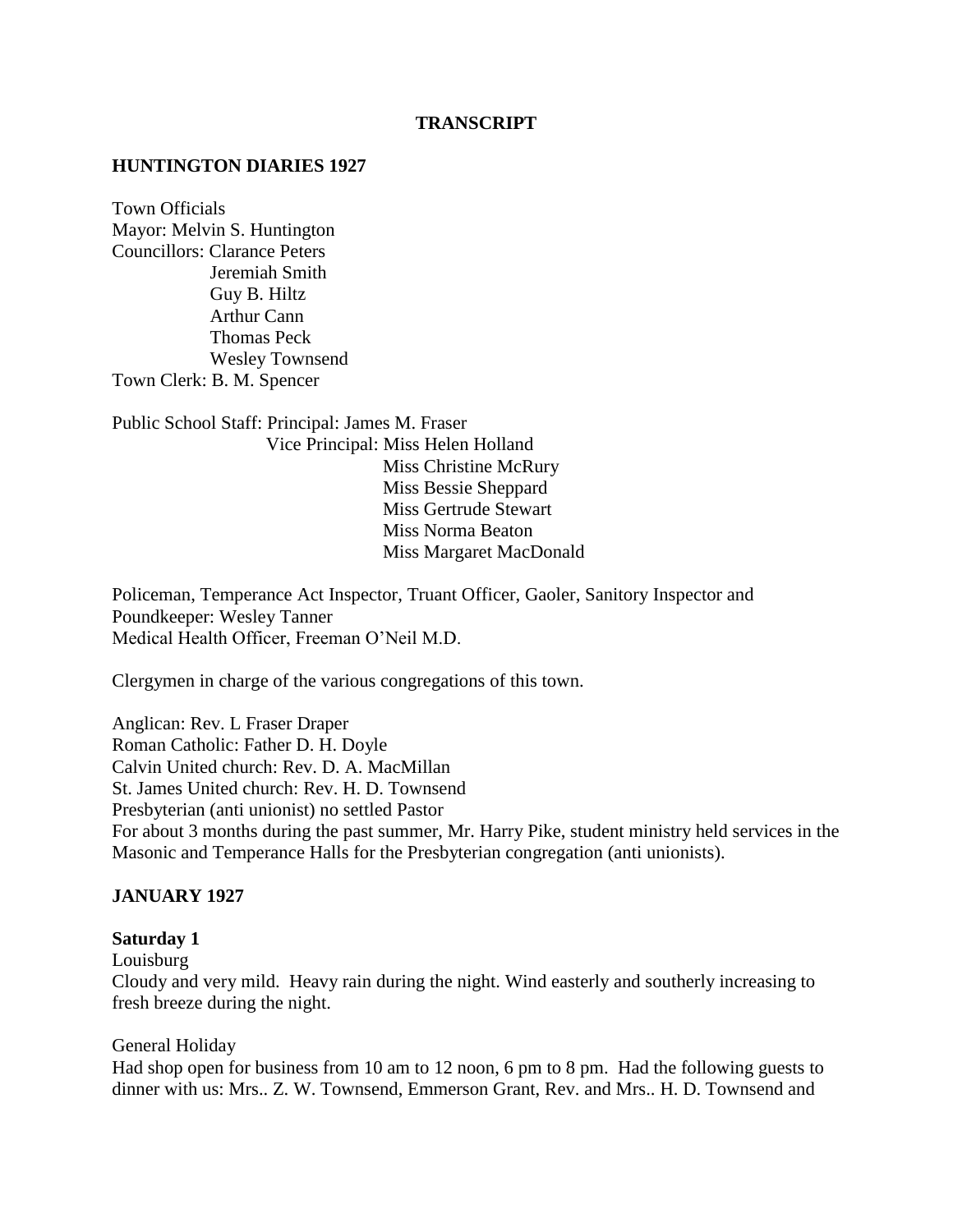family consisting of four. Queenie, Evas, Bertha Huntington and J. M Spencer. In company with Emeline, spent the evening at the home of Rev. H. D. Townsend where we listened in to a radio concert.

## **JANUARY 1927**

## **Sunday 2**

#### Louisburg

Rained heavily during the early part of the day. Showery during the afternoon and evening. Wind southerly.

Attended service in the St. James United church at 11 am and 7 pm. Preacher Rev. H. D. Townsend.

## **JANUARY 1927**

## **Monday 3**

Louisburg Light snow squalls in the early morning. Mild during the day with light westerly wind.

Steamer "Skipper" and steam trawler "Rayandor" arrived in the morning and bunkered.

"Week of Prayer" services began tonight in Calvin United church. Services will be held alternately between Calvin and St. James United churches during this week, the congregation uniting.

## **JANUARY 1927**

## **Tuesday 4** Louisburg Clear and mild with light variable wind. An ideal day.

## **JANUARY 1927**

## **Wednesday 5**

Louisburg

Heavy rain all day accompanied by a heavy southeast gale. Wind moderated in the evening and shifted to southwest. Cleared during the night.

## **JANUARY 1927**

#### **Thursday 6** Louisburg Mild and mostly clear with west south west wind. Light snow squalls at night.

Streets entirely bare with the exception of a few patches of ice.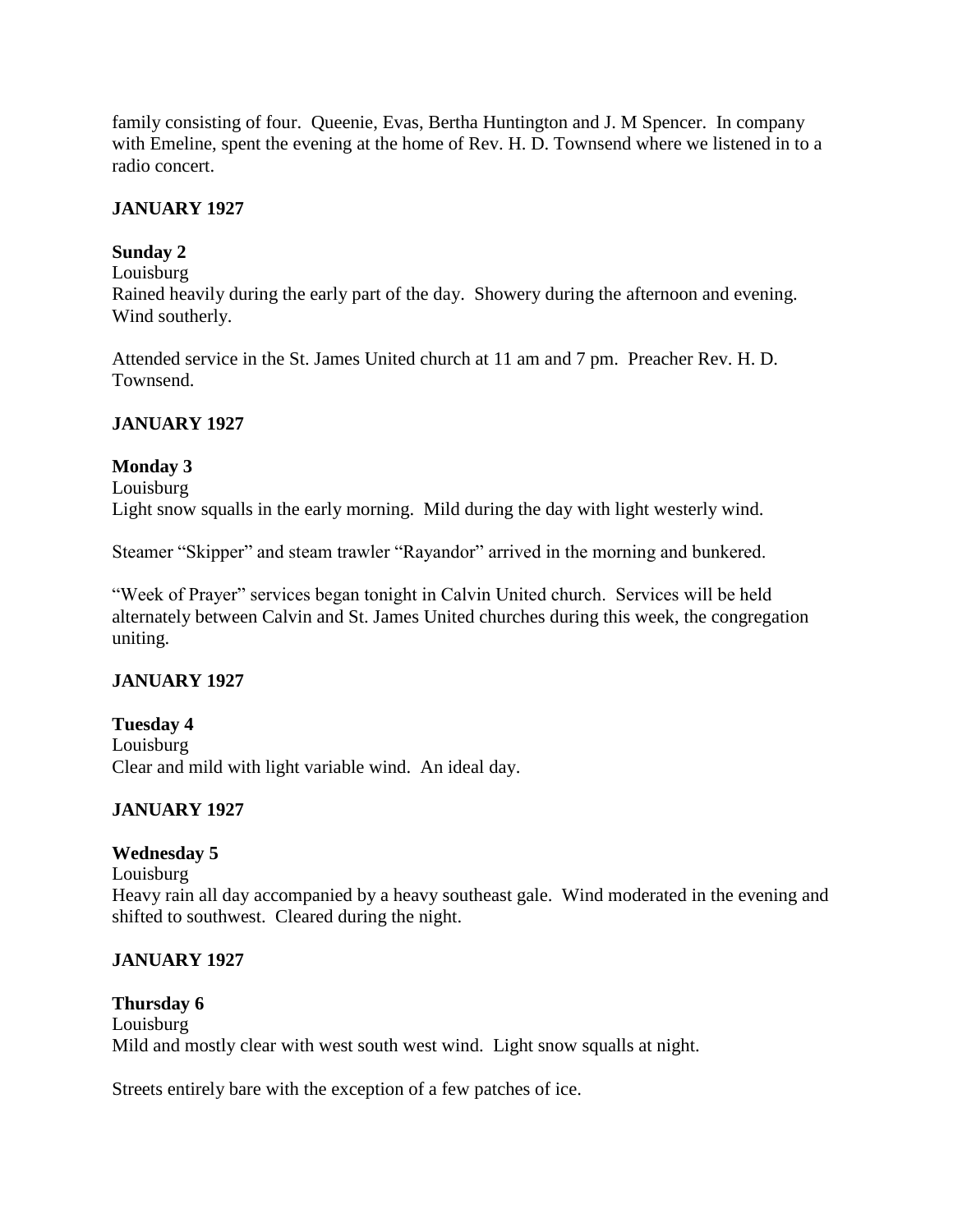Attended regular meeting of Town Council at 7:30 pm.

Attended choir practice in St. James United church at 9 pm.

## **JANUARY 1927**

#### **Friday 7**

Louisburg Clear and mild with light west south west wind which changed to north west in the afternoon.

## **JANUARY 1927**

## **Saturday 8**

Louisburg

Moderately cold in the morning and evening. Mild during the day. Mostly cloudy. Wind northerly.

Attended special meeting of School Board at 2 pm. Meeting called for the purpose of investigating charges of misconduct on the part of one of the high school pupils. Charges sustained, decision reserved.

## **JANUARY 1927**

## **Sunday 9**

Louisburg Mostly clear with light northerly wind. Min temperature about 15 above zero.

Attended service in St. James United church at 11 am and 7 pm. Preacher at morning service Rev. H. D. Townsend. Evening service Rev. D. A. MacMillan of Calvin United church.

## **JANUARY 1927**

## **Monday 10**

Louisburg Cloudy, chilly and raw. Wind east and north east. Min temperature about 12 above zero.

## **JANUARY 1927**

## **Tuesday 11**

Louisburg

Cloudy and chilly with intermittent light snow squalls in the afternoon. Hail and rain at night. Wind northeast changing to east and southeast and increasing to a moderate gale at night.

Steam trawler "Affa" arrived for bunker coal.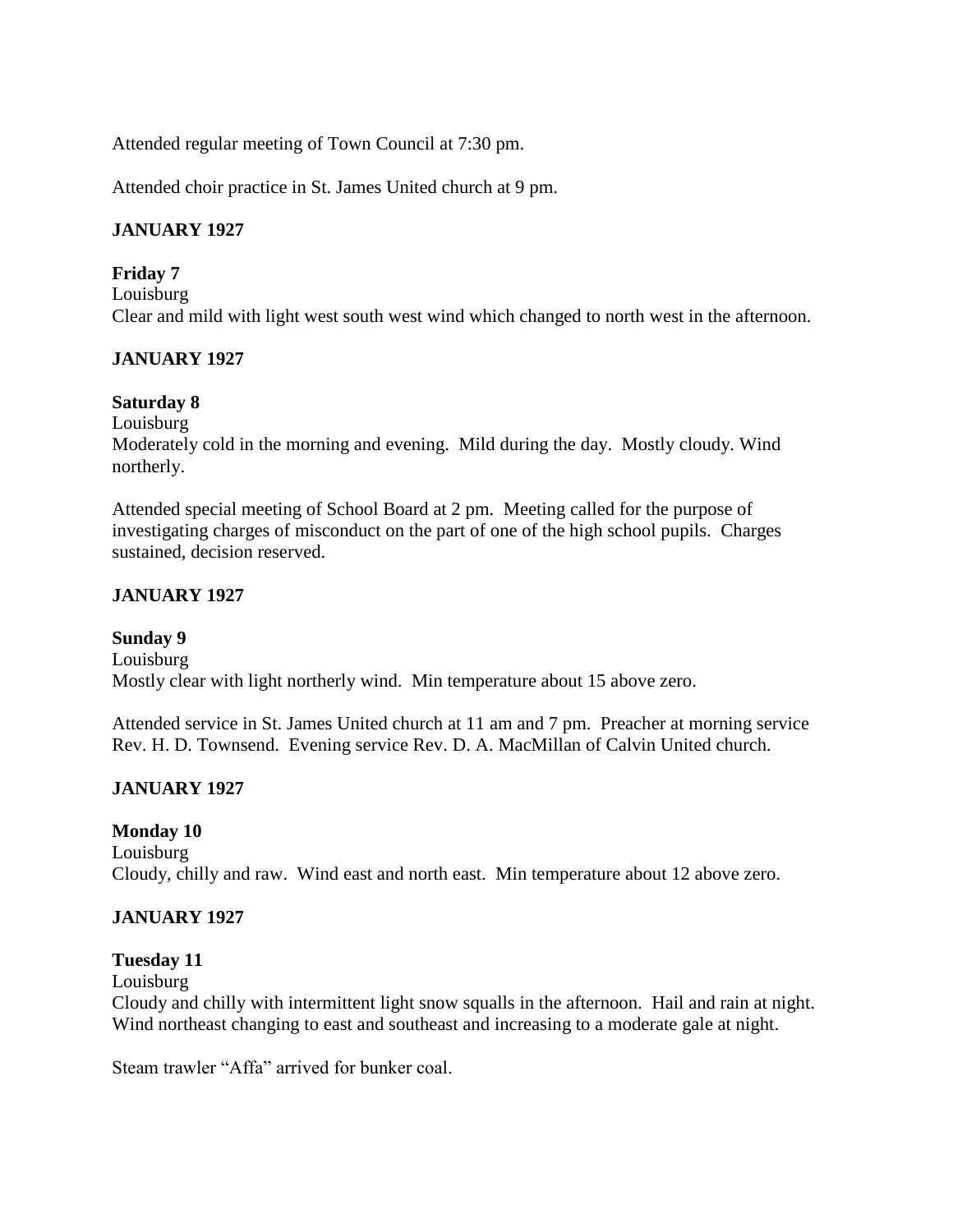## **JANUARY 1927**

#### **Wednesday 12**

Louisburg Cool and mostly clear with moderate north west wind. Heavy rain accompanied by thunder and lightening.

Steam trawler "Lord Darling" arrived for bunker coal.

Attended choir practice in St. James United church at 9 pm.

## **JANUARY 1927**

**Thursday 13** Louisburg Clear and mild with light south west wind. An ideal day.

Steamer "Amphatrite" arrived for cargo of coal.

## **JANUARY 1927**

**Friday 14** Sydney/Louisburg Partly clear and mild with light southwest wind. An ideal day.

Left here on the 8:45 pm train enroute for Sydney. Reached Sydney at about 11:30 am. Left Sydney for Glace Bay at 1:40 pm. Returned to Louisburg on evening train.

## **JANUARY 1927**

**Saturday 15** Louisburg Rained heavily during the greater part of the day. Foggy and very mild. Wind southerly.

#### **JANUARY 1927**

**Sunday 16** Louisburg Rained during the greater part of the day. Wind southerly.

#### **JANUARY 1927**

#### **Monday 17**

Louisburg/Sydney Snow in the early morning. Mostly cloudy during the day. Light westerly wind. Snow fall about 3 inches.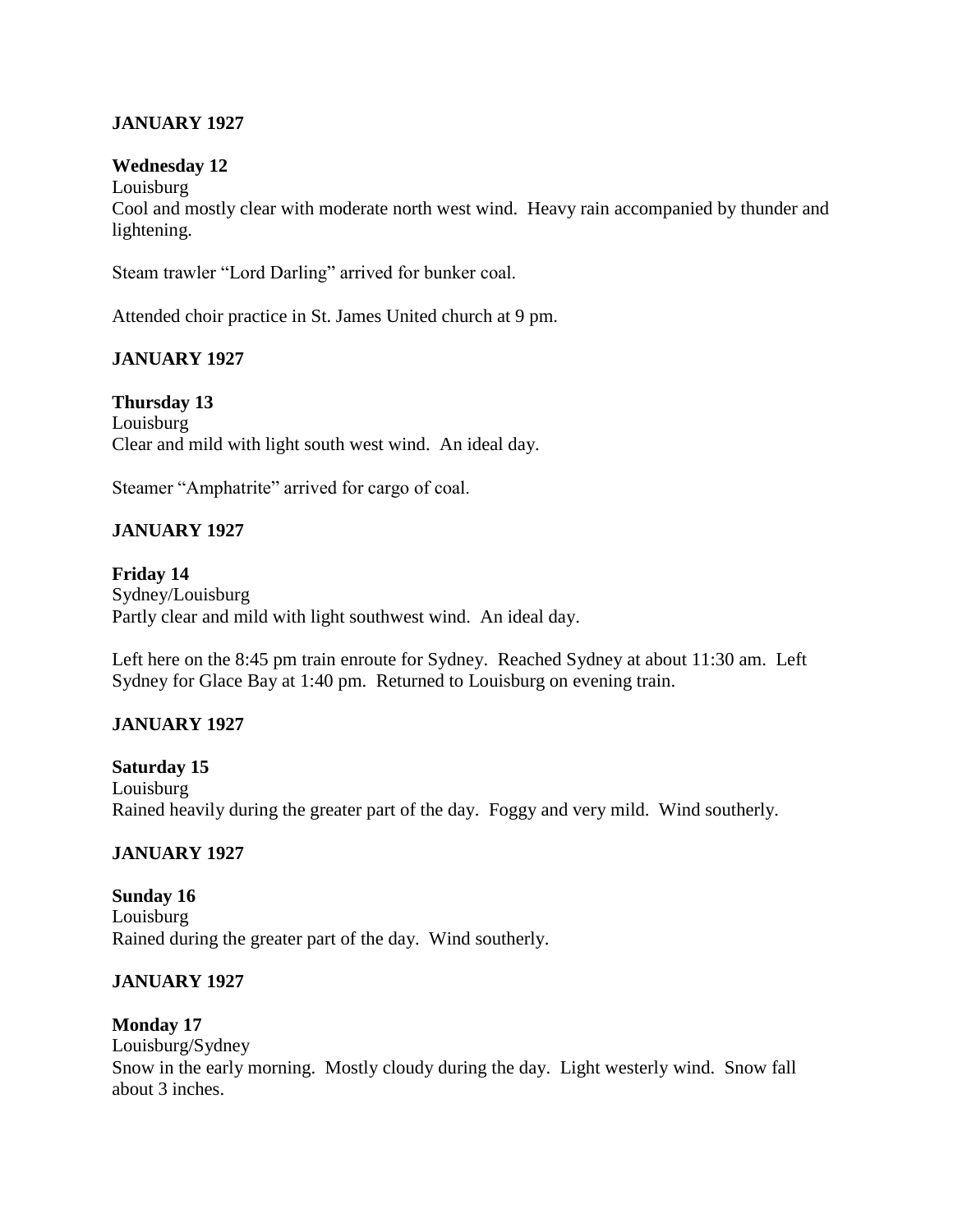Steamer "Hillbrook" bunkered and sailed.

Left Louisburg on the 8:45 am train enroute to Sydney to attend meeting of Joint Expenditure Board of the County of Cape Breton. Arrived at Sydney at 11:30 am. Found Board in session in County Council Chamber. Meeting adjourned at 1 pm to meet again at 2 pm. Adjourned at 5 pm to meet at 10:20 am tomorrow. Attended as a spectator, meeting of County Council from 8 to 11 pm. Stopped at Paul's Hotel.

## **JANUARY 1927**

## **Tuesday 18**

Sydney/Louisburg Clear and mild with light south west wind.

Attended meeting of Joint Expenditure Board at 10:20 am. Meeting adjourned at 1 pm to meet at 2. Meeting adjourned at 4:30 pm having completed the business of the session. In company with the Mayors of the other towns of Cape Breton Co, had luncheon at Watson's Restaurant as guests of the Rotary Club.

At 7:15 pm, attended Evangelistic service in George Street United church conducted by Mssrs Lorrie and Cameron.

Stopped at Paul's Hotel.

## **JANUARY 1927**

## **Wednesday 19**

Sydney/ Louisburg Mostly cloudy and mild with light southerly wind. Left Sydney on 8:15 am train for Louisburg arriving at about 10:15.

Attended choir practice at St. James United church at 9 pm.

## **JANUARY 1927**

**Thursday 20** Louisburg Cloudy, foggy and very mild with light southerly winds. Showery in the morning.

Steamers "Sambro" and "Magnhild" arrived.

Attended regular meeting of Town council at 7:30 pm.

## **JANUARY 1927**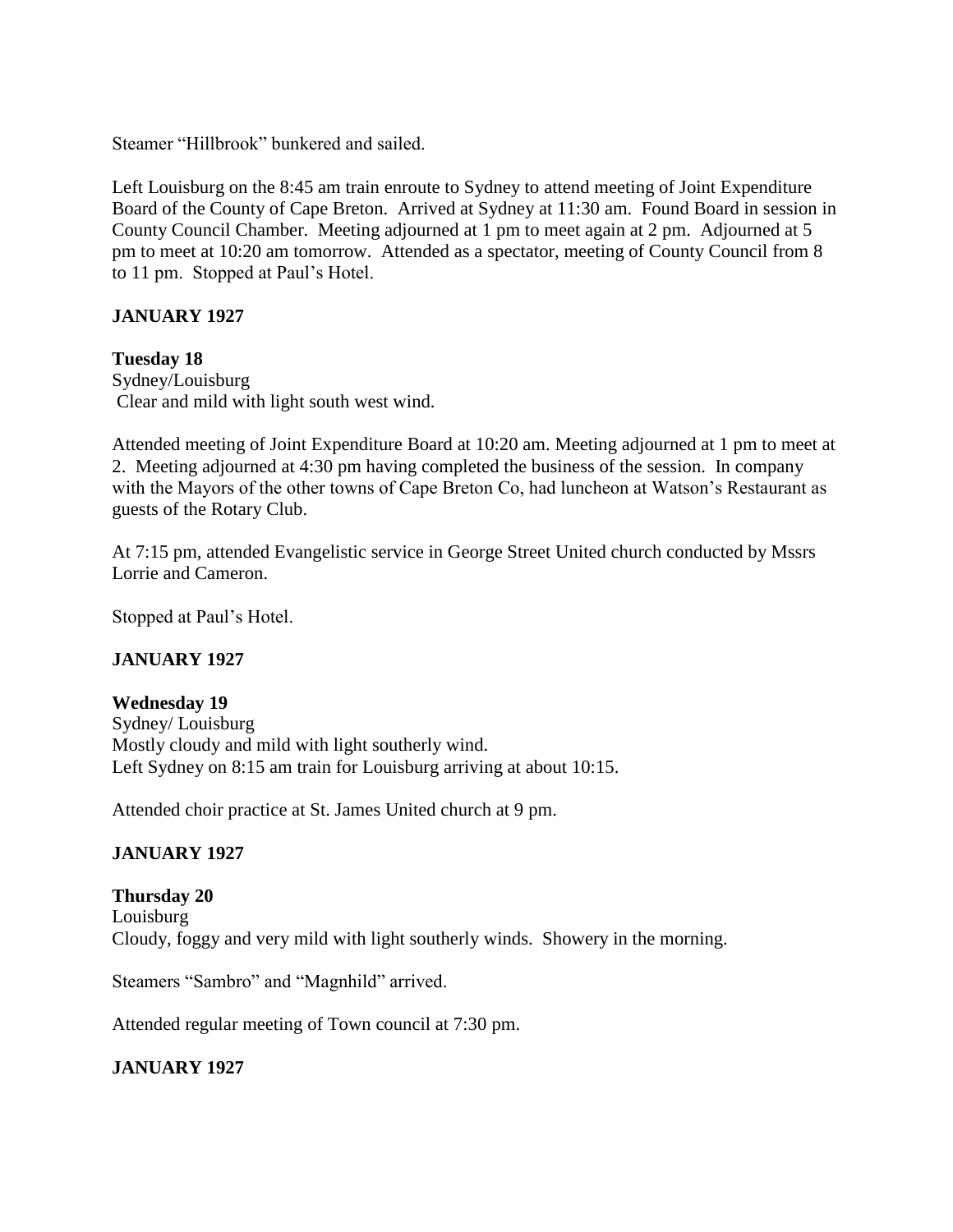## **Friday 21** Louisburg Cloudy and mild with light north east and east wind.

Steamer "Skipper" bunkered and sailed.

## **JANUARY 1927**

**Saturday 22** Louisburg Cloudy, mild and showery with light southerly winds.

## **JANUARY 1927**

## **Sunday 23**

Louisburg

Clear and moderately cold with light variable winds, north, northerly. Min temperature about 11 above zero.

Attended service in St. James United church at 11 am and 7 pm. Preacher Rev. H. D. Townsend.

## **JANUARY 1927**

**Monday 24** Louisburg Partly clear with north west winds. Min temperature about 10 above zero.

## **JANUARY 1927**

## **Tuesday 25**

Louisburg

Clear and moderately cold with fresh north west wind. Min temperature about 10 above zero. Streets bare and dusty.

Nomination day for candidates for Town councillors. The following filed their papers with the Town Clerk: Jeremiah Smith, Arthur D. Cann and James H. Crowdis. As there are only three candidates to fill three vacancies, all of the above will be returned by acclamation on election day, Feb. 1<sup>st</sup>. No elections for Mayors this year, as all Mayors elected last year in Nova Scotia towns were for a two year term.

## **JANUARY 1927**

## **Wednesday 26**

## Louisburg

Mostly cloudy with northerly wind. Light dust of snow in the early morning. Cold all day. Min temperature am about 10 above zero, pm 2 below. Light snow squalls at night.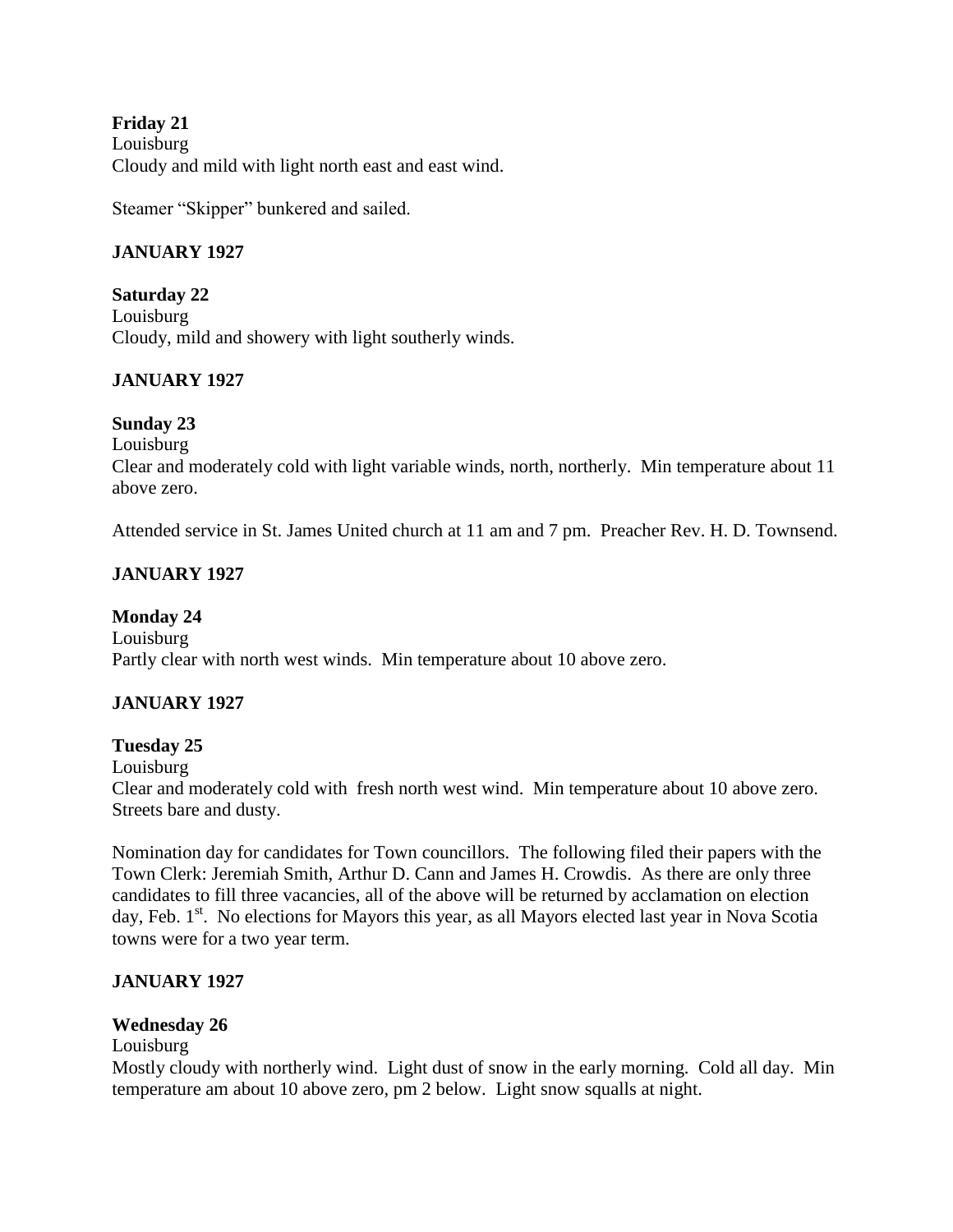Attended choir practice in St. James United church at 9 pm.

## **JANUARY 1927**

## **Thursday 27**

#### Louisburg

Clear and very cold with moderate north west wind. Min temperature am 5 below zero, pm 3 above. Max temperature about 6 above.

Steamer "Skipper" arrived and bunkered.

## **JANUARY 1927**

## **Friday 28**

Louisburg

Clear and moderately cold. Wind west changing to south west. Min temperature am about 6 above zero. Thawing at noon. Max temperature about 35. Streets entirely bare.

Steam trawler "Lord Shaftsburg" arrived and bunkered.

## **JANUARY 1927**

**Saturday 29** Louisburg Cloudy and very mild with south west wind. Foggy at night.

Attended special meeting of School Board at 7:30 pm. Meeting called to deal with matter laid over from meeting of Jan.  $8<sup>th</sup>$ . No decision reached.

## **JANUARY 1927**

#### **Sunday 30**

Louisburg

Clear and very mild in the forenoon. Cloudy and foggy in the afternoon. Light south west wind. Max temperature about 45. Warm and springlike. A remarkable day for this season of the year.

Mr. and Mrs. William Baker of Lexington, Mass, former residents of this town who are visiting here, spent part of the afternoon and had tea with us.

Attended service in St. James United church at 11 am and 7 pm. Preacher Rev. H. D. Townsend.

## **JANUARY 1927**

**Monday 31** Louisburg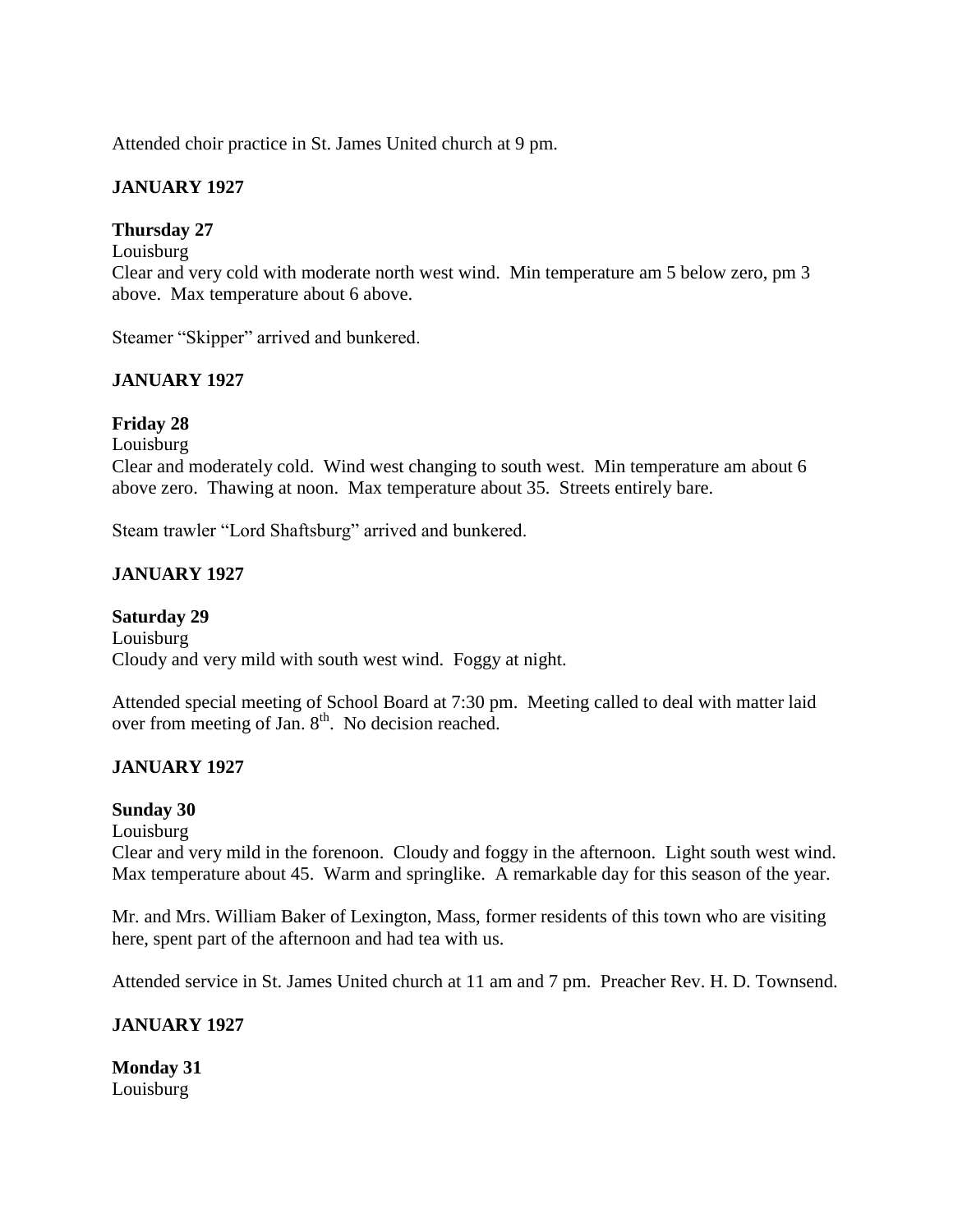Cloudy and very mild with light south west wind. Showery in the afternoon. Streets very wet and muddy. Frost and light snow squalls at night. Max temperature about 40.

#### **FEBRUARY 1927**

## **Tuesday 1**

Louisburg

Clear and moderately cold with fresh north west wind. Min temperature about 15 above zero. Steam trawler "Affa" arrived for bunker coal.

Town Elections:

Was present at Town Hall at 9 am when B. M. Spencer, Town Clerk, declared Jeremiah Smith, Arthur D. Cann and James H. Crowdis elected by acclamation.

#### **FEBRUARY 1927**

#### **Wednesday 2**

Louisburg

Moderately cold in the morning. Mild during the day. Wind southerly during the greater part of the day but changed to north west early in the night and increased to a strong breeze. Min temperature am about 12 above zero. Snow fall in the afternoon about 2 inches.

Steamer "Gray Point" arrived. Steam trawler "Lord Darling" arrived for bunker coal.

Attended choir practice in St. James United church at 9 pm.

## **FEBRUARY 1927**

**Thursday 3** Louisburg Clear and cold with moderate north west wind. Min temperature am 6 above zero, pm zero.

Mr. William Nicholson, a resident of this town, who had been liberated from the Cape Breton Insane Hospital, was returned to that institution today.

Attended regular meeting of Town Council at 7:30 pm. Swore in Jeremiah Smith, Arthur D. Cann and James H. Crowdis, Councillors returned by acclamation on Feb 1<sup>st</sup>. Health officer: Dr. F. O'Neil, Policeman, W. Tanner and various committees appointed at the meeting.

#### **FEBRUARY 1927**

**Friday 4** Louisburg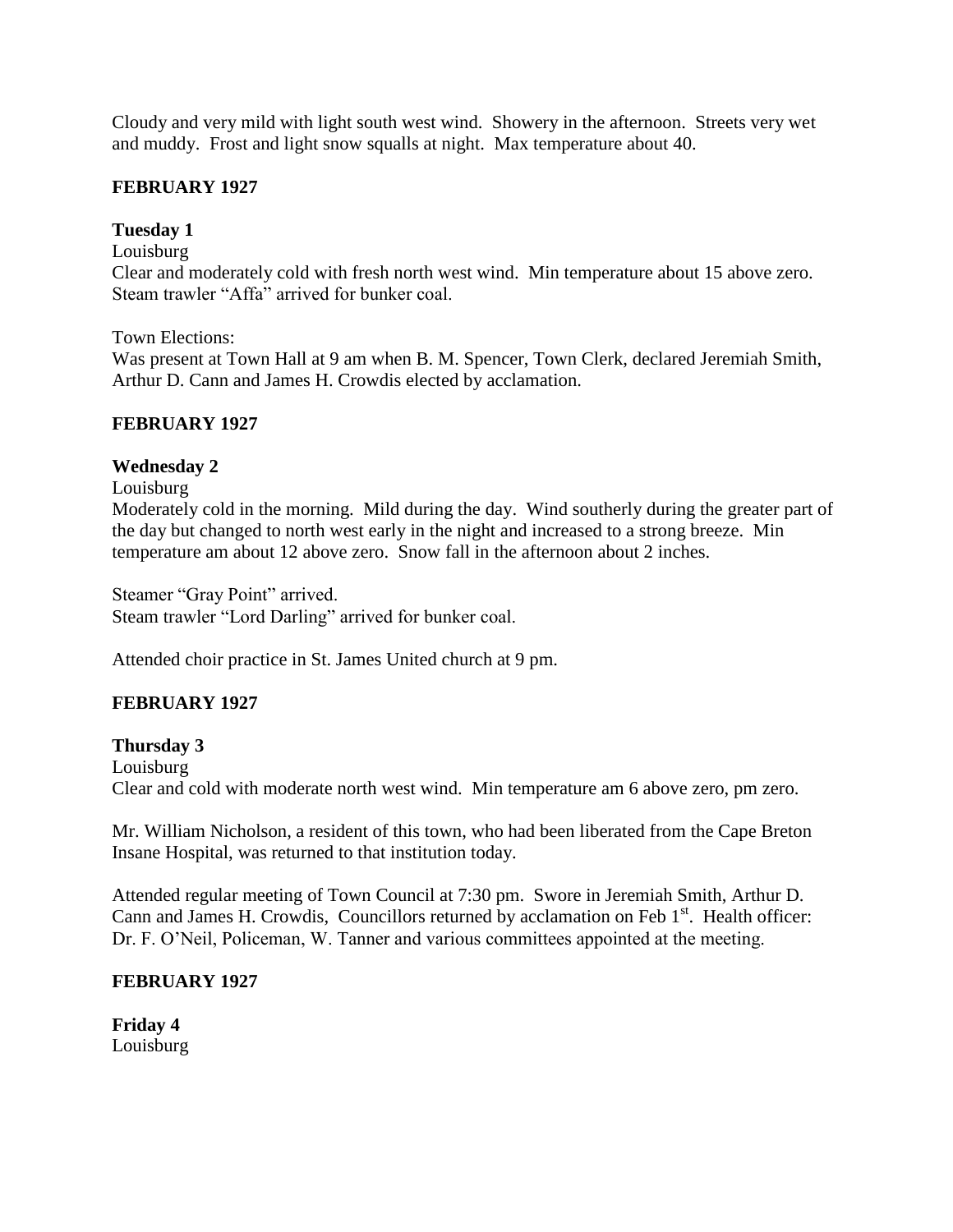Severe snow storm. Snow began to fall in the early morning and continued until about 3 pm. Strong north east wind which changed to north in the afternoon. Snow fall about 12 inches. Min temperature am about zero, pm 4 below.

Coal shipment at Sydney discontinued for this season. In all probability all coal shipments of the coal company will be made through Louisburg until the opening of navigation at the former port.

#### **FEBRUARY 1927**

#### **Saturday 5**

#### Louisburg

Clear and cold with strong north west wind. Min temperature am 4 below zero, max temperature (noon) 14 above. Min temperature pm 8 above.

Steamers "Canadian Voyageur" and Canadian Trooper" arrived for cargoes of coal.

Residents of this town who have been employed at the shipping piers at Sydney during the past season, returned home today owing to the closing down of the Sydney plant on account of severe weather and ice. They will likely find employment at Louisburg pier for the next few months.

#### **FEBRUARY 1927**

#### **Sunday 6**

Louisburg

Clear and moderately cold with light north west wind which changed in the evening to southerly and easterly. Storm threatening. Min temperature am 7 below zero. Max temperature about 20 above.

Steamer "Hochelaga" arrived for cargo of coal.

Attended service in St. James United church at 11 am and 7 pm. Preacher Rev. H. D. Townsend.

#### **FEBRUARY 1927**

#### **Monday 7**

Louisburg

Snow storm which began at about 12 o'clock last night continued until about noon accompanied by moderate north east wind. Snow fall about 10 inches. Min temperature am about 15 above zero, max temperature about 28. Partly clear in the afternoon.

Tug "Cruizer" arrived from Sydney during the night. The "Cruizer" will attend to the docking of ships at this port until the opening of navigation at Sydney.

Government steamer "Montcalm" arrived from Sydney during the night. The "Montcalm" will likely make Louisburg her headquarters during the winter months.

#### **FEBRUARY 1927**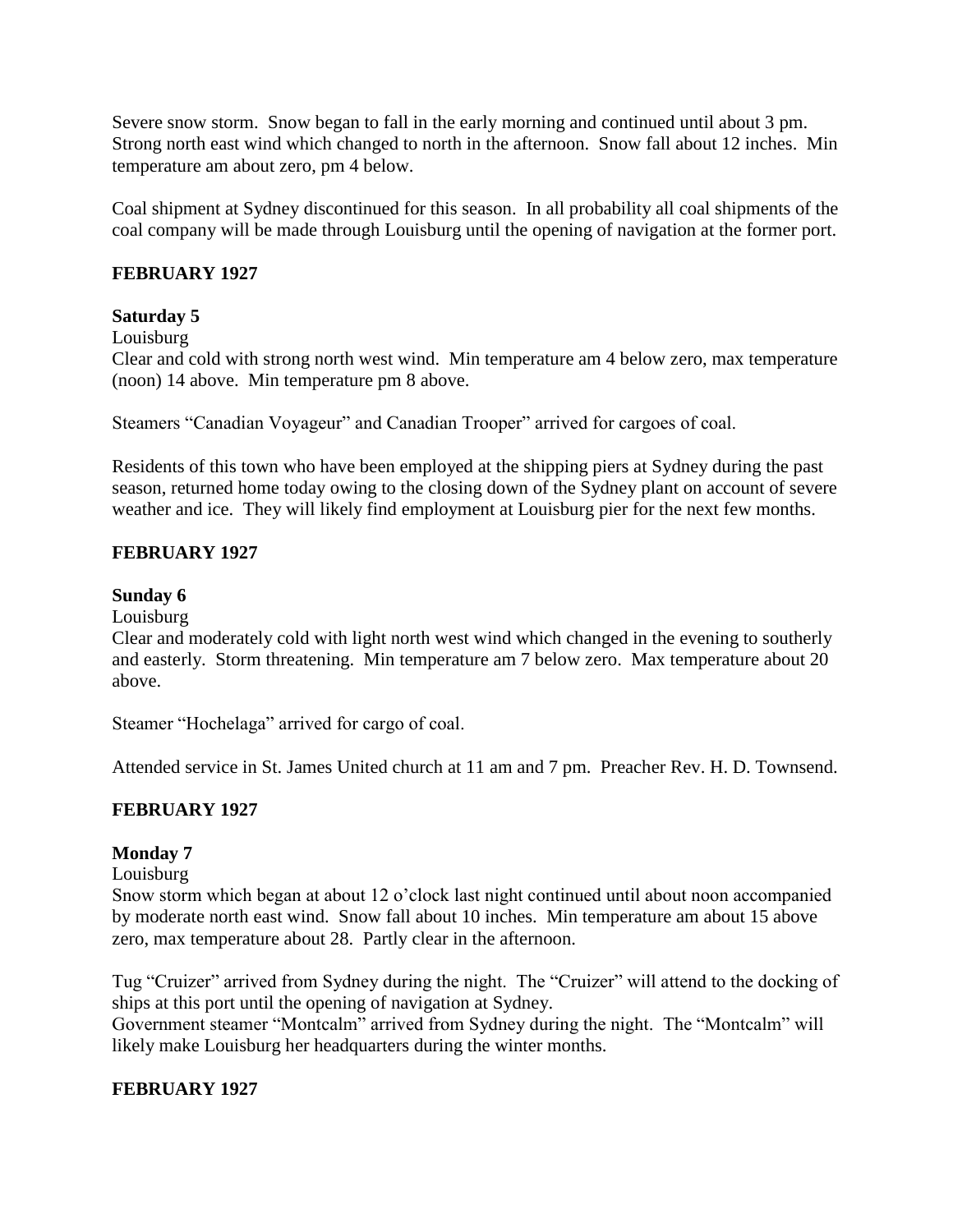## **Tuesday 8**

Louisburg

Clear and moderately cold with light westerly wind. Min temperature zero, max temperature about 26.

Steamer "Finchburg" arrived for cargo of coal. Steamer "Canadian Voyageur" sailed with cargo of coal.

John Cryer, Old Town, employed as a shipper on the coal pier, was seriously injured by being run over by an empty car last night. He was immediately rushed by special train to St. Joseph's Hospital, Glace Bay for treatment.

## **FEBRUARY 1927**

## **Wednesday 9**

Louisburg

Clear and moderately cold with light north west wind. Min temperature am 2 below zero. An ideal day.

Steamers "Hochelaga" and "Canadian Trooper" sailed with cargoes of coal. Newfoundland Government passenger and freight steamer "Caribou" arrived in the afternoon from Port Au Basques, Nfld. This is the Caribou's first trip to this port this season.

Began storing my annual ice supply.

Attended choir practice in St. James United church at 9 pm.

## **FEBRUARY 1927**

## **Thursday 10**

Louisburg

Clear with light south west wind. Cold in the early morning. Mild during the day. Moderately cold at night. Min temperature 1 below zero, max temperature 40. An ideal day.

Steamer "Lingan" arrived in the morning for cargo of coal.

Nfld steamer "Caribou" sailed in the afternoon with passengers and freight for Port Au Basques, Nfld.

British steamer (four masted) "Oxonian" arrived in the afternoon for cargo of coal. Government steamer "Lady Laurier" arrived in the evening on buoy service.

## **FEBRUARY 1927**

**Friday 11** Louisburg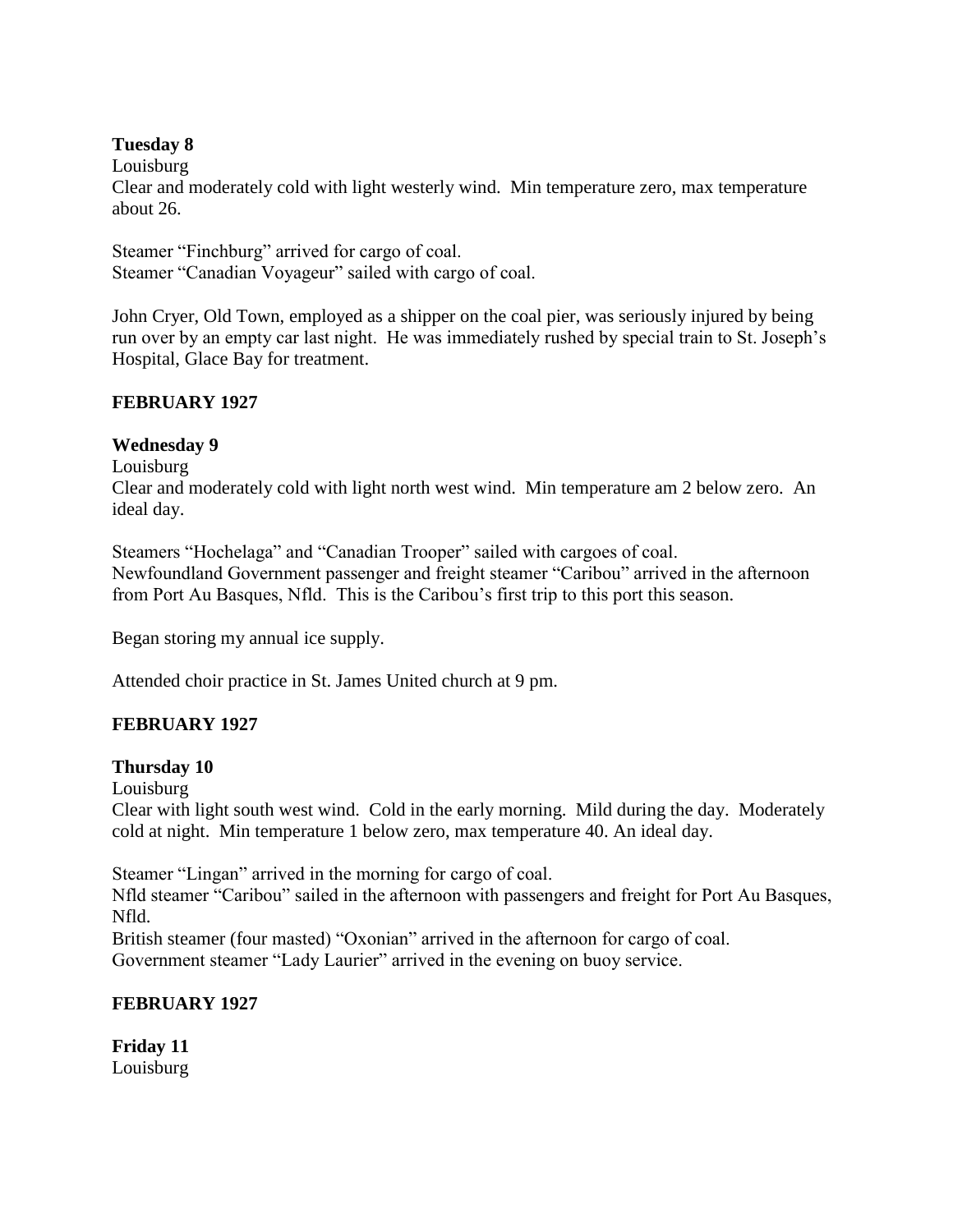Clear and moderately cold with light north east wind which changed to east at night. Min temperature am 1 below zero, max temperature 20.

Offices, engine and operating rooms of the Marconi wireless station at Old Town, Louisburg completely destroyed by fire at noon. With several others, responded to a call for assistance but arrived too late to be of any service. Hotel and cottages escaped without any damage. This station was erected in 1912.

## **FEBRUARY 1927**

#### **Saturday 12**

#### Louisburg

Clear and moderately cold in the morning. Cloudy and mild in the afternoon. Light north west wind which changed to south west early in the day. Light fall of snow during the night. Min temperature am 2 above zero, max temperature about 30. Snow fall about 2 inches.

Steamer "Lingan" sailed with cargo of coal.

Government steamer "Lady Laurier" sailed.

Nfld steamer "Caribou" arrived in the afternoon with passengers and freight from Port Au Basques, Nfld.

## **FEBRUARY 1927**

## **Sunday 13**

Louisburg Clear and moderately cold. Wind north west. Min temperature am 15 above zero, pm zero. Max temperature 23.

Attended service in St. James United church at 11 am and 7 pm. Preacher Rev. H. D. Townsend.

## **FEBRUARY 1927**

## **Monday 14**

Louisburg

Moderately cold with light east and north east wind. Clear in the early part of the day. Cloudy during the afternoon and evening. Min temperature am 3 below zero, pm about 10 above.

Nfld steamer "Caribou" sailed during the night with passengers and freight for Nfld. Steamer "Canadian Voyageur" arrived in the evening for cargo of coal.

At 2 pm in company with Rev. M. Draper, Rev. H. D. Townsend and Commissioner Peck, visited the public schools where addresses were delivered on the subject of cruelty to animals. Finished storing my ice supply.

## **FEBRUARY 1927**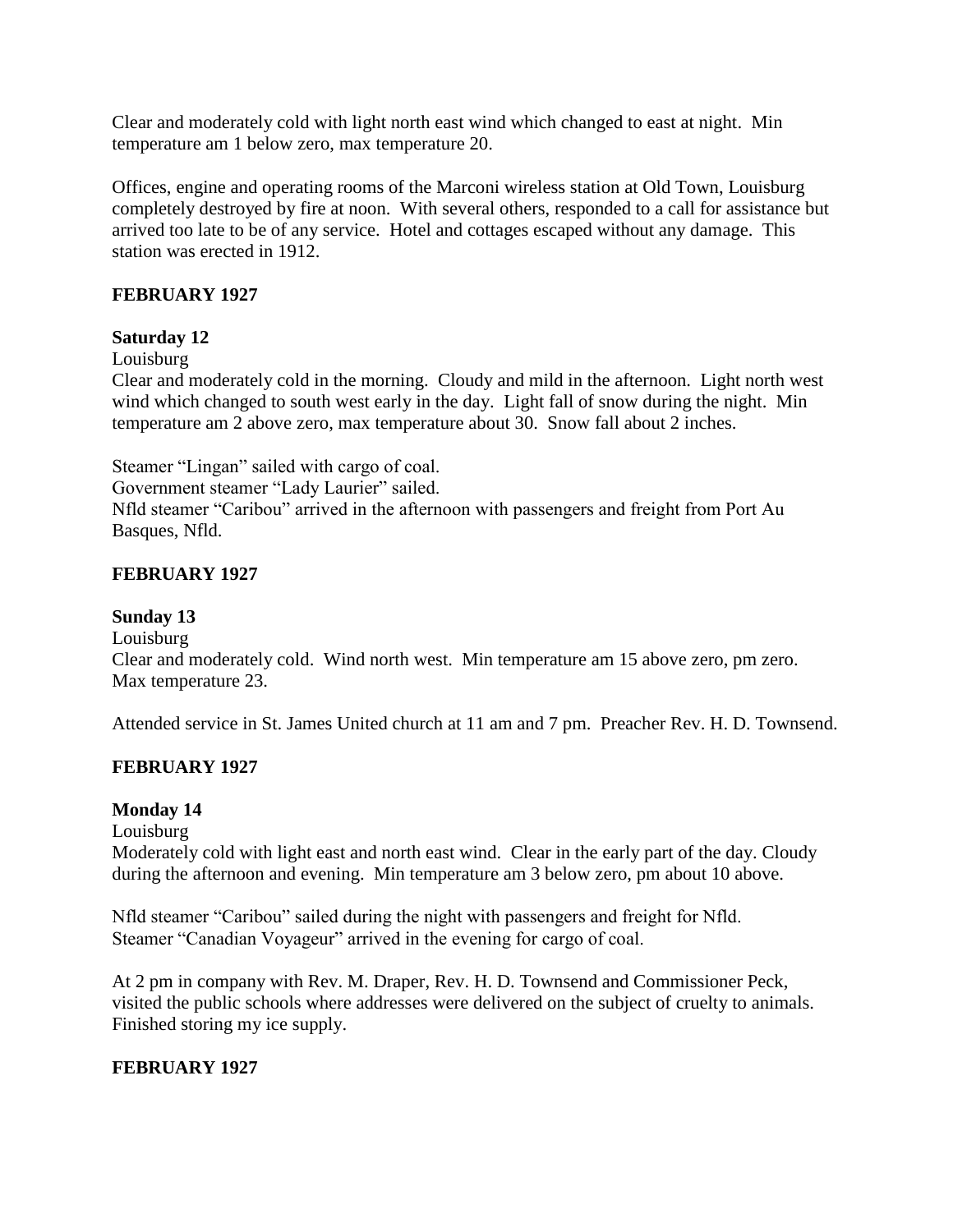## **Tuesday 15**

Louisburg

Light drizzle of snow all day with light easterly winds. Snow fall about 3 inches. Min temperature about 20 above zero. Max temperature about 30.

#### **FEBRUARY 1927**

#### **Wednesday 16**

Louisburg Clear and moderately cold with north west wind. Snow fall in early morning about 1 inch.

British steamer "Finchburg" which has been undergoing repairs since her arrival here on the  $8<sup>th</sup>$ inst, sailed with a cargo of coal.

Norwegian steamer "Ravnanger" and British steamer "Wabana" arrived for cargoes of coal. Steamer "Skipper" arrived during the night for bunker coal.

Attended choir practice in St. James United church at 9 pm.

## **FEBRUARY 1927**

#### **Thursday 17**

Louisburg

Remarkably clear and moderately cool with light north east wind. Min temperature am 4 above zero.

Steamers "Canadian Voyageur" and "Oxonian" sailed with cargoes of coal. Steamers "Canadian Trooper" and "Hochelaga" arrived for cargoes of coal. Steamers "Canadian Challenger" arrived in the evening for part cargo of steel products. Nfld steamer "Caribou" arrived shortly before noon with passengers and freight from Port Au Basques, Nfld and sailed to return at about 7 pm.

Attended regular meeting of Town Council at 7:30 pm.

#### **FEBRUARY 1927**

## **Friday 18**

Louisburg

Snow fall of about 2 inches in the morning turned to rain at about 11am and continued to rain moderately during the remainder of the day. Light east to south east wind which changed to westerly at night.

Steamer "Wabana" sailed with cargo of coal.

#### **FEBRUARY 1927**

**Saturday 19**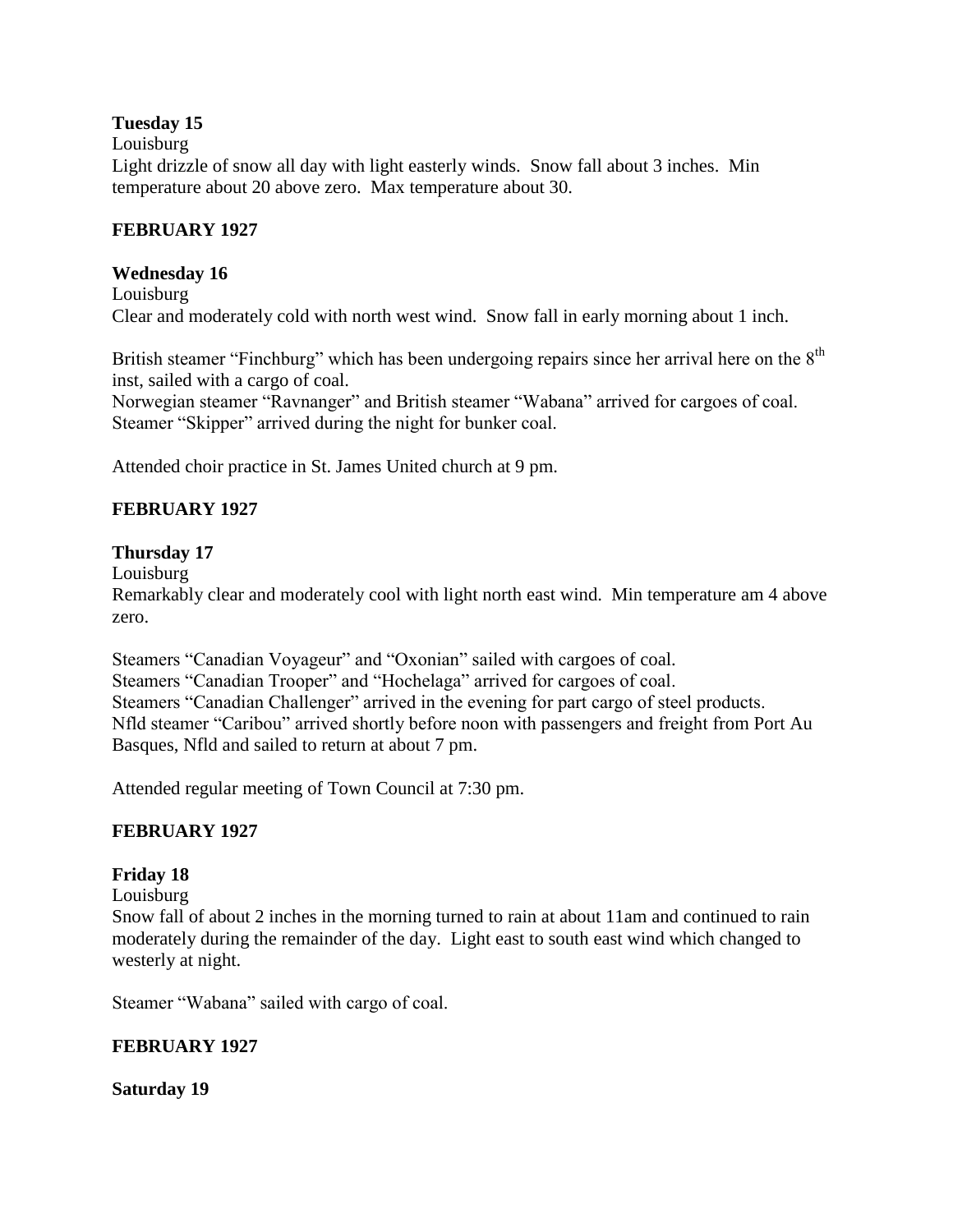Louisburg

Cloudy, chilly and raw with fresh north east wind. Min temperature pm zero.

Steamers "Hochelaga" and "Canadian Trooper" sailed with cargoes of coal. Nfld steamer "Caribou' arrived shortly before noon with passengers and freight from Port Au Basques.

Steam trawler "Lord Darling" which had been undergoing repairs at this port since her arrival on Feb 2nd, sailed in the early morning but had to return to port owing to some trouble in connection with her machinery.

## **FEBRUARY 1927**

## **Sunday 20**

Louisburg

Partly clear and very cold with fresh north east wind which moderated in the evening. Min temperature am 2 below zero. Mercury kept at about 8 above zero until about 5 pm when it gradually raised until it reached 18 above at 11 pm.

Steamer "Canadian Challenger" sailed with part cargo of steel products. Government steamer "Montcalm" sailed to go to the assistance of steamer "Birk" reported in the ice enroute to this port.

Attended service in Calvin United church at 11am. Preacher Rev. D. A. McMillan and Anglican church at 7 pm. Preacher, Rev. L. H. Draper. No service in St. James United church today owing to the illness of the Pastor, Rev. H. D. Townsend.

## **FEBRUARY 1927**

## **Monday 21**

Louisburg

Snow storm in the early morning. Stopped snowing and turned to rain shortly before noon. Rain and drizzle until about 3 pm. Wind south east changing to northerly in the late afternoon. Snow fall about 4 or 5 inches. Coast blocked with drift ice.

Nfld steamer "Caribou" sailed in the afternoon for Port Au Basques, Nfld with passengers and freight.

## **FEBRUARY 1927**

## **Tuesday 22**

Louisburg Cloudy and mild with light variable wind.

Norwegian steamer "Birk" arrived for cargo of coal accompanied by S.S. "Montcalm" which had gone to her assistance on Sunday the  $20<sup>th</sup>$  inst.

Trawler "Lord Darling" sailed for Canso but had to return to port in the evening on account of meeting ice.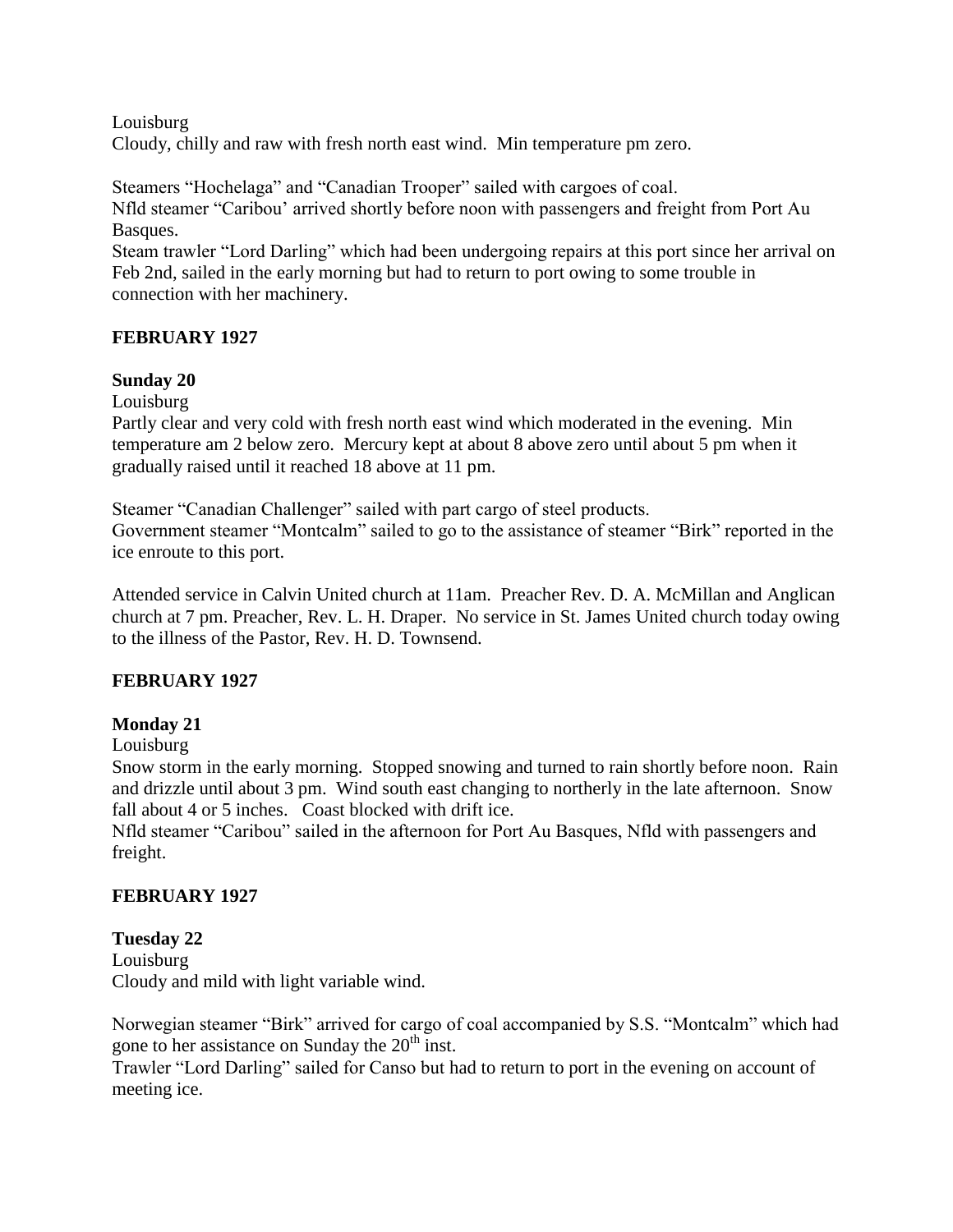Norwegian steamer "Osterdal" arrived at night for cargo of coal.

Anglican congregation held tea and fancy sale in parish hall in the evening.

## **FEBRUARY 1927**

#### **Wednesday 23**

Louisburg

Moderately cold in the morning and evening. Mild during the day. Mostly clear. An ideal day. Light northerly wind.

Steamer "Ravnanger" which arrived on the  $16<sup>th</sup>$  inst and has been undergoing repairs at this port, sailed today with a cargo of coal.

British steamer "City of Pekin" arrived and started loading part cargo of steel products. Nfld steamer "Caribou" arrived with passengers and freight from Nfld.

Attended and presided at the assessment appeal court in Town Hall at 2 pm. 4 appeals heard and disposed of.

Catholic Women's League held a social and dance in Masonic Hall in the evening.

## **FEBRUARY 1927**

**Thursday 24** Louisburg Partly clear and mild with light wind mostly northerly.

British steamer "Queen Maud" arrived for part cargo of steel products. Steamer "Wabana" arrived for cargo of coal. Nfld steamer "Caribou" sailed in the afternoon for Nfld with passengers and freight.

Death at Cape Breton Insane Asylum, Sydney River of Albert Saad, a former resident of this town who has been an inmate of the above institution since last fall.

Young Men's Club held a dance in Masonic Hall in the evening.

## **FEBRUARY 1927**

**Friday 25** Louisburg Mostly clear with light northerly wind. Mild.

Norwegian steamers "Birk" and "Osterdal" sailed with cargoes of coal. Steamer "Canadian Voyageur" arrived for cargo of coal.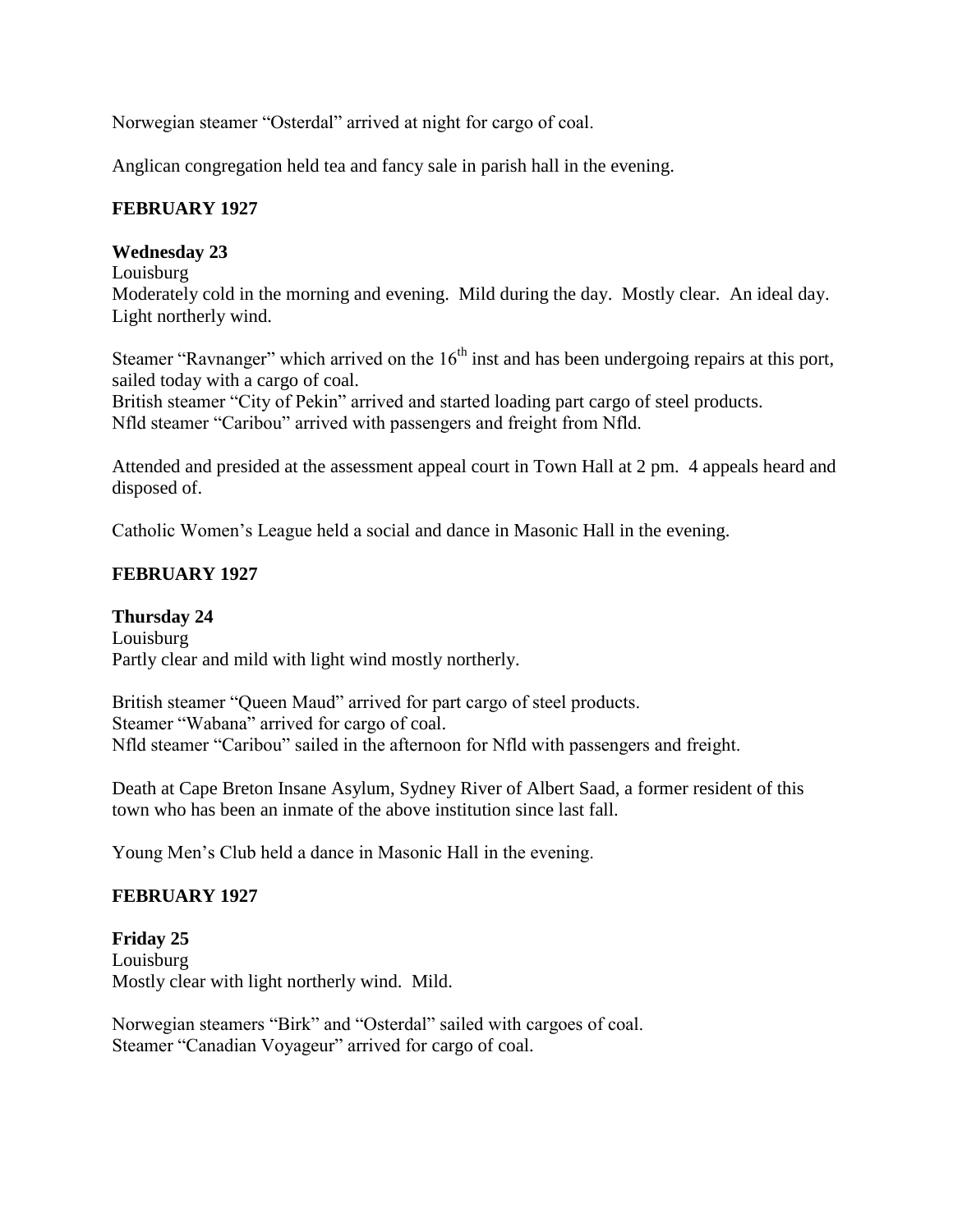Body of Stephen MacCormack found on the Old Gabarus Road about five miles from this town. Mr. MacCormack spent part of yesterday in town and left here in the afternoon to visit his fatherin-law, Mr. James MacLellan, but did not reach there. Body discovered by Mr. MacLellan and reported to the authorities. Coroner, Douglas MacDonald, Dr. Morrison and Chief of Police Tanner brought the body to town where a coroner's jury was empaneled.

## **FEBRUARY 1927**

## **Saturday 26**

Louisburg

Mostly clear with light northerly wind which changed to easterly in the afternoon. Snow began to fall at about 9 pm and continued until late in the night.

Nfld steamer "Caribou" arrived in the morning with passengers and freight. Steamer "Wabana" sailed with cargo of coal.

Attended funeral of the late Albert Saad whose body arrived from Sydney on the morning train. Funeral held at 1:30 pm and service at both church and grave by Rev. L. H. Draper. Service held in St. Bartholomew's Anglican church.

Death at Old Town of Mrs.. Henrietta Kennedy, an aged resident of that place.

## **FEBRUARY 1927**

## **Sunday 27**

Louisburg

Clear and mild with westerly wind. Harbour partly filled with drift ice and coast blocked with ice which moved off during the day.

Attended service in St. James United church at 11 am and 7 pm. Preacher Rev. H. D. Townsend.

## **FEBRUARY 1927**

## **Monday 28**

Louisburg Clear and mild with light north west and north wind. Harbour and coast clear of ice.

Nfld steamer "Caribou" sailed in the afternoon. Steamer "Canadian Trooper" arrived for cargo of coal. Steamer "Canadian Voyageur" sailed with cargo of coal. Steamer "City of Pekin" sailed with part cargo of steel products.

Coroner's inquest held on the body of the late Stephen MacCormack ended in a disagreement. Autopsy held and stomach sent to Halifax for analysis. Body shipped to Sydney on evening train. Coroner, Douglas MacDonald of Louisburg. Inquest held in Town Hall.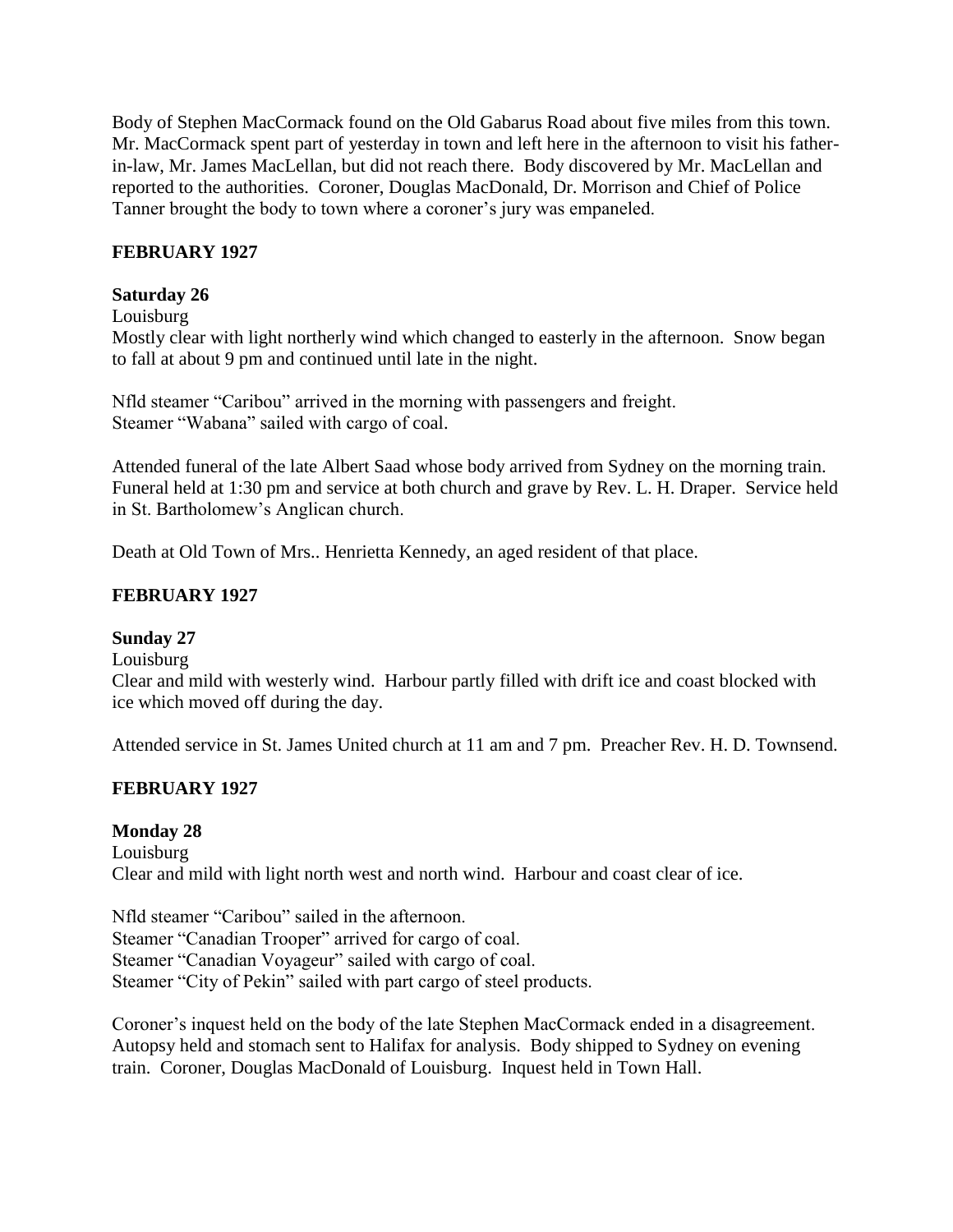## **MARCH 1927**

#### **Tuesday 1**

Louisburg

Clear and moderately cold with light north and north west wind. An ideal day. Min temperature am about 15 above zero.

Steamer "Daghild" arrived for cargo of coal. Steamer "Canadian Trooper" sailed with cargo of coal.

In company with A. A. Martell, Capt. W. Lewis, Vincent O'Toole and D. J. Kennedy, drove to Old Town to attend the funeral of the late Mrs.. Henrietta Kennedy. Service at the church and grave conducted by Rev. Father Doyle. Interment in old cemetery at "Old Town".

## **MARCH 1927**

#### **Wednesday 2**

Louisburg/Sydney Mild and remarkably clear with light west and north west wind. A perfect day.

Left Louisburg on the 8:45 am train enroute to Sydney to attend a special meeting of the Joint Expenditure Board called to deal with the appointment of a General Assessor and an Auditor and other business. Mr. Wheaton of Halifax was appointed Assessor and Mr. Day of Sydney Mines, Auditor. Returned to Louisburg on evening train.

Nfld steamer "Caribou" arrived from Nfld with passengers and freight. Steamer "Queen Maud" sailed with part cargo of steel products.

## **MARCH 1927**

**Thursday 3**

Louisburg

Snow in the morning turned to rain and drizzle at about 10 am and continued all day. Wind north east and east. Snow fall about 2 inches.

Steamer "Daghild" sailed with cargo of coal for St. John, NB. Nfld steamer "Caribou" sailed in the evening for Port Au Basque, Nfld.

Attended and presided at regular meeting of Town Council at 7:30 pm. Assessments accepted. Estimates brought down for 1927 and rate set at 3 3/4 per cent.

## **MARCH 1927**

**Friday 4** Louisburg Partly clear with fresh westerly wind which moderated in the evening.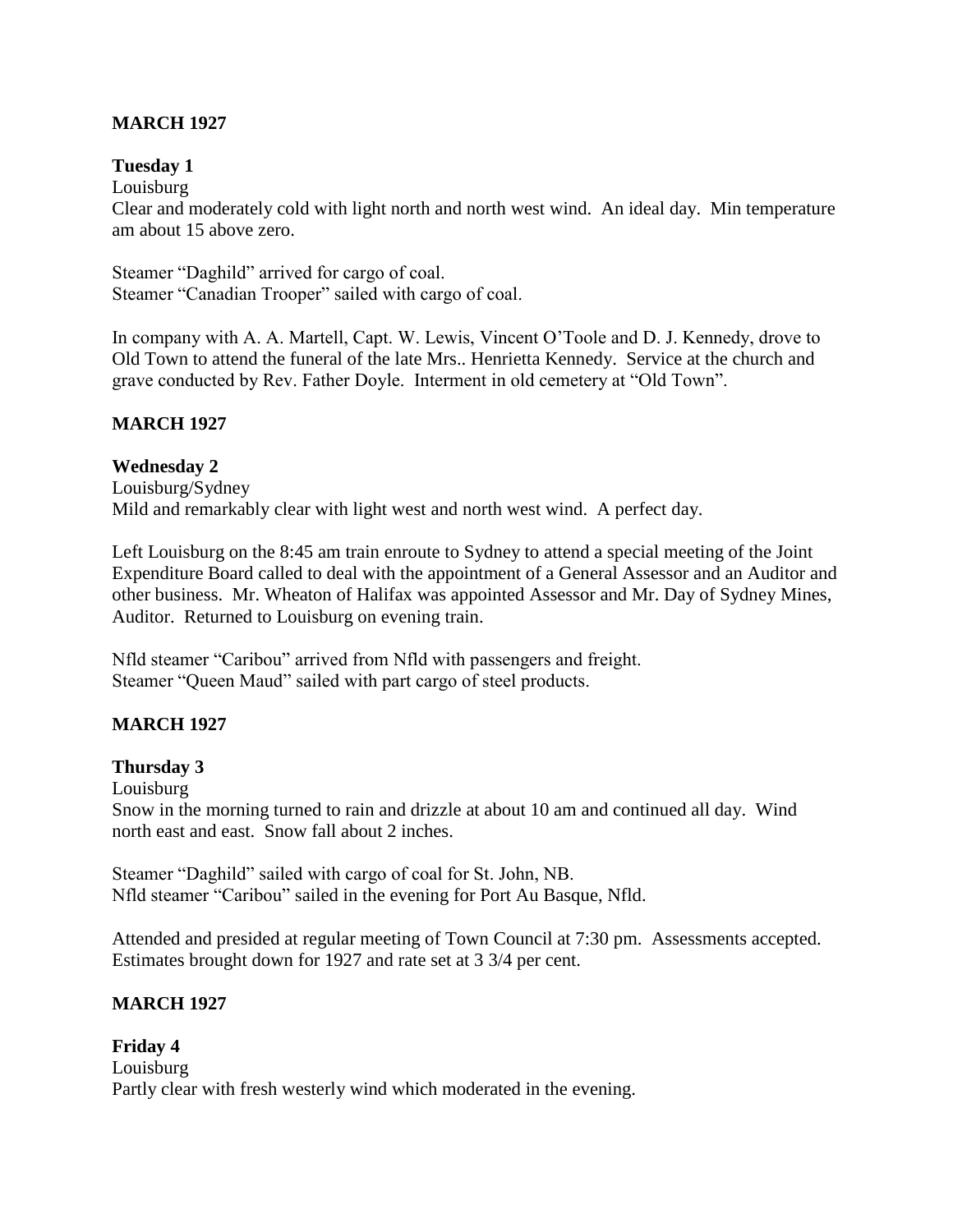## **MARCH 1927**

**Saturday 5** Louisburg Cloudy and mild with light variable wind.

Steamer "Wabana" arrived for cargo of coal.

Nfld steamer "Caribou" arrived with passengers and freight at about 3:30 pm. After loading a quantity of freight, sailed at about 8 pm for North Sydney enroute to Port Au Basque, Nfld. Government steamer "Montcalm" sailed for North Sydney in the afternoon with instructions to break up the ice at that port.

#### **MARCH 1927**

#### **Sunday 6**

Louisburg Clear and mild with light variable wind. A perfect day.

Attended service in ST. James United church at 11 am and 7 pm. Preacher, Rev. H. D. Townsend.

#### **MARCH 1927**

#### **Monday 7**

Louisburg

Cloudy and foggy with silver thaw in the morning. Partly clear and mild in the afternoon. Light variable wind.

Steamer "Canadian Voyageur" arrived for cargo of coal.

#### **MARCH 1927**

#### **Tuesday 8**

Louisburg

Cloudy and misty with light north east wind which changed to southerly at night and increased to a fresh breeze. Rain during the night.

Steamer "Wabana" sailed with cargo of coal.

Attended and presided at a special meeting of Town Council at 7:30 pm. Meeting called for the purpose of passing a resolution respecting Poll Tax Legislation sought by City of Sydney.

#### **MARCH 1927**

**Wednesday 9**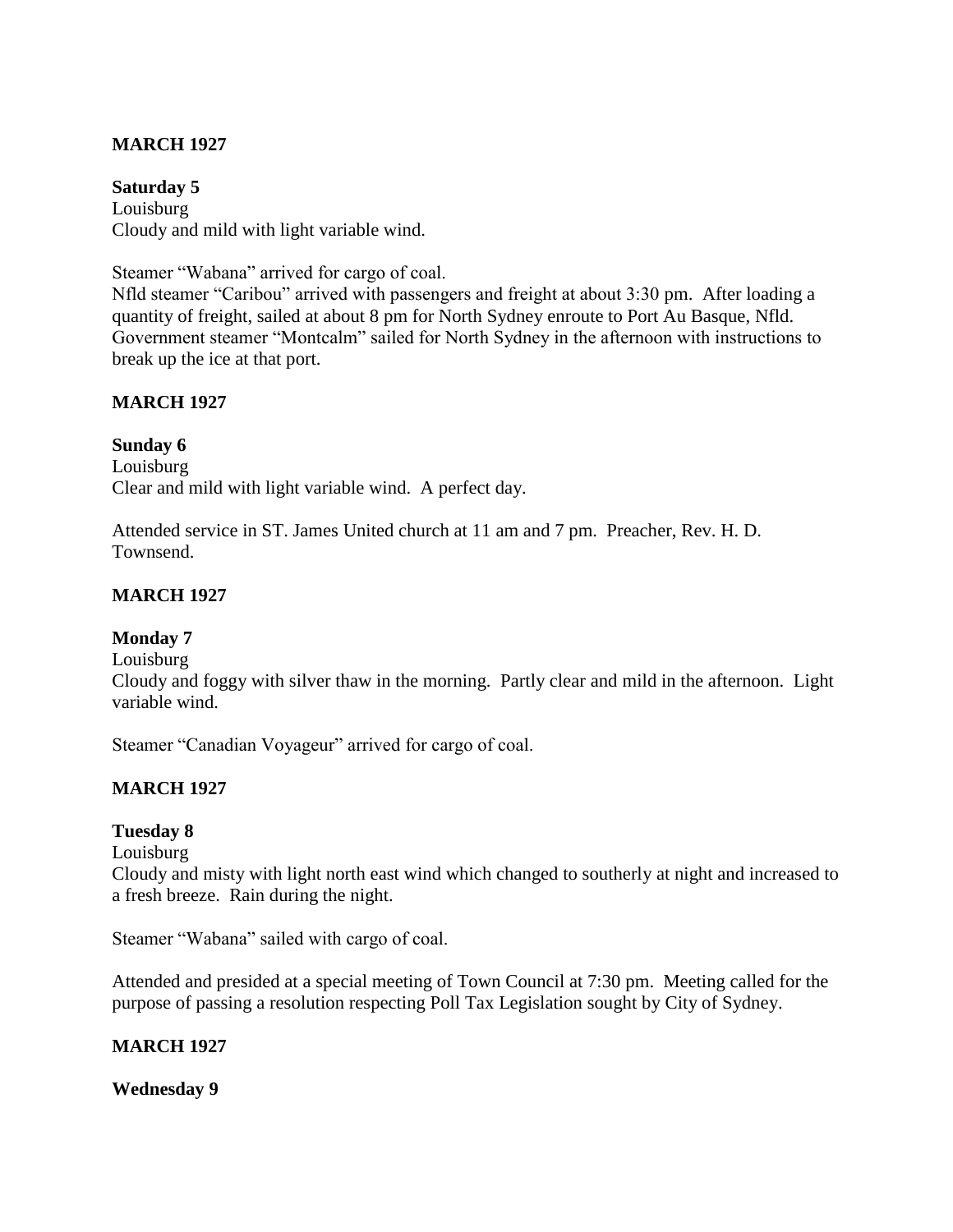Louisburg Mostly clear and mild with fresh southeast and west winds.

Steamer "Canadian Voyageur" sailed with cargo of coal Steamer " Montcalm" arrived from North Sydney. Steamer "Canadian Trooper" arrived in the evening for cargo of coal.

## **MARCH 1927**

## **Thursday 10**

Louisburg Clear and mild with moderate north west wind.

Steamer "Queen Eleaner" arrived in the morning to load part cargo of steel products.

Attended and took part in concert and social held in Temperance Hall at 8pm under the auspices of St. James United church choir. Sang solo, "The Monarch of the Woods" \$37.00 realized for choir fund.

## **MARCH 1927**

**Friday 11** Louisburg Clear and mild with light wind. An ideal day.

Steamer "Canadian Trooper" sailed with cargo of coal. Steamer "Daghild" arrived at about 8 pm for cargo of coal.

## **MARCH 1927**

**Saturday 12** Louisburg Clear and mild with light north and north west wind. An ideal day.

## **MARCH 1927**

**Sunday 13** Louisburg Mild and mostly cloudy with light variable wind.

Attended service in St. James United church at 11 am and 7 pm. Preacher Rev. H. D. Townsend.

## **MARCH 1927**

**Monday 14** Louisburg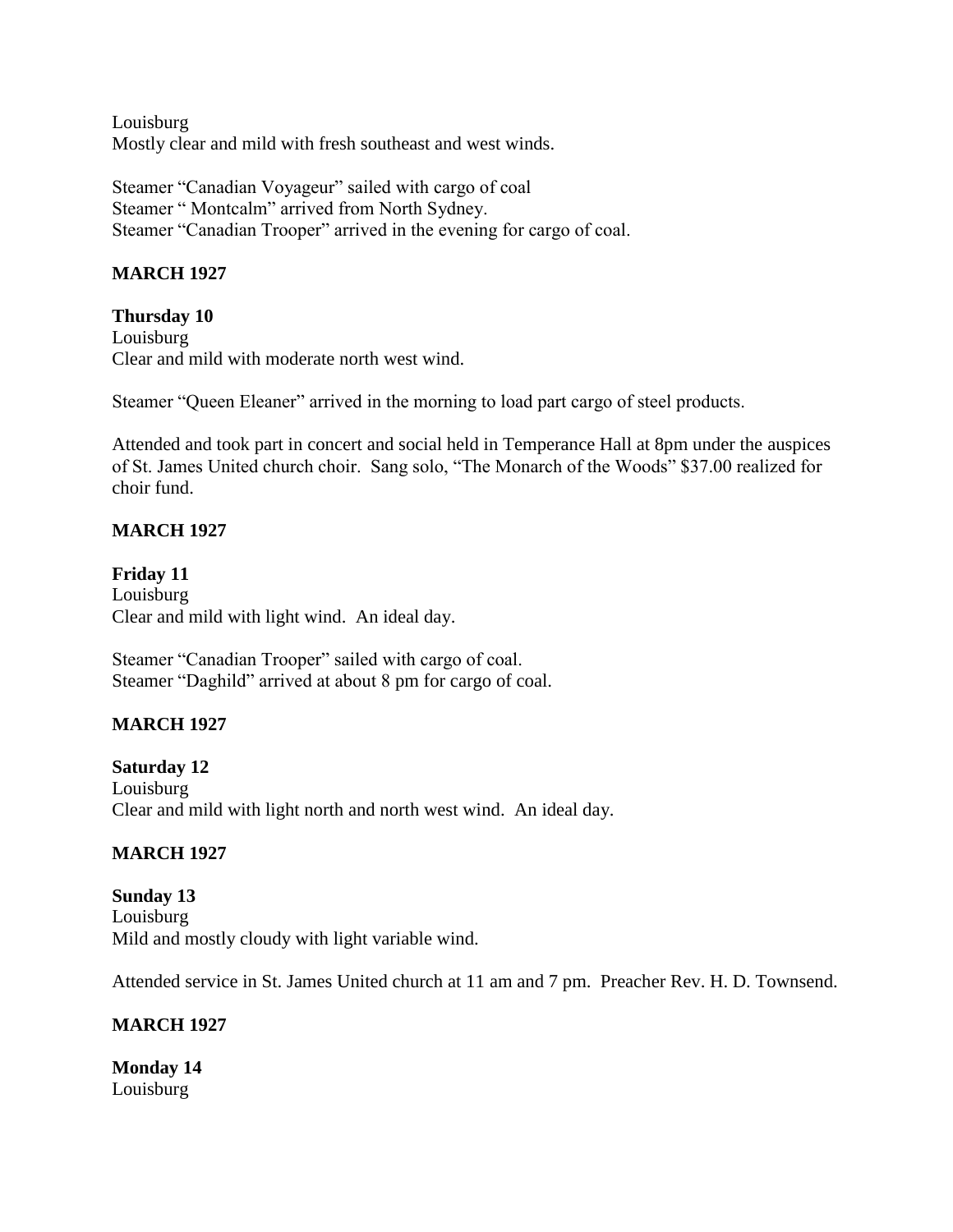Cloudy and mild with light easterly and southerly wind.

## **MARCH 1927**

## **Tuesday 15**

Louisburg

Rain in the early morning. Cloudy and mild during the day with light north west winds. Light snow squalls in the evening.

Steamer "Daghild" sailed with cargo of coal. Steamer "Queen Eleaner" sailed with part cargo of steel products.

Attended Bean supper in Orange Hall in the evening given under the auspices of [blank]

## **MARCH 1927**

## **Wednesday 16**

Louisburg

Clear and mild with moderate northerly wind.

Nfld steamer "Caribou" arrived and landed passengers and freight. Steamer "Canadian Voyageur" arrived in the evening for cargo of coal.

Attended choir practice in St. James United church at 9 pm.

## **MARCH 1927**

## **Thursday 17**

Louisburg Clear and mild with light northerly wind. Chilly at night.

Nfld steamer "Caribou" sailed at 1 pm for Port au Basque, Nfld. Steamer "Canadian Voyageur" sailed in the afternoon with cargo of coal. Steamer "Wabana" arrived in the evening for cargo of coal.

Attended and presided at special meeting of School Board at 7:30 pm. Meeting called to deal with a case of breach of discipline and truancy on the part of Tommy Lahey.

## **MARCH 1927**

**Friday 18** Louisburg Cloudy and mild with moderate south west wind. Heavy rain late at night.

Steamer "Wabana" sailed in the evening with cargo of coal.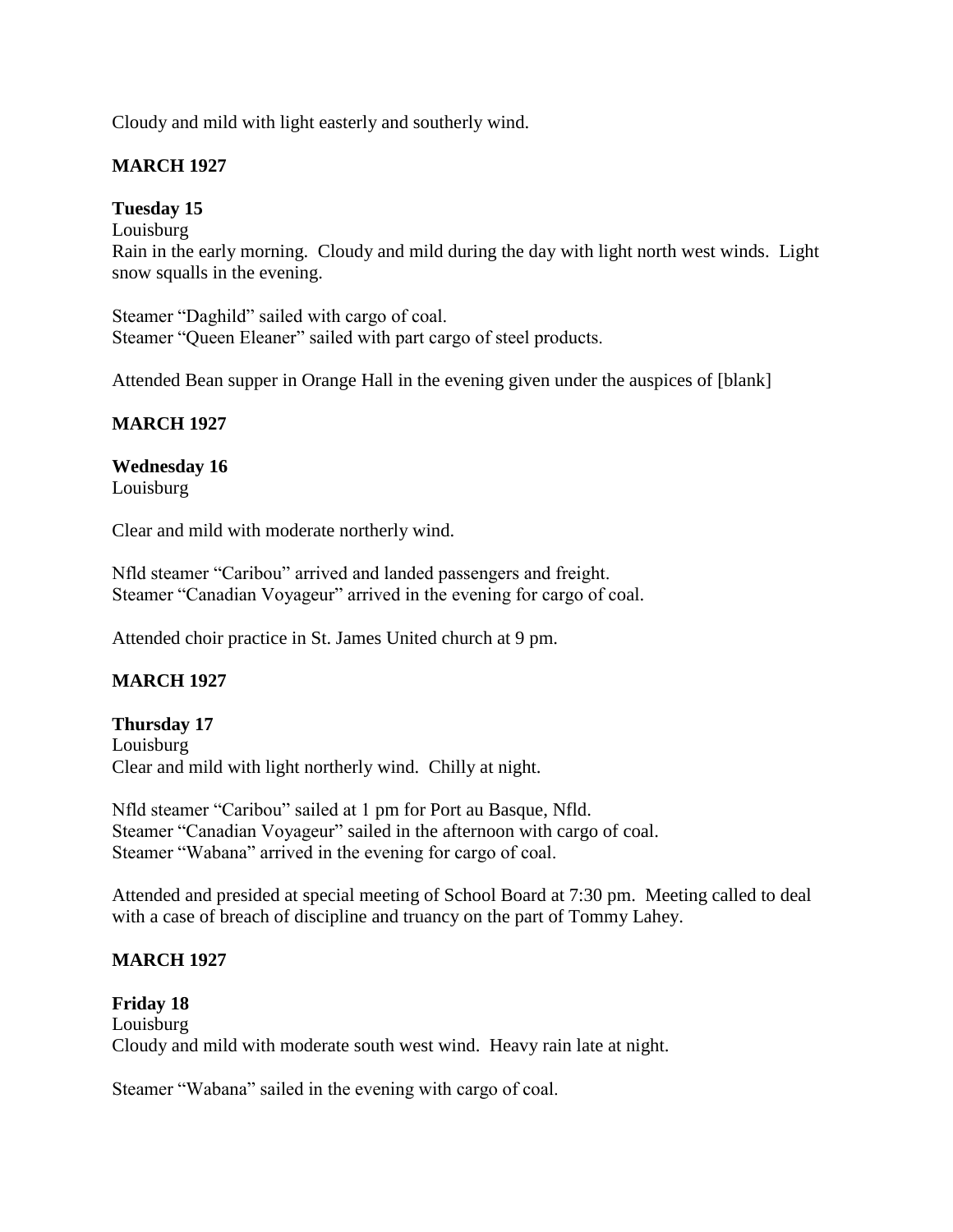Steamer "Canadian Trooper" arrived in the evening for cargo of coal.

## **MARCH 1927**

#### **Saturday 19**

Louisburg

Heavy rain in the early morning. Clear and very mild during the day with fresh west and north west wind. Streets entirely bare with the exception of a few patches of ice.

Steamer "Canadian Trooper" sailed in the evening with cargo of coal.

## **MARCH 1927**

**Sunday 20** Louisburg Clear and mild with light northerly wind.

Steamer "Skipper" arrived for bunker coal.

Attended service in St. James United church at 11 am and 7 pm. Preacher Rev. H. D. Townsend.

## **MARCH 1927**

**Monday 21** Louisburg Clear and mild. Cloudy in the afternoon. Wind south west changing to easterly in the afternoon.

Steamer "Skipper" bunkered and sailed.

Body of the late William Dowling who lost his life while mate of the three masted schooner, "Montclair" when that schooner was wrecked a short time ago off the coast at New Jersey, U.S.A., arrived on the morning train and was taken to his home at Gabarus on the schooner, "Yafico".

## **MARCH 1927**

#### **Tuesday 22**

Louisburg Snowed moderately all day. Chilly and raw. Wind easterly changing to north east at night. Snow fall about 3 or 4 inches.

#### **MARCH 1927**

**Wednesday 23** Louisburg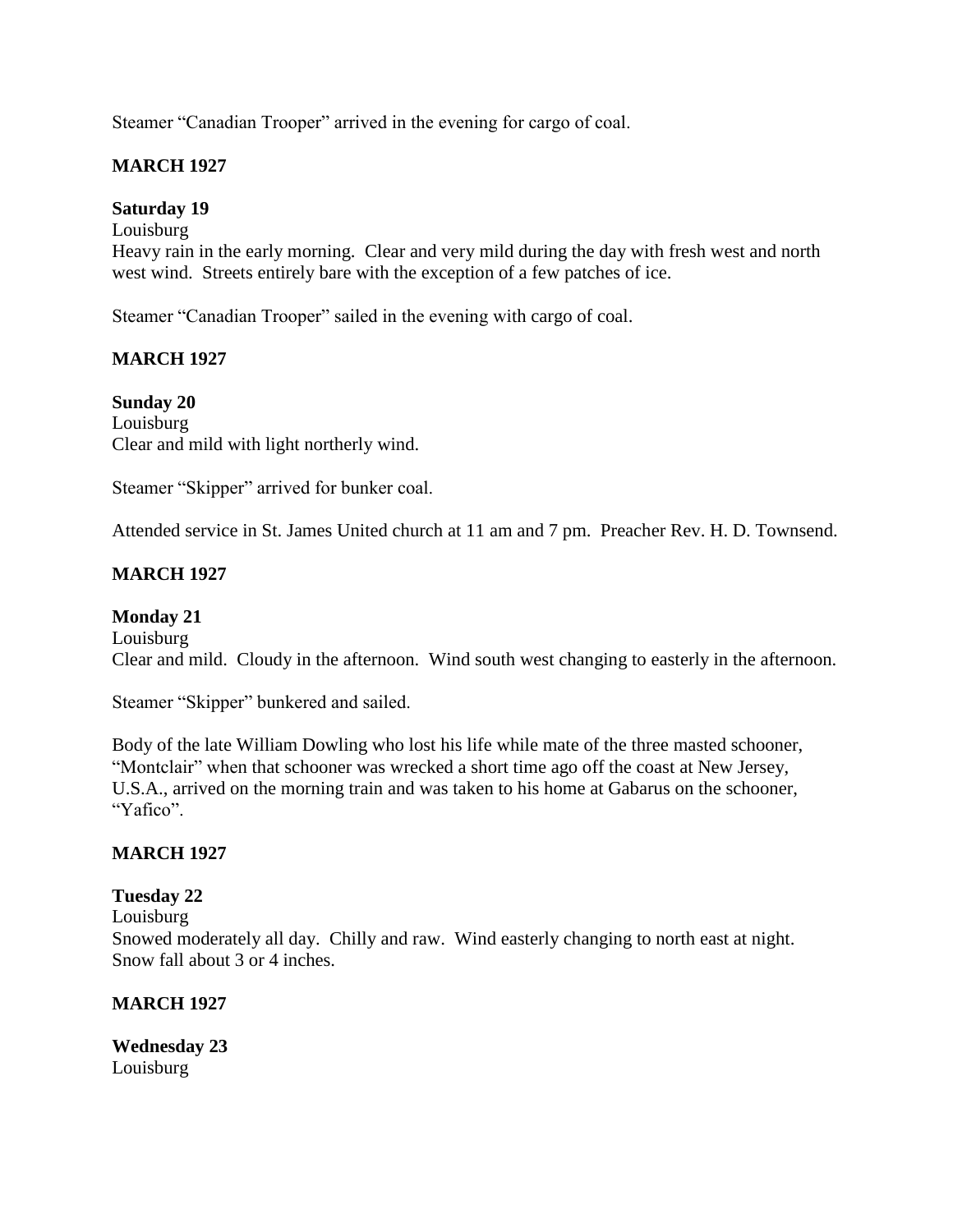Clear and cold during the greater part of the day with light north west wind. Min temperature am about 3 above zero, pm 5 above.

Dutch steamer "Waalhaven" arrived in the afternoon, bunkered and sailed.

Coroner's Inquest on the body of the late Stephen McCormack adjourned from Feb 28<sup>th</sup> was concluded today and a verdict of death from exposure returned.

Attended choir practice in St. James United church at 9 pm.

## **MARCH 1927**

## **Thursday 24**

Louisburg

Clear and cold with light north east wind. Min temperature am nearly down to the zero mark.

Nfld steamer "Caribou" arrived at 2:30 pm with freight and passengers from Port au Basque, Nfld.

## **MARCH 1927**

## **Friday 25**

Louisburg

Clear and cold with moderate east to north east wind. Min temperature am about 10 above zero. Very chilly and raw at night.

Nfld steamer "Caribou" sailed in the early morning for Port au Basque, Nfld.

## **MARCH 1927**

## **Saturday 26**

## Louisburg

Terrific snow storm. Began to snow in the early morning and continued all day with the exception of a few brief intervals. Wind north east increasing to a heavy gale and continuing until late at night. Snow fall at least 12 inches.

Big fire at Glace Bay, NS. Part of the "Senator's Corner" district wiped out. Damage estimated at \$400,000.

## **MARCH 1927**

## **Sunday 27**

Louisburg Clear and moderately cold with fresh north east to north wind.

Attended service in St. James United church at 11am and 7 pm. Preacher, Rev. H. D. Townsend.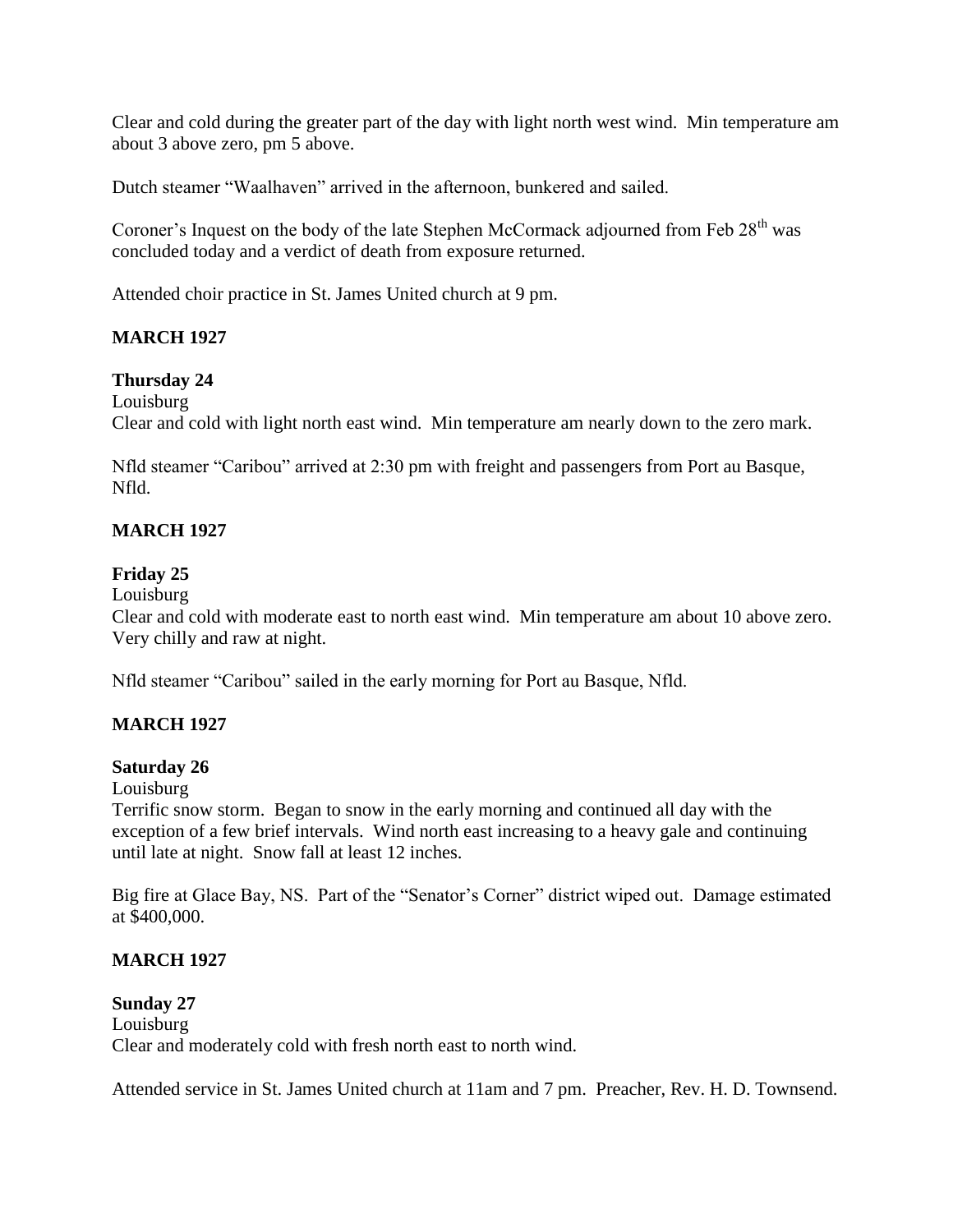## **MARCH 1927**

#### **Monday 28**

Louisburg Clear and moderately cold in the morning. Milder during the day. Light variable wind.

Steamers "Canadian Voyageur" "Canadian Trooper" and "Daghild" arrived in the early morning for cargoes of coal.

Steamer "Canadian Britisher" arrived in the early morning for part cargo of steel products. Nfld steamer "Caribou" arrived at about 10 am with passengers and freight from Port au Basque, Nfld and sailed to return at about 7:30 pm.

## **MARCH 1927**

**Tuesday 29** Louisburg Partly clear and mild with light variable wind. Mostly southerly.

Steamer "Canadian Voyageur" sailed with cargo of coal.

## **MARCH 1927**

**Wednesday 30** Louisburg Mild and mostly cloudy with light south and south west wind.

Steamer "Canadian Trooper" sailed with cargo of coal.

## **MARCH 1927**

#### **Thursday 31**

Louisburg

Cloudy and mild. Snow began to fall at 4 pm and continued until late in the night. Light southerly wind which changed to south east and increased to a moderate gale in the evening. Snow gall about 5 or 6 inches.

Nfld steamer "Caribou" arrived at about 1pm with 115 passengers from Port au Basques, Nfld.

Ladies Aid of St. James United church held a Bean supper in Orange Hall in the evening.

## **APRIL 1927**

**Friday 1** Louisburg Clear and mild with moderate west and north west winds.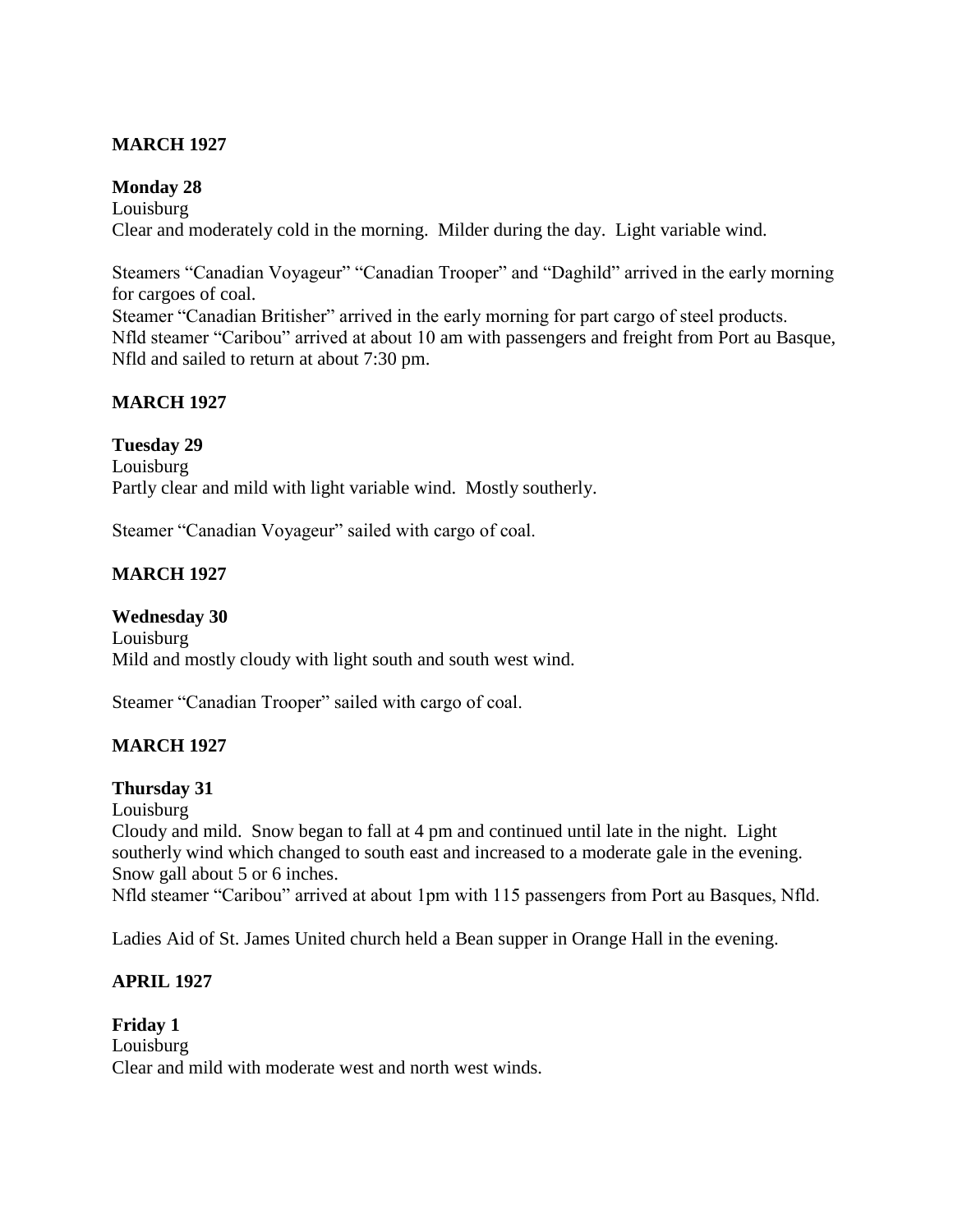Nfld steamer "Caribou" sailed at about 8 pm for Port au Basque, Nfld.

## **APRIL 1927**

## **Saturday 2**

Louisburg Clear and mild with light north west and north wind.

Steamer "Canadian Britisher" which loaded about 600 tons of steel products and took on board about 3,600 tons of bunker coal at this port, sailed this morning enroute to New Zealand. Government steamer "Montcalm" which has been making Louisburg her headquarters since Feb 7, sailed on ice patrol duty in the Gulf of St. Lawrence.

# **APRIL 1927**

## **Sunday 3**

Louisburg Clear and mild with light north east wind. Moderately cold in the morning and at night.

Attended service in St. James United church at 11 am and 7 pm. Preacher, Rev. H. D. Townsend.

## **APRIL 1927**

## **Monday 4**

Louisburg Clear and mild with light north east wind.

Nfld steamer "Caribou" arrived at about 1 pm with passengers from Port au Basque, Nfld. 13<sup>th</sup> trip this season.

Death at Big Ridge, C.B. of Angus Matheson, aged 77 years. Until his removal to Big Ridge about two years ago, Mr. Matheson had been a resident of this town for about 30 years.

Nfld steamer "Caribou" sailed at about 9 pm for Port au Basque, Nfld.

## **APRIL 1927**

**Tuesday 5** Louisburg Clear and mild with moderate south west wind.

Steamer "Lingan" arrived at noon for cargo of coal.

Body of the late Angus Matheson arrived by train from his late residence at Big Ridge. Funeral to take place tomorrow at 1:15 pm. Interment to be in Calvin United church cemetery.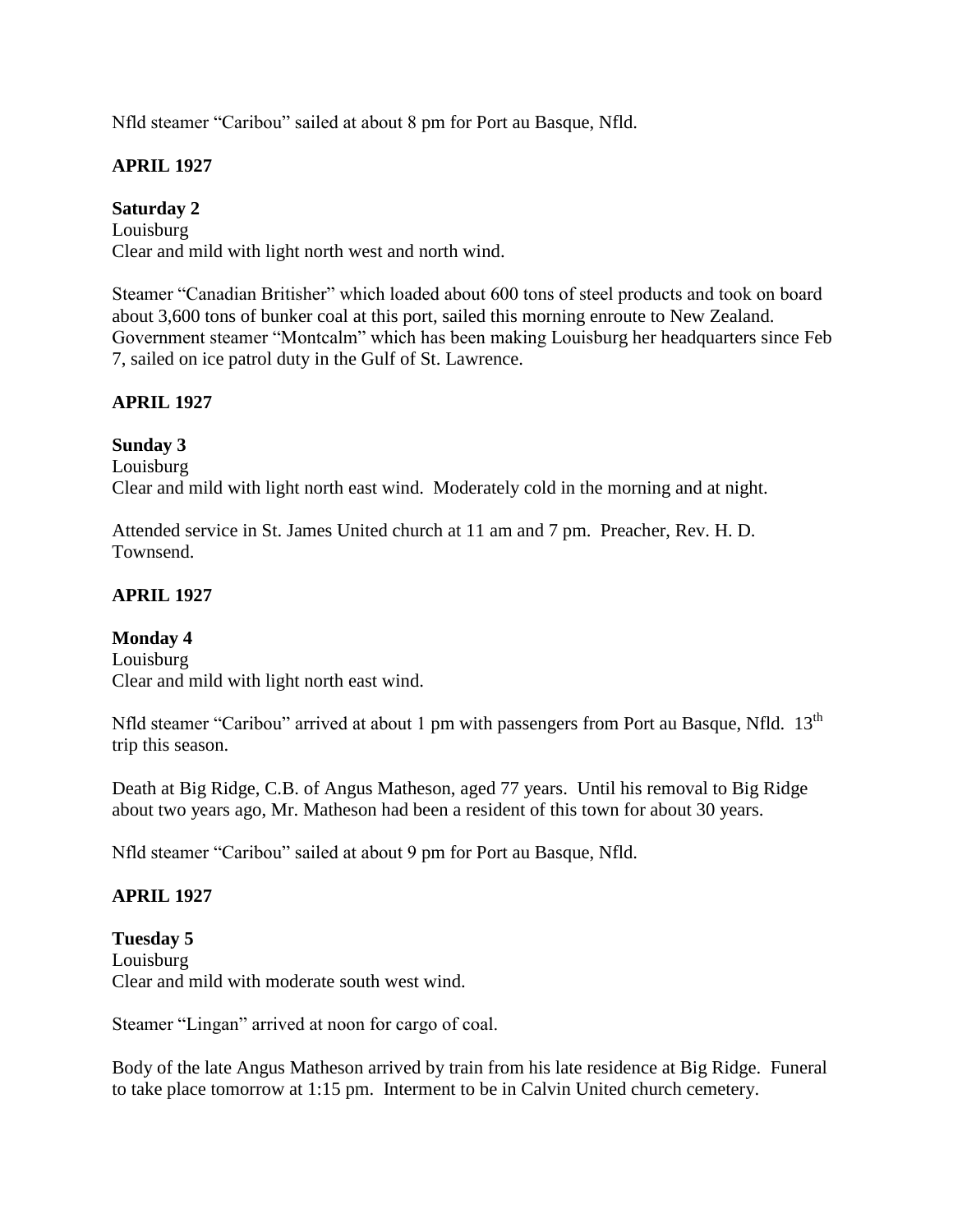Attended and presided at regular meeting of School Board at 7:30 pm.

## **APRIL 1927**

## **Wednesday 6**

Louisburg Cloudy and mild with light south west wind. Light showers in the evening. Heavy rain at night.

Steamer "Caribou" arrived at about 9:30 am from Port au Basque, Nfld wtih passengers and freight.  $14<sup>th</sup>$  trip this season. Steamer "Lingan" sailed sat about noon with cargo of coal. Steamer "Canadian Voyageur" arrived in the afternoon for cargo of coal.

Funeral of the late Angus Matheson took place from the residence of Ned MacDonald at 1:15 pm. Service at the house, Calvin church and grave conducted by Rev. D. A. McMillan.

## **APRIL 1927**

#### **Thursday 7**

Louisburg Clear, mild and spring-like with light south west wind.

Steamer "Canadian Voyageur" sailed with cargo of coal. Steamer "Canadian Trooper" arrived at about 9 pm for cargo of coal. Nfld steamer "Caribou" sailed at night for Port au Basque, Nfld.

Attended regular meeting of Town Council at 7:30 pm.

## **APRIL 1927**

## **Friday 8**

Louisburg

Cloudy and mild. Snow began to fall at about 3:30 pm and continued until late in the night. Wind southerly changing to east and north east and increasing to a strong breeze during the night. Snow fall about 6 inches.

Small steamer "Margaretville" arrived for cargo of coal.

## **APRIL 1927**

#### **Saturday 9**

Louisburg

Very blustery and chilly with heavy gale from north east to north. Snow squalls. An exceptionally unpleasant day.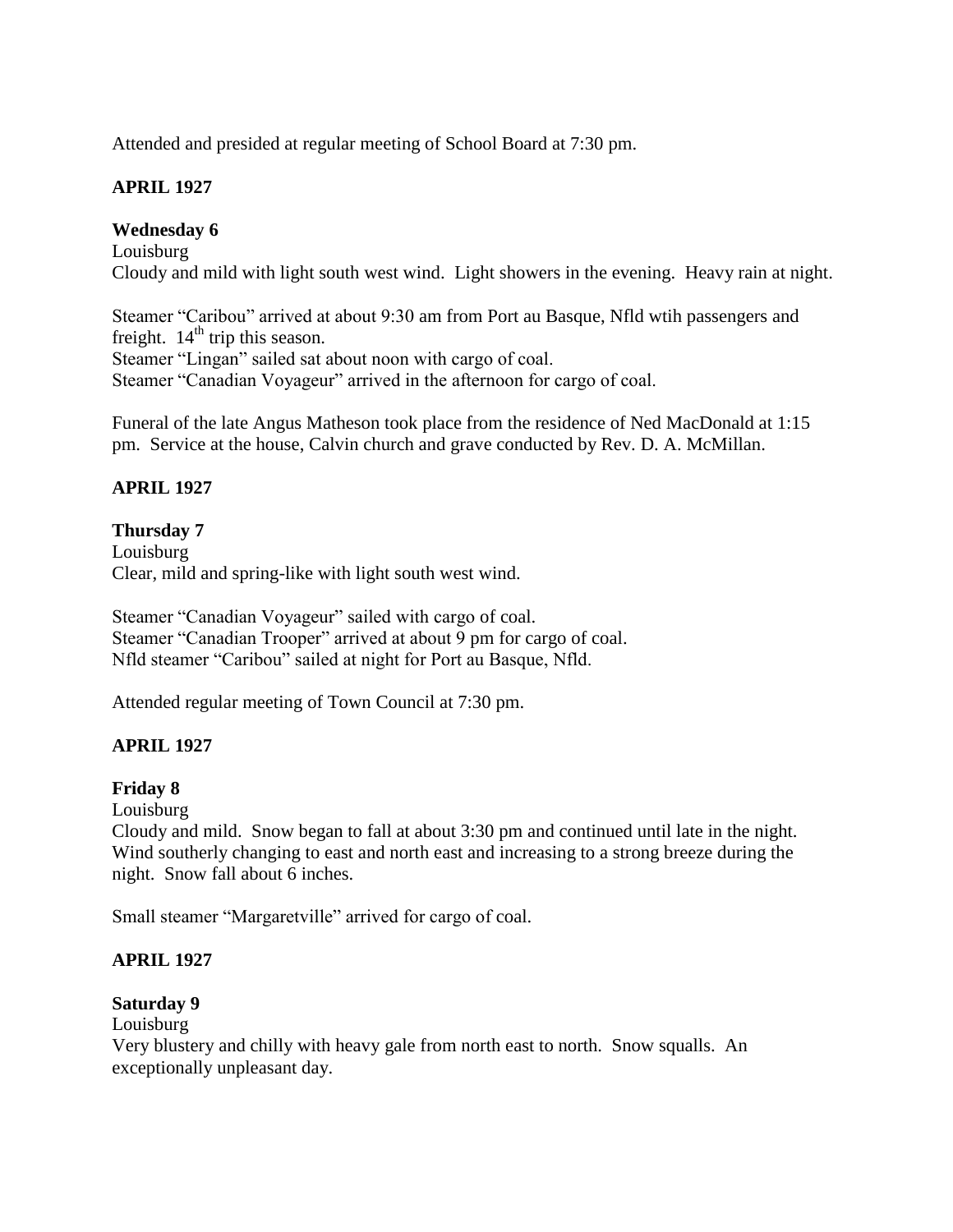Steamer "Daghild" which arrived here on March 28<sup>th</sup>, finished loading a cargo of coal for a St. Lawrence port and anchored in the upper harbour. Steamer "Canadian Trooper" sailed with cargo of coal.

## **APRIL 1927**

# **Sunday 10**

Louisburg Partly clear, chilly and raw with light north west wind.

Nfld steamer "Caribou" arrived at about 11 am with passengers and freight from Port au Basque, Nfld. Special train left here at about 3 pm with "Caribou's" passengers. Government steamer "Montcalm" which has been away on ice patrol duty in the Gulf of St. Lawrence since April 2<sup>nd</sup>, arrived at about 1 pm.

Attended service in St. James United church at 11 am and 7 pm. Preacher, Rev. H. D. Townsend.

# **APRIL 1927**

# **Monday 11**

Louisburg Mild and mostly cloudy with light variable wind.

Steamer "Canadian Voyageur" arrived from Halifax for cargo of coal. Nfld steamer "Caribou" sailed at about 6 pm for Port au Basque, Nfld.

## **APRIL 1927**

**Tuesday 12** Louisburg Clear, mild and springlike with light variable wind. An ideal day.

Steamer "Canadian Voyageur" sailed with cargo of coal. Government steamer "Montcalm" sailed for North Sydney. Steamer "Lord Strathcona" arrived for cargo of coal. British steamer "Foyle" arrived for part cargo of steel products.

## **APRIL 1927**

## **Wednesday 13**

Louisburg Rain and sleet with light variable wind mostly north east and north.

Steamer "Canadian Trooper" arrived for cargo of coal.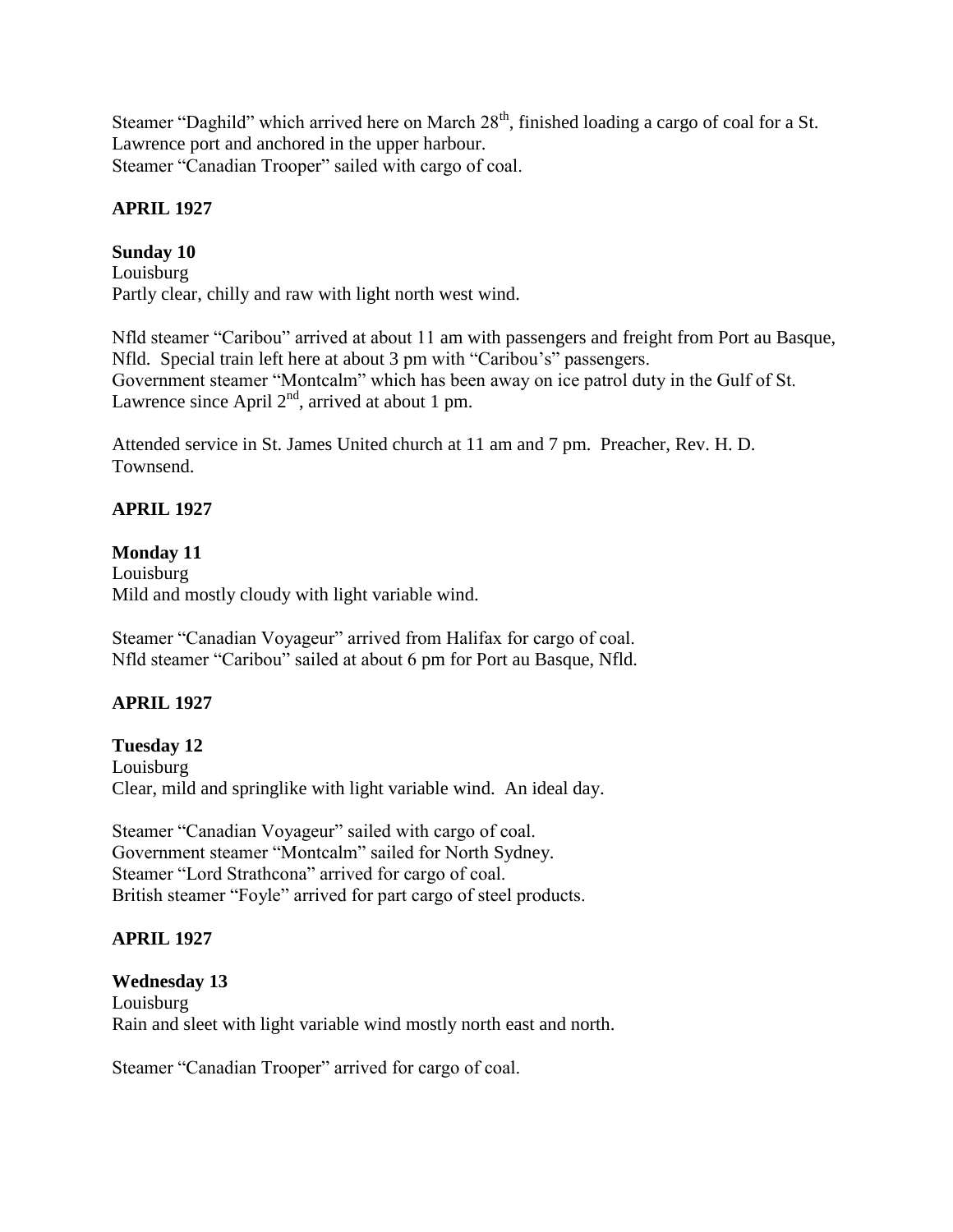Attended choir practice in St. James United church at 9 pm.

## **APRIL 1927**

## **Thursday 14**

Louisburg Partly clear and cold. Wind north west.

Steamer "Lord Strathcona" which loaded a cargo of coal hauled out from the pier and anchored in the upper harbour to await a favourable opportunity to sail for the St. Lawrence.

## **APRIL 1927**

## **Friday 15**

Louisburg

Cold and raw. Cloudy in the early part of the day. Clear in the afternoon. Moderate north west wind.

Steamer "Lingan" arrived for cargo of coal.

Norwegian steamer "Blenda" enroute to Pictou but unable to reach her destination on account of ice, arrived and anchored in the stream.

Steamer "Canadian Trooper" sailed with cargo of coal.

Steamer "Foyle" sailed with part cargo of steel products.

Steamer "Canadian Voyageur" arrived at about 9 pm for cargo of coal.

## **APRIL 1927**

## **Saturday 16**

Louisburg Clear and mild with light variable wind which shifted to north east at night. An ideal day.

Quite a large body of drift ice near the harbour entrance in the afternoon which was prevented from entering by the wind breezing up from the north east.

Steamers "Daghild" and "Lord Strathcona" which were anchored in the upper harbour awaiting a favourable chance to enter the river St. Lawrence, sailed at about 6 am with cargos of coal.

## **APRIL 1927**

## **Sunday 17**

Louisburg

Clear and moderately cool with light variable wind. An ideal day followed by a perfect night; clear and moolight.

## **APRIL 1927**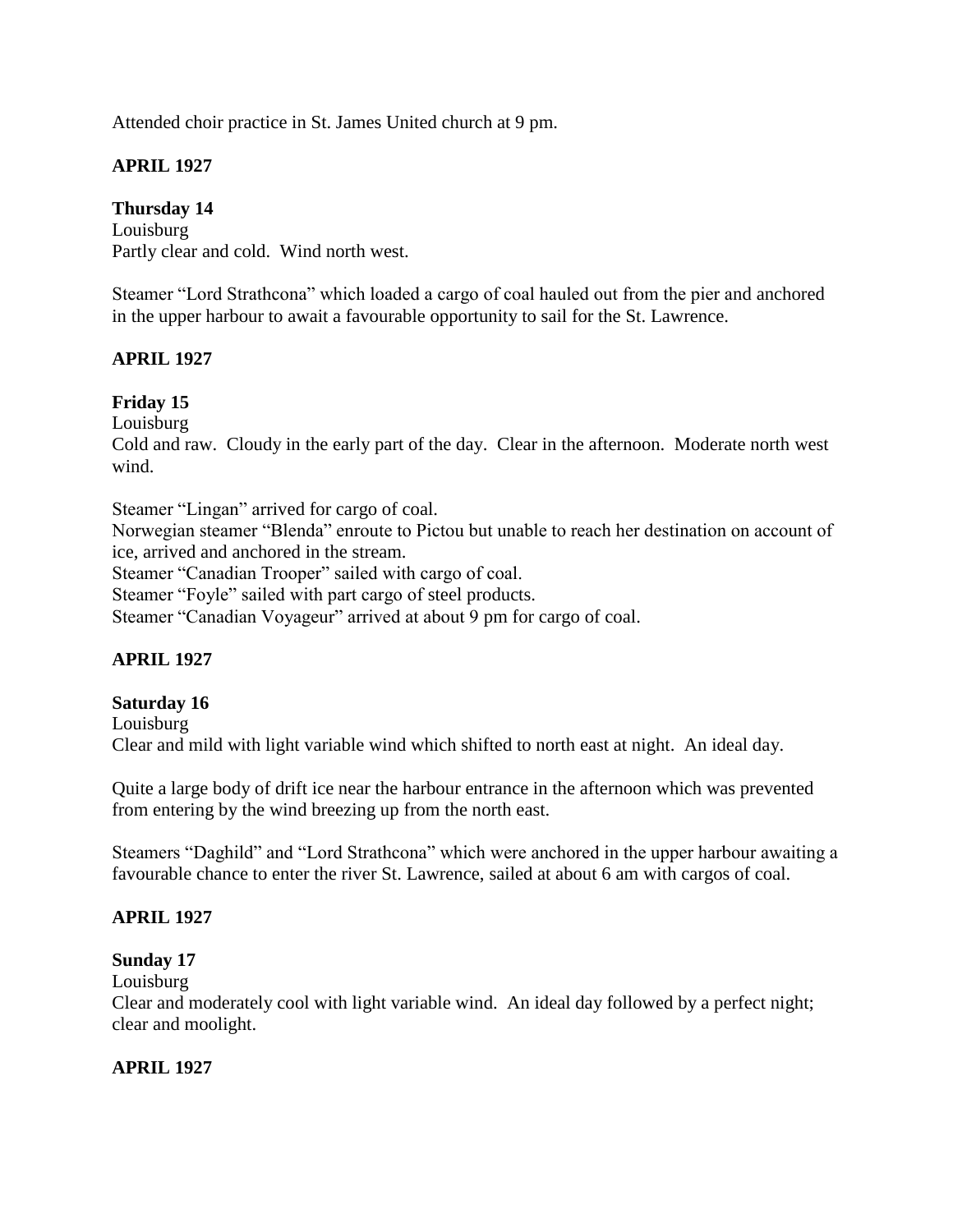#### **Monday 18** Louisburg Mild and remarkably clear with light variable wind. A perfect day.

Coast blocked with drift ice.

Tug "Ocean Eagle" arrived at about 8 pm for bunker coal.

Bean supper and dance in Orange Hall in the evening under the auspices of the Loyal True Blue Association.

## **APRIL 1927**

**Tuesday 19** Louisburg Cloudy and mild with light southwest and south wind.

Coast blocked with ice which greatly interferes with navigation.

Steamer "Canadian Voyageur" sailed with cargo of coal for Halifax. Steamer "Lingan" sailed for Montreal with cargo of coal. Tug "Ocean Eagle" sailed. Small steamer "Margaretville" arrived.

Dance in Masonic Hall in the evening under the Auspices of the I.O.O.H.

## **APRIL 1927**

## **Wednesday 20**

Louisburg

Partly clear and very mild with light variable wind. Mostly southerly. Max temperature about 52.

Coast blocked with drift ice and some loose ice in the harbour.

Dutch steamer "Keilhaven" arrived for bunker coal.

Attended choir practice in St. James United church at 9 pm.

## **APRIL 1927**

**Thursday 21** Louisburg Mild and foggy with light southerly wind. Coast blocked with drift ice.

## **APRIL 1927**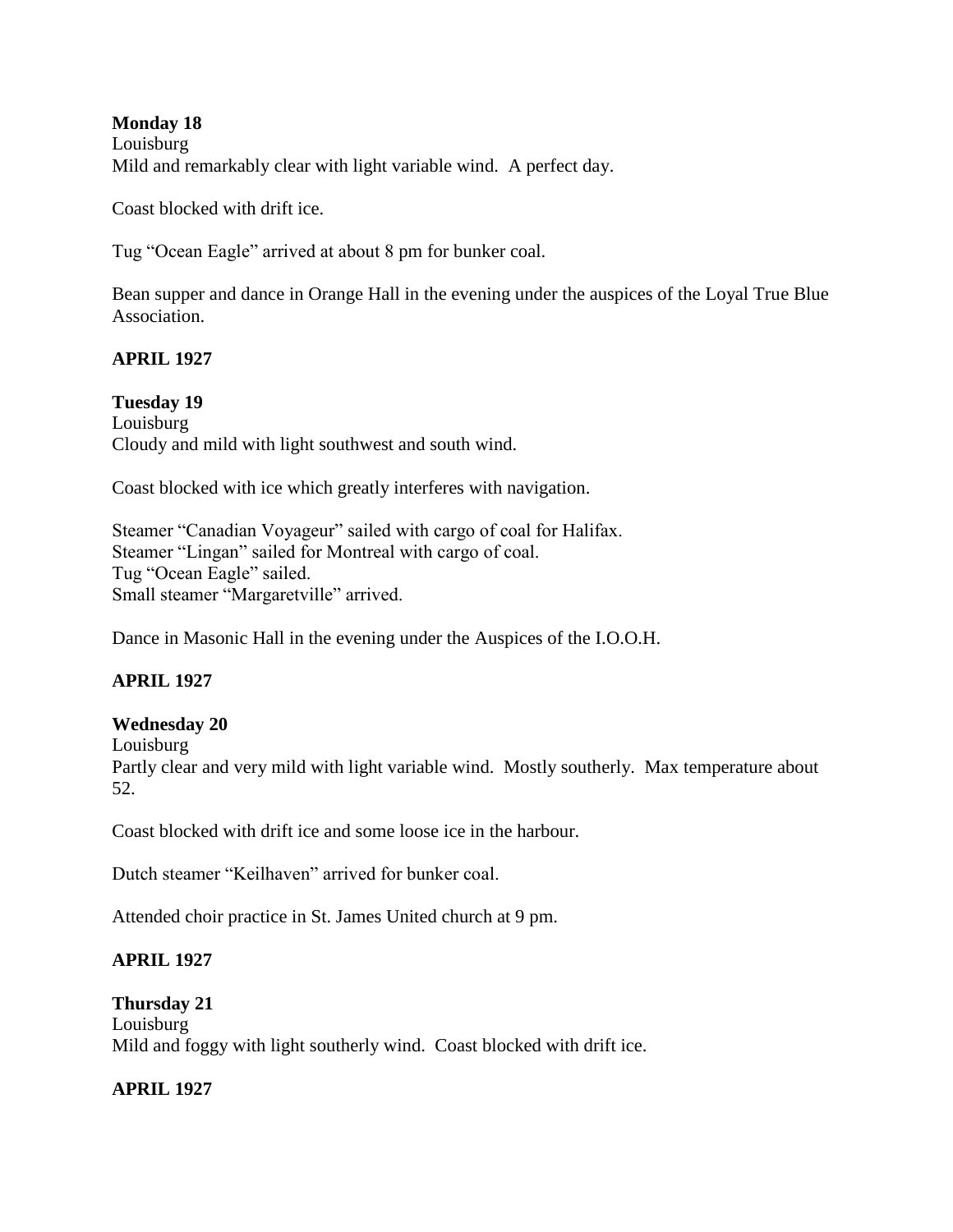## **Friday 22**

Louisburg Cloudy and foggy with light southerly wind. Coast blocked with drift ice.

## **APRIL 1927**

## **Saturday 23**

Louisburg Chilly and foggy with light southerly wind. Coast and harbour blocked with ice.

# **APRIL 1927**

## **Sunday 24**

Louisburg Cloudy and chilly with light southerly and easterly wind.

Harbour and coast blocked with drift ice.

# **APRIL 1927**

## **Monday 25**

Louisburg Clear and cool with light north east wind.

Harbour and coast blocked with drift ice.

Steamers "Canadian Trooper" and "Canadian Voyageur" arrived and docked to load cargoes of coal.

Steamer "Kamouraska" arrived in the upper harbour but was unable to force her way through the ice to the dock.

## **APRIL 1927**

**Tuesday 26** Louisburg Clear and mild with moderate south west wind.

Harbour and coast blocked with drift ice.

Several steamers enroute for here but unable to reach this port on account of ice conditions reported to have arrived at Sydney.

## **APRIL 1927**

**Wednesday 27**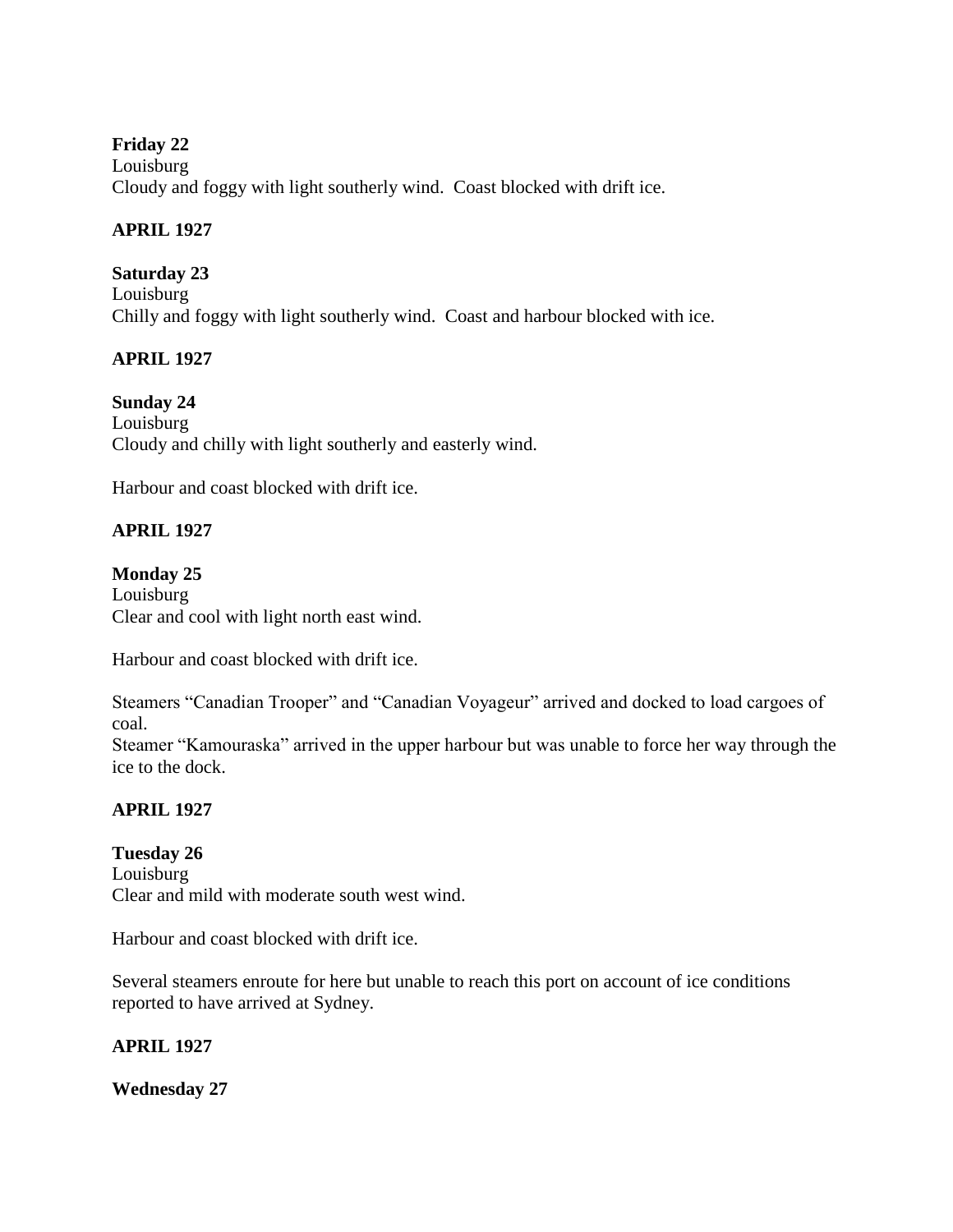Louisburg

Clear and mild with light south west wind which changed to easterly at night. Spring like.

Steamers "Canadian Voyageur" and "Canadian Trooper" sailed with cargoes of coal. Steamer "Kamouraska" sailed with cargo of coal for Montreal. Steamer "Blenda" which has been here since April 15 enroute to Pictou, sailed. Tug "Cruizer" sailed for Sydney to take up her work at the latter port. Norwegian steamer "Thurgerd" arrived for bunker coal.

Attended choir practice in St. James United church at 9 pm.

# **APRIL 1927**

## **Thursday 28**

Louisburg

Cloudy, chilly and raw. Hail and rain beginning at about 10:30 am. Heavy rain during the afternoon. Wind about east south east increasing to a moderate gale. Harbour and coast blocked with drift ice.

# **APRIL 1927**

## **Friday 29**

Louisburg Clear and mild with moderate south west wind.

## **APRIL 1927**

#### **Saturday 30** Louisburg Partly clear with light winds mostly south and south east. Light showers in the evening.

No let up of the ice blockade which has prevailed on this coast since April  $15<sup>th</sup>$ .

## **MAY 1927**

**Sunday 1** Louisburg Mostly cloudy with light southerly and easterly wind.

Attended service in St. James United church at 11 am and 7 pm. Preacher Rev. H. D. Townsend.

## **MAY 1927**

**Monday 2** Louisburg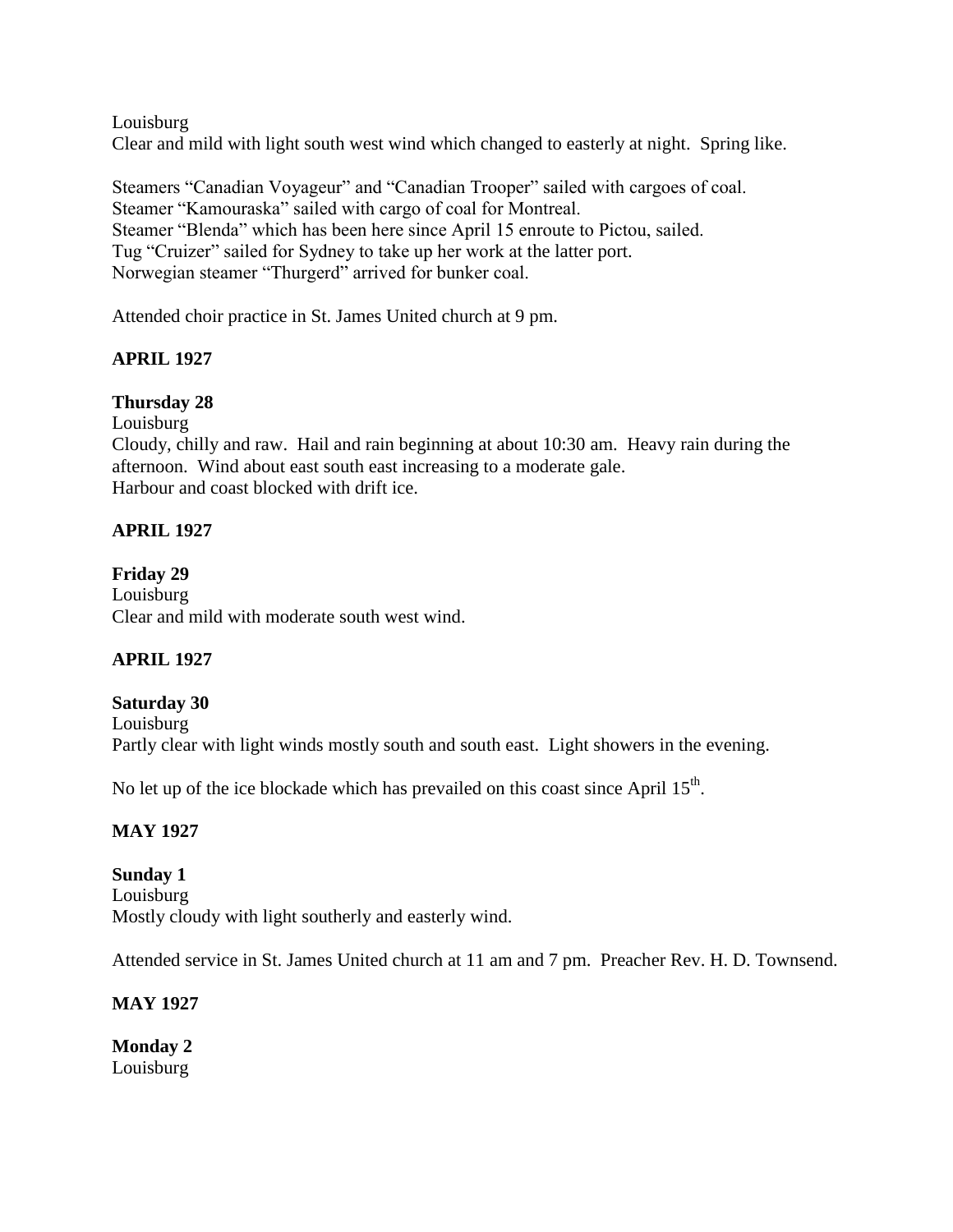Snow followed by rain in the early morning. Cleared at noon. Strong north east wind changing to north and north west. Snow fall about 4 inches.

Ice blockade which had the coast in its grip since April 16 and the harbour since April 20, was relieved today by the strong northerly wind which cleared the harbour and blew the ice some distance off the coast. The blockade of the past 15 days is in all probability the longest tie up Louisburg has experienced for at least 30 years.

Steamer "Thurgerd" which arrived here on April 27 in a slightly damaged condition, sailed today.

## **MAY 1927**

## **Tuesday 3**

Louisburg

Foggy, cloudy and chilly with light south west wind. Light showers in the evening.

Small steamer "Margretville" arrived and loaded cargo of coal.

Attended regular meeting of School Board at 7:30 pm.

## **MAY 1927**

#### **Wednesday 4**

Louisburg

Light snow fall in the early morning. Cloudy and drizzily during the early part of the day. Clear in the afternoon. Fresh north east and north wind. Chilly and raw.

Steamer "Sambro" arrived for orders and immediately proceeded to North Sydney.

Attended choir practice in St. James United church at 9 pm.

## **MAY 1927**

## **Thursday 5**

Louisburg

Clear and cool with light north east wind in the morning which changed to southerly quite early in the day.

Government steamer "Constance" arrived and anchored in the lower harbour.

Attended and presided at regular meeting of Town Council at 7:30 pm.

#### **MAY 1927**

**Friday 6**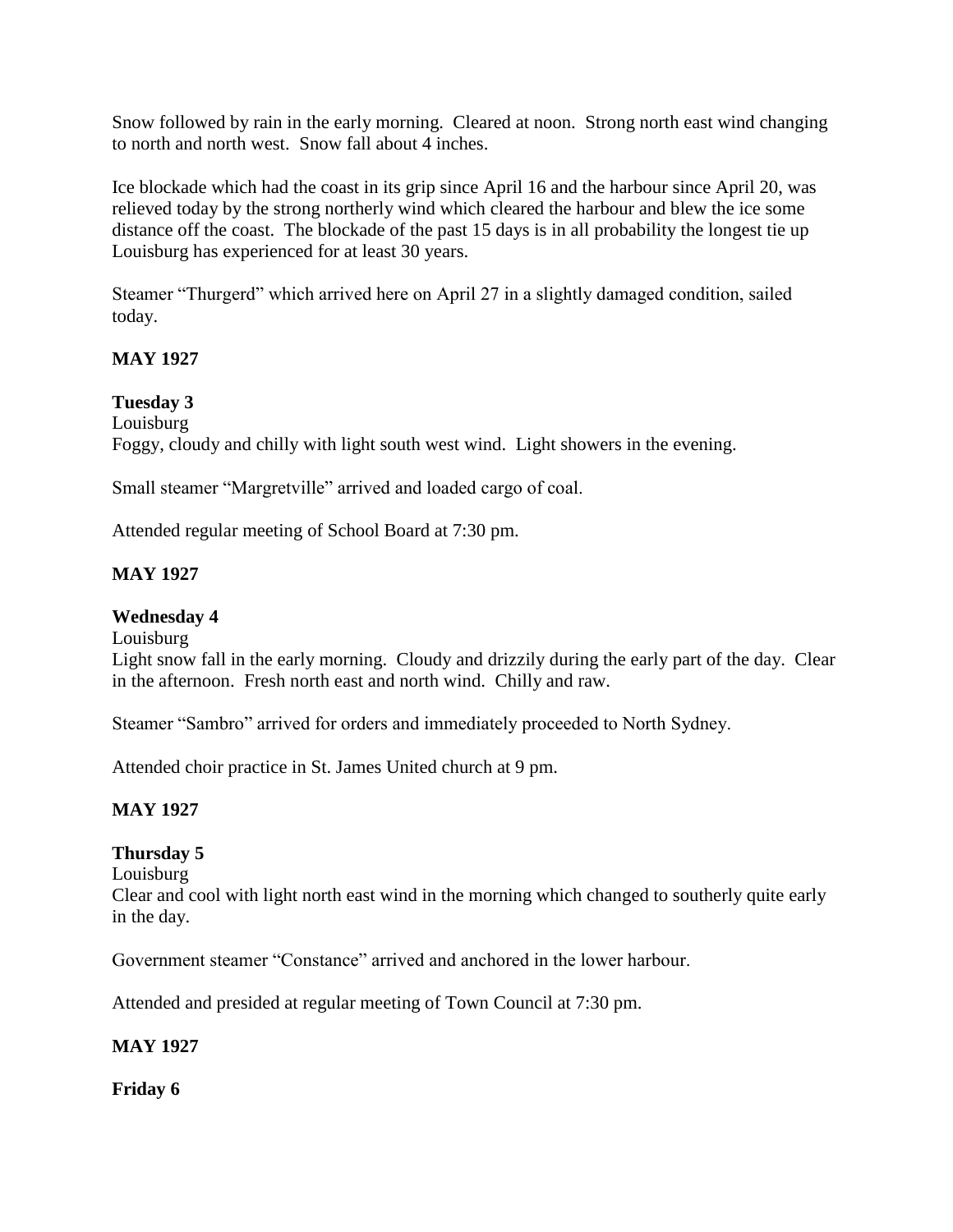#### Louisburg

Rainy, misty and foggy in the forenoon. Partly clear in the afternoon. Foggy at night. Wind south east to south west.

## **MAY 1927**

**Saturday 7** Louisburg Cool and partly cloudy with light north west wind.

Cape Breton highways opened for motor traffic.

## **MAY 1927**

**Sunday 8** Louisburg Mother's Day Cool and partly clear with fresh north - north east wind.

Captain Charles Nungesser, pilot and Captain Francois Coli, navigator in their aeroplane "White Bird" left Paris this morning for a non stop flight to New York.

July 15, 1927, to date, no trace of the above aviators has been found.

Attended service in St. James United church at 11 am and 7 pm.

## **MAY 1927**

## **Monday 9**

Louisburg Clear and cool with moderate north west wind.

Government cutter "Constance" enroute from Canso to North Sydney having met drift ice near Flint Island, returned and arrived at about 8 pm.

## **MAY 1927**

#### **Tuesday 10**

Louisburg

Clear and cool with light north west wind which changed to east, south and south west in the afternoon.

Owing to the port of Sydney being blocked with drift ice, the following steamer arrived here in the afternoon: for cargo, "Lingan" and "Manchester Spinner" for bunker, French trawler "Uranus" and Norwegian steamer "Isa". (Later: "Isa" did not bunker).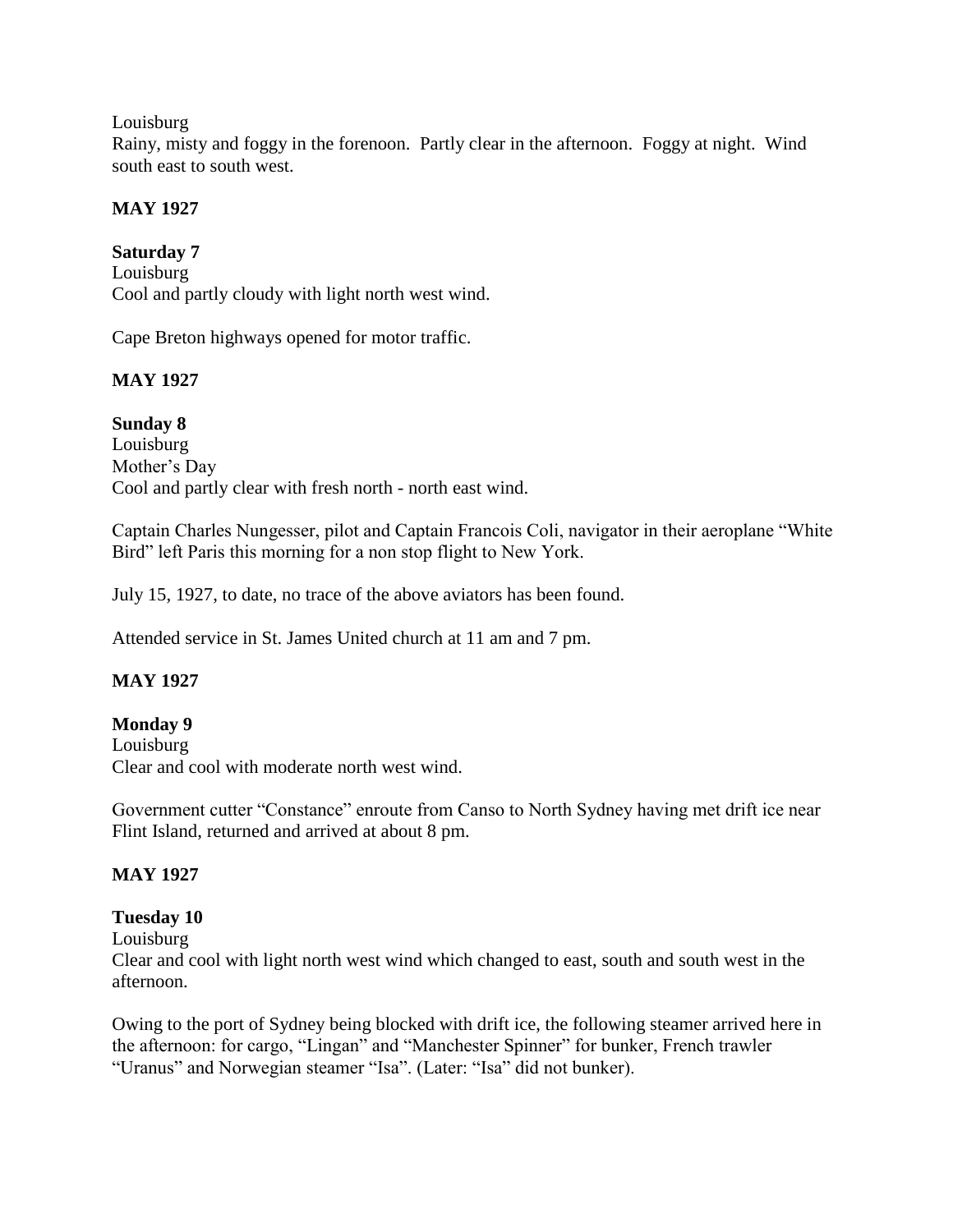Attended and presided at special meeting of Town Council at 7:30 pm. Meeting called to make arrangements for meeting the representative of the British Air Service who intends visiting here this week.

#### **MAY 1927**

#### **Wednesday 11**

#### Louisburg

Thunder and heavy rain in the early morning. Cloudy and foggy during the day with light south west wind.

Steamer "Isa" sailed.

Considerable anxiety expressed by newspapers for the safely of Capt. Nungesser and Capt. Coli, French aviators who left Paris for New York in their aeroplane "White Bird" on last Sunday morning. So far, no definite word has been received as to their whereabouts since they left Paris. Grave fears for their safety.

Attended choir practice in St. James United church at 9 pm.

#### **MAY 1927**

#### **Thursday 12**

Louisburg Cloudy with a few light showers. Partly foggy. Light north east wind.

Norwegian steamer "Aslaug" arrived enroute to North Sydney. Steamers "Lingan"and "Manchester Spinner" sailed for Montreal with cargoes of coal. Norwegian steamer "Songa" arrived during the night for bunker coal.

Visit of British and Canadian Air experts. Party consisting of Major G. H. Scott, A. R. Gibbs, British airmen and Major A. S. Shearer, of Canadian Air Service, arrived by motor cars at about 11:30 am accompanied by Dr. H. O'Neil and Capt. E. M Dickson of Sydney. Party was met by reception committee consisting of ex mayor, A. A. Martell, Capt. W. W. Lewis, James Crowdis and Mayor, M. S. Huntington. On arrival, Major Scott addressed the school children giving a brief description of an airship and his experiences in crossing the Atlantic in the R-34 in 1919 *(next page)*.

#### **MAY 1927**

#### **Friday 13**

Louisburg Cloudy and foggy with considerable rain. Wind north east.

Norwegian steamer "Songa" sailed. Steamer "Canadian Trooper" arrived for cargo of coal.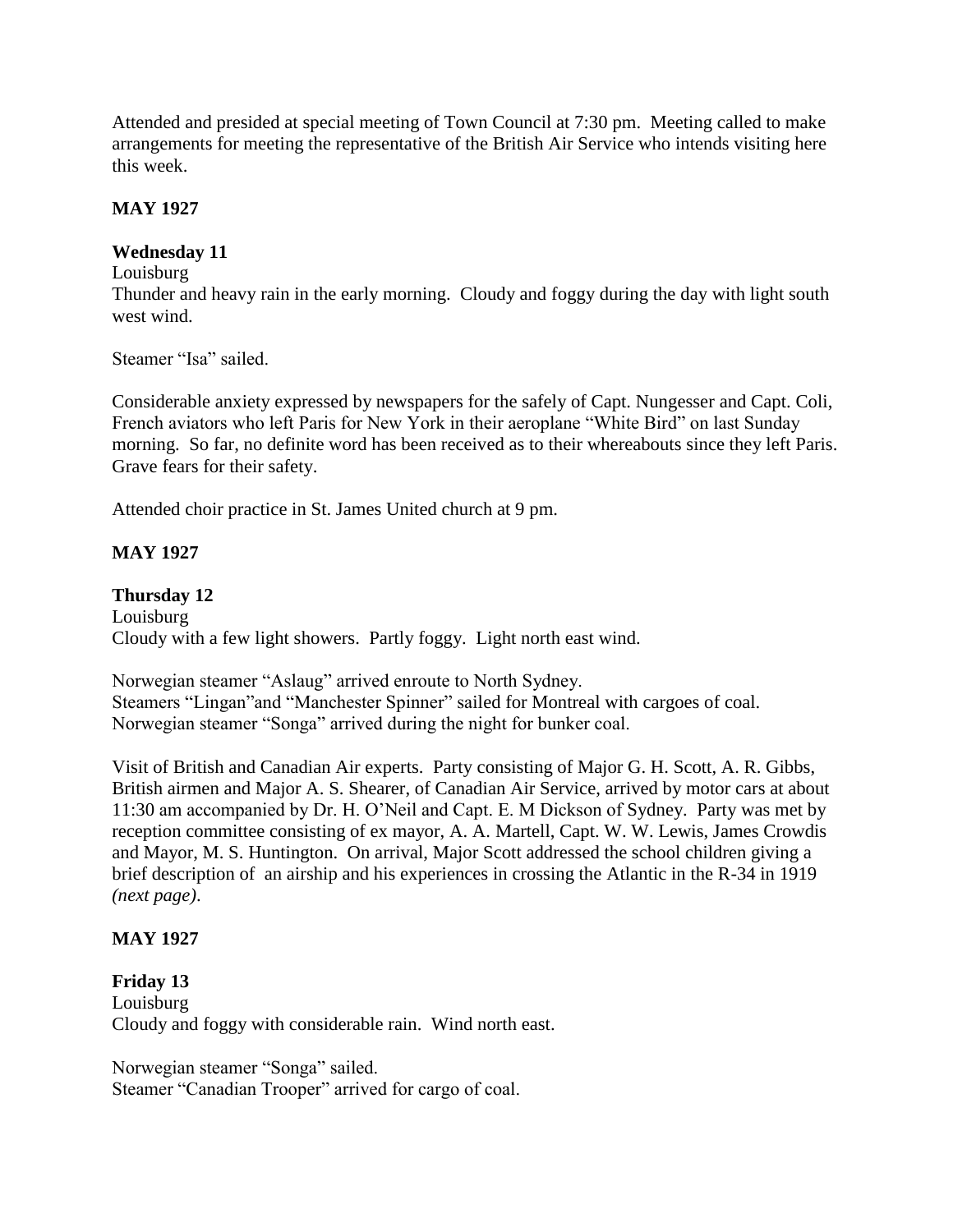## *(Continued from preceding page)*

After the visit to the school which occupied about 10 minutes, we boarded motor cars and proceeded in the direction of "Old Town" to examine prospective sites for the proposed Government Air Station; finding nothing in that direction which appealed to the experts, we returned and boarded a special train and visited "McKenzie's Barren" near Grand Lake. This large level tract of land with it's nearness to the railway and water supply, was said by Major Scott to be the most likely site he had seen since coming to Nova Scotia. Returning, we had dinner at the Crowdis Hotel. Party left for Sydney at 3 P.M. evidently well pleased with their visit to Louisburg.

## **MAY 1927**

## **Saturday 14**

Louisburg

Cloudy and foggy during the early part of the day. Cleared in the evening. Light south west wind which changed to west and north west in the afternoon.

Steamer "Fernfield" arrived and bunkered. Steamer "Canadian Trooper" sailed with cargo of coal. Steamer "Maidenhead" arrived and loaded cargo of coal. Steamer "Lord Strathcona" arrived and anchored in the upper harbour.

# **MAY 1927**

## **Sunday 15**

Louisburg

Clear and mild during the early part of the day. Foggy at night. Light north east wind changing to south west in the afternoon. Drift ice near the entrance of the harbour in the afternoon.

French trawler "Rene Moreux" arrived for bunker coal. Steamer "Aslaug" which arrived here on the  $12<sup>th</sup>$  inst. Sailed for North Sydney. Steamer "Lord Strathcona" docked at the coal pier.

Attended service in St. James United church at 11 am and 7 pm. Preacher Rev. H. D. Townsend.

## **MAY 1927**

## **Monday 16**

Louisburg Cloudy and foggy with light variable wind. Showery at night. Coast blocked with drift ice; harbour partly filled.

## **MAY 1927**

**Tuesday 17**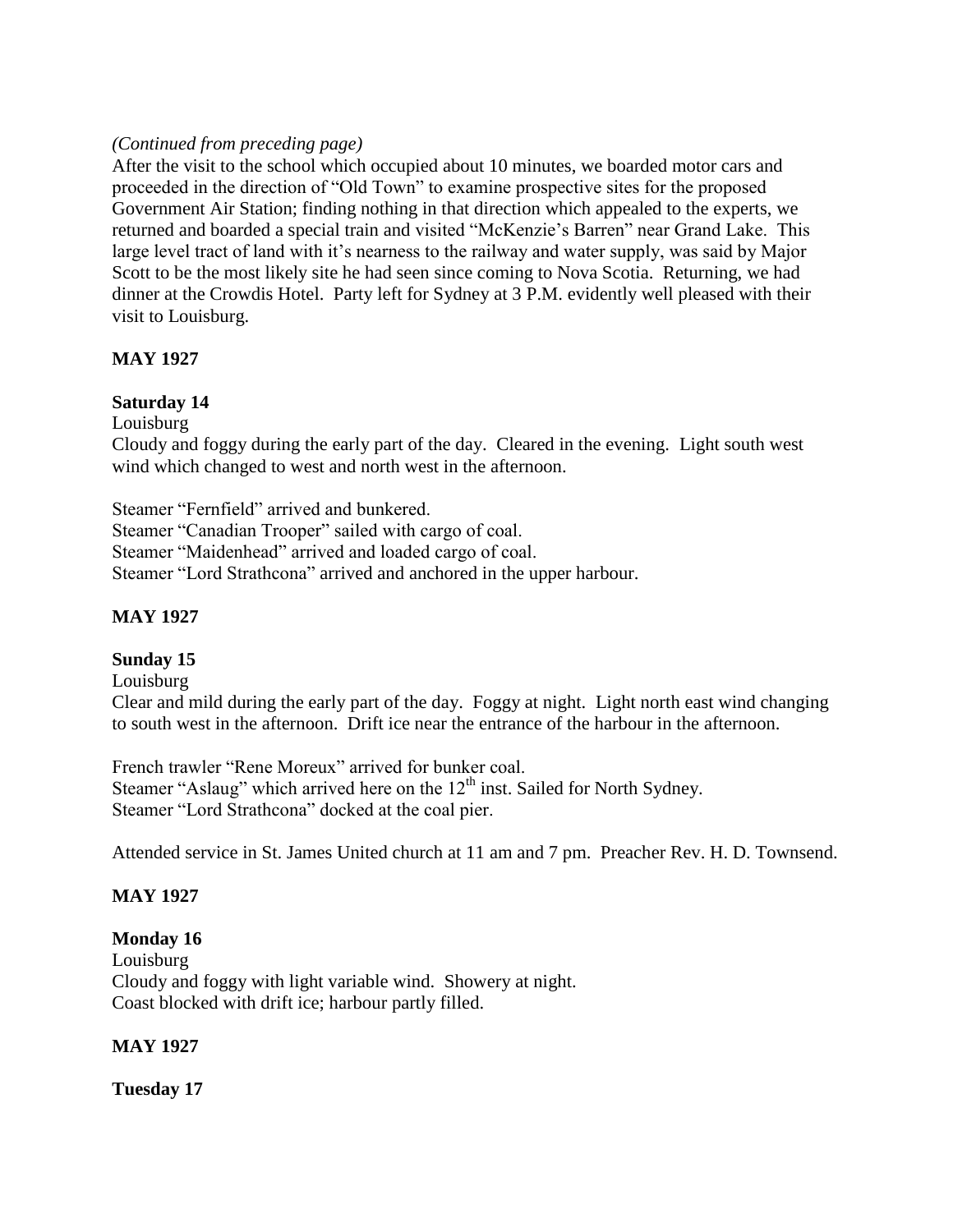Louisburg

Cool and foggy. Partly clear at noon with light south west wind. Coast and harbour blocked with drift ice.

Steamer "Skipper" arrived at noon for bunker coal.

## **MAY 1927**

## **Wednesday 18**

Louisburg

Clear and cool with light south west wind. Foggy in the morning and night. Coast blocked with drift ice. Harbour full of coast ice.

Steamer "Skipper" sailed. French trawler "Rene Moreux" sailed. Nfld trawler "Cape Agulhas" arrived and bunkered. Steamers "Maidenhead" at anchor and "Lord Strathcona" at the coal pier waiting for the ice to loosen sufficient to enable them to sail.

Attended choir practice in St. James United church at 9 pm.

# **MAY 1927**

## **Thursday 19**

Louisburg

Cloudy and foggy with intermittent showers. Light southerly wind. Fog lifted for a short time in the forenoon.

Coast and harbour still blocked with loose ice.

Trawler "Cape Agulhas" sailed.

Steamers "Maidenhead" and "Lord Strathcona" which have been held in port for the past few days owing to ice conditions, sailed for Montreal.

Attended regular meeting of Town Council at 7:30 pm.

## **MAY 1927**

## **Friday 20**

Louisburg

Clear and warm with light northerly wind in the morning. Foggy and cool in the forenoon. Wind having changed to southerly and later to easterly. Partly clear in the afternoon.

Visited the school at 11 am and presided at a lecture delivered by the Rev. Archdeacon Draper, to the high school and grades VII and VIII. Subject; Bermudas and the West India Island.

Coast blocked with drift ice. Harbour full of loose ice.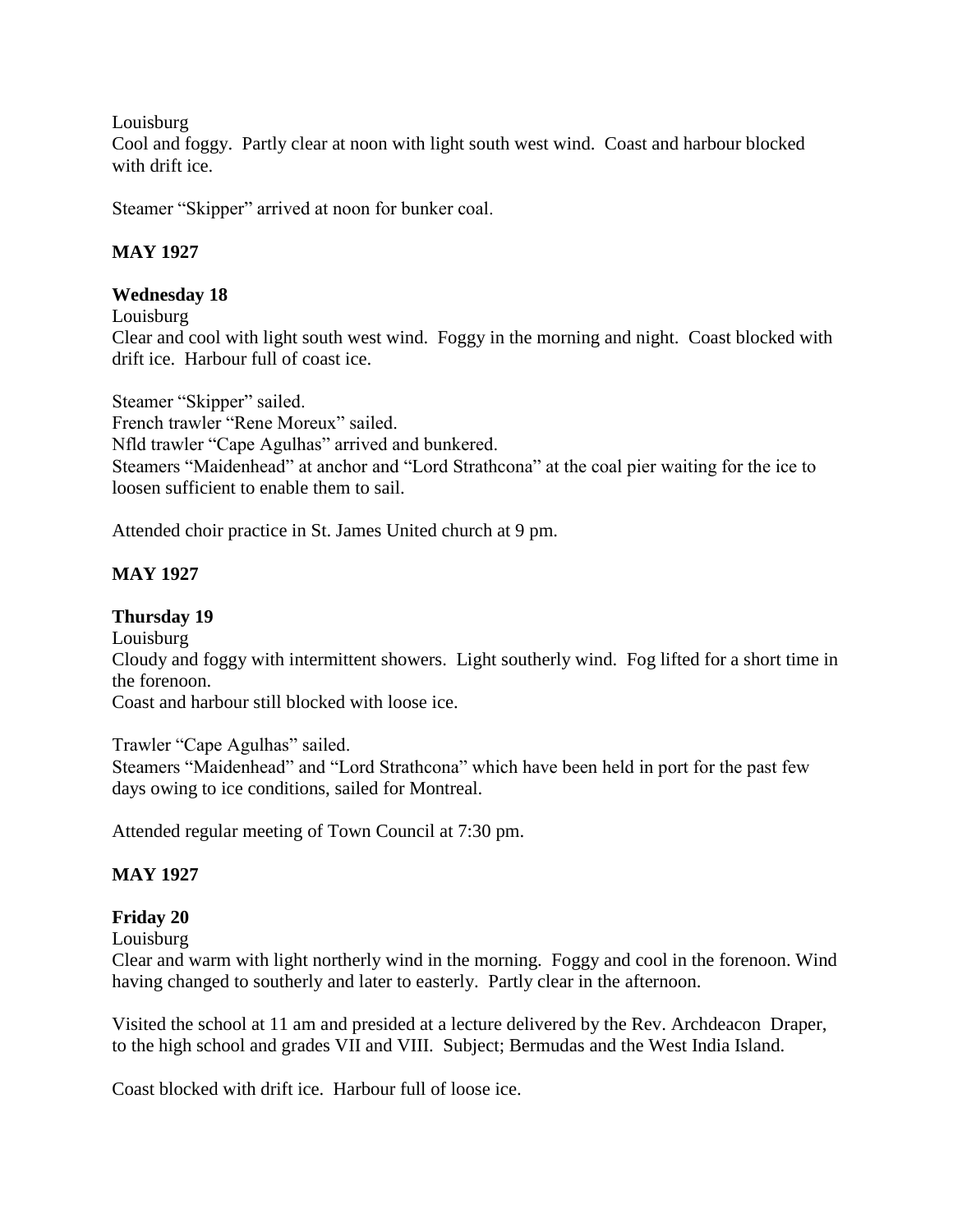Capt. Charles A. Lindberg, in the monoplane "Spirit of St. Louis" left New York for Paris. Later; Lindberg arrived safely in Paris after a continuous flight of 33 ½ hours having covered a distance of 3,610 miles.

## **MAY 1927**

## **Saturday 21**

Louisburg Clear and cool with moderate north, north west to north east wind.

Drift ice which has blocked the coast and harbour since the  $16<sup>th</sup>$  inst, moved off today. Harbour entirely clear in the afternoon with the exception of a few straggling pans along the shore. A considerable body of ice a short distance off the coast.

Steamer "Mariat" arrived and loaded a cargo of coal (about 500 tons).

## **MAY 1927**

## **Sunday 22**

Louisburg

Clear in the forenoon. Cloudy in the afternoon. Wind easterly in the early part of the day changing to south west in the afternoon. Drift ice near the shore. Harbour clear.

Attended service in St. James United church at 11 am and 7 pm. Preacher Rev. H. D. Townsend.

## **MAY 1927**

## **Monday 23**

Louisburg

Cloudy and chilly in the morning; mostly clear in the afternoon. Showers in the morning. Wind south west changing to north west, north and north east.

Considerable quantity of drift ice in sight off the harbour.

French trawler [blank] arrived for bunker coal.

Attended and presided at "Empire Day" exercised in the school at 11 am. Other visitors present: Rev. L. H. Draper, A. A. Martell, school commissioner, Thomas Peck.

## **MAY 1927**

**Tuesday 24** Louisburg Clear and cold with moderate northerly gale.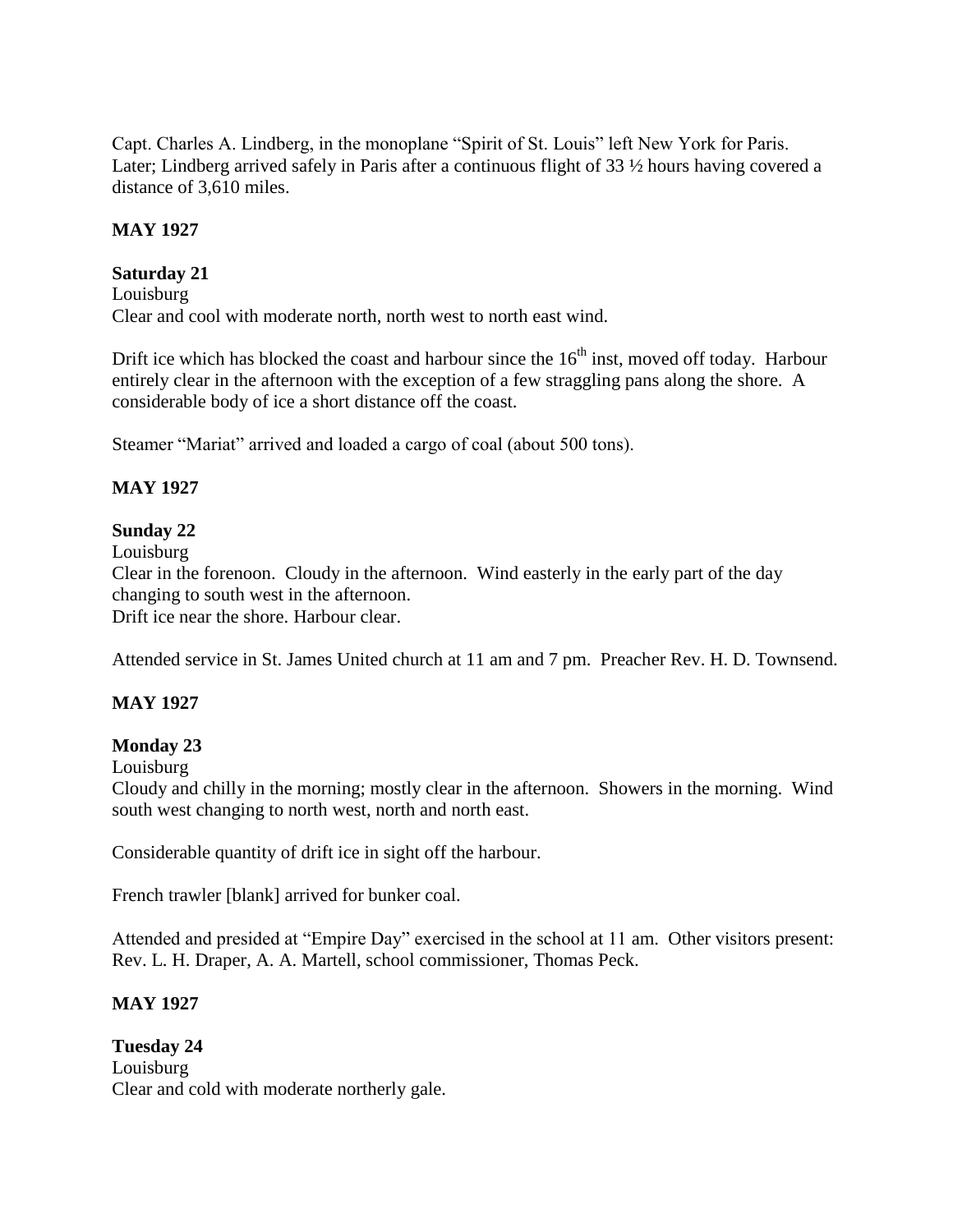Norwegian steamer "Camilla Gilbert" arrived in the afternoon and bunkered during the night.

General holiday. Majority of shops closed for at least part of the day. Had shop open for business all day.

#### **MAY 1927**

#### **Wednesday 25**

Louisburg Clear and cool with light north west wind which changed to south west shortly before noon. Cloudy in the evening.

Steamer "Camilla Gilbert" sailed.

Attended choir practice in St. James United church at 9 pm.

## **MAY 1927**

#### **Thursday 26**

Louisburg

Heavy rain in the early part of the day. Cleared in the afternoon. Wind southerly changing to north west.

Death of Mrs.. Angus C. Beaton.

Attended and presided at special meeting of School Board at 7:30 pm.

## **MAY 1927**

## **Friday 27**

Louisburg

Cloudy and mild with occasional showers. Misty and foggy in the evening. Light southerly wind.

Steamer "Skipper" arrived, bunkered and sailed.

## **MAY 1927**

#### **Saturday 28**

Louisburg Cloudy, foggy and cool in the early part of the day. Cleared in the afternoon. Wind south west.

Attended funeral of the late Mrs.. A. C. Beaton at 1:15 pm. Service at the house, church and grave conducted by Rev. D. A. McMillan; assisted at the church by Rev. H. D. Townsend. Interment in Calvin church cemetery.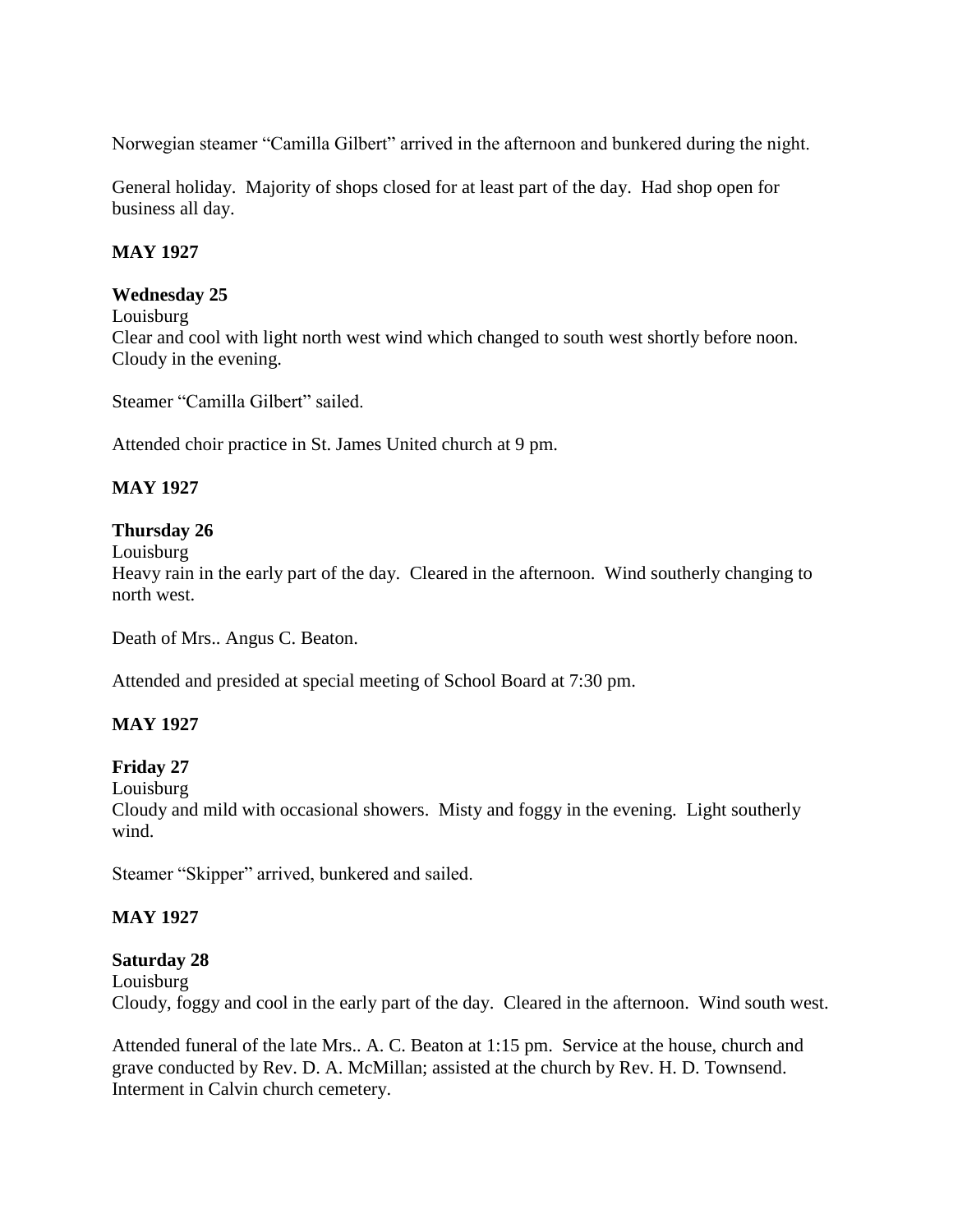#### **MAY 1927**

#### **Sunday 29**

Louisburg Mostly clear with light westerly wind.

#### **MAY 1927**

#### **Monday 30**

Louisburg

Clear and moderately warm with light north west wind which changed to south west. Most summer-like day this season.

Believe it or not, John Murphy of this town with Archie Munroe as his assistant began the erection of a garage on Alma Street opposite the gate leading to the residence of Rev. H. D. Townsend. I visited the scene of operations in the afternoon and found the sills laid entirely on the street. I notified Munroe that Alma was a public street and that no trespassing would be allowed. Later in the day, I met Murphy in the shop of Clarence Peters, who is chairman of the street and bridge committee. Here Murphy informed us that he intended erecting the garage whether we objected or not. I, in turn, told him that if he persisted in the erection of the building, legal action would be taken against him. In the evening, I arranged with Wesley Tanner, chief of Police, to meet me at 8 am tomorrow on Alma street for a "showdown" with Mr. Murphy.

#### **MAY 1927**

#### **Tuesday 31**

Louisburg Partly clear and mild with light southerly wind.

At about 8 am, as previously arranged, accompanied by Wesley Tanner, Chief of Police, and Clarence Peters, chairman of the street and bridge committee, went to Alma Street where we found John Murphy and Archie Munroe continuing the work of erecting a garage in the middle of the street which they began yesterday. On our arrival at the scene and the threat of their being arrested for trespassing on the street, operations ceased immediately. Murphy then asked for a permit for the building of a garage on the street, for which privilege he offered to pay a yearly rental. I refused to grant him a permit and informed him that that was a matter for the Town Council to decide. No further effort was made to continue building operations on Alma Street.

#### **JUNE 1927**

#### **Wednesday 1**

Louisburg Cloudy and cool with occasional showers. Light variable wind.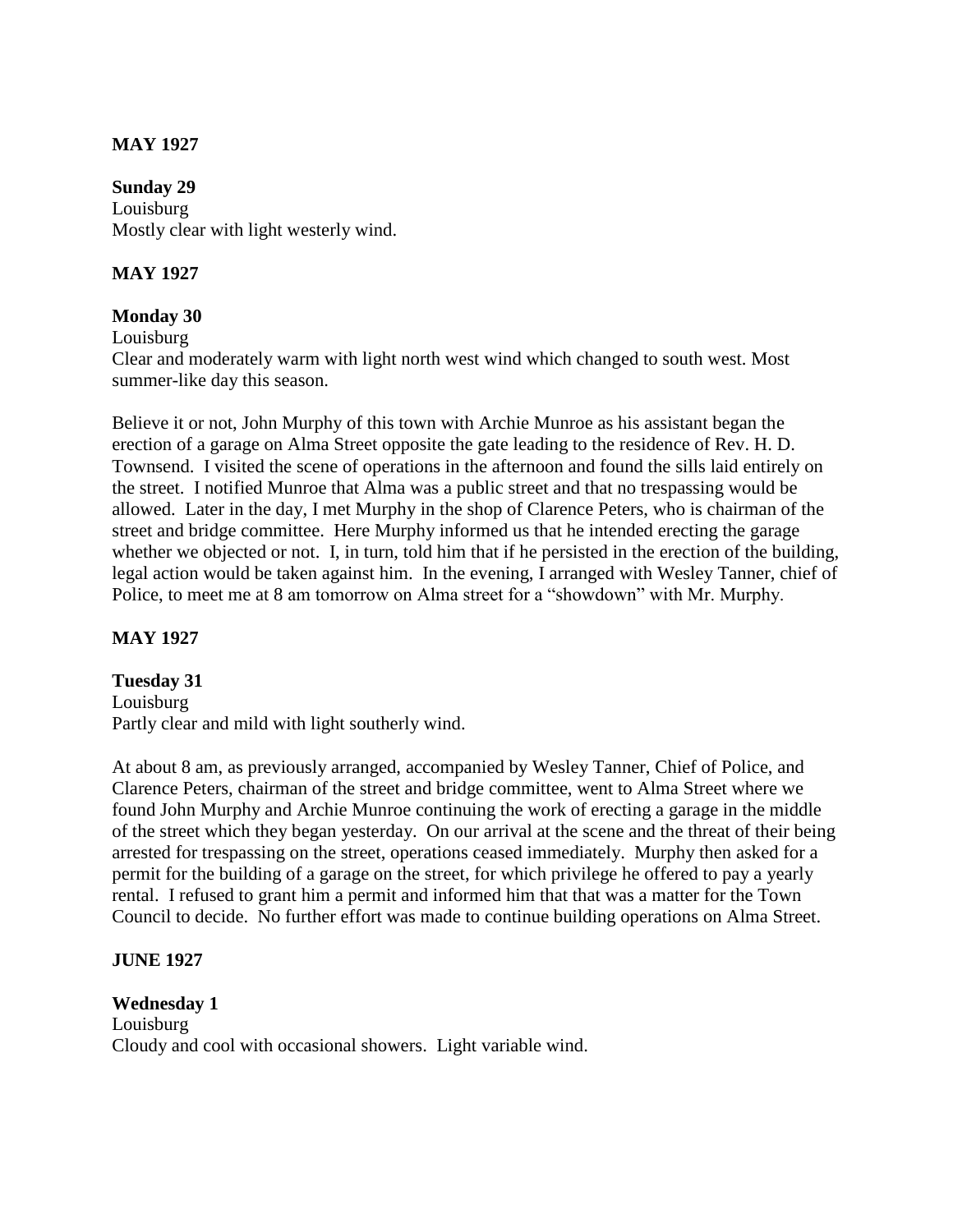After failing to obtain a permit from me for the erection of a garage in the middle of Alma Street, which he undertook to do on last Monday, he began to build on his own property but using Alma Street as a place to cut the timber and frame the building and store the material, making the street almost impassable. In view of the above mentioned facts, I decided to have the Town Clerk notify Mr. Murphy, officially, to have all encumbrances removed from Alma Street which he had placed there.

Attended choir practice in St. James United church at 9 pm.

## **JUNE 1927**

## **Thursday 2**

Louisburg Partly clear and very cool with moderate north west wind.

Three masted schooner "Hazel L. Myra" arrived during the night for cargo of coal.

Motored to Sydney and back with Rev. H. D. Townsend. Left Louisburg at about 8:45 am and returned at about 4:15 pm.

## Meeting of Town Council.

At 7:30 pm, attended and presided at a meeting of the Town Council. At this meeting a motion was passed authorizing the Town Clerk to notify John Murphy to remove all obstructions that he has placed on Alma Street, within 15 days.

## **JUNE 1927**

## **Friday 3** Louisburg Clear and cool with north west wind which changed to easterly in the evening.

## **JUNE 1927**

## **Saturday 4**

Louisburg Clear and cool. Wind south west.

Bellanca monoplane "Columbia" piloted by Clarence Chamberlain with Chester Levine as a passenger left New York for Berlin.

Later: plane running short of fuel, came down at Helfster, Saxony after 43 hours of continuous flight over 3905 miles.

### **JUNE 1927**

**Sunday 5** Louisburg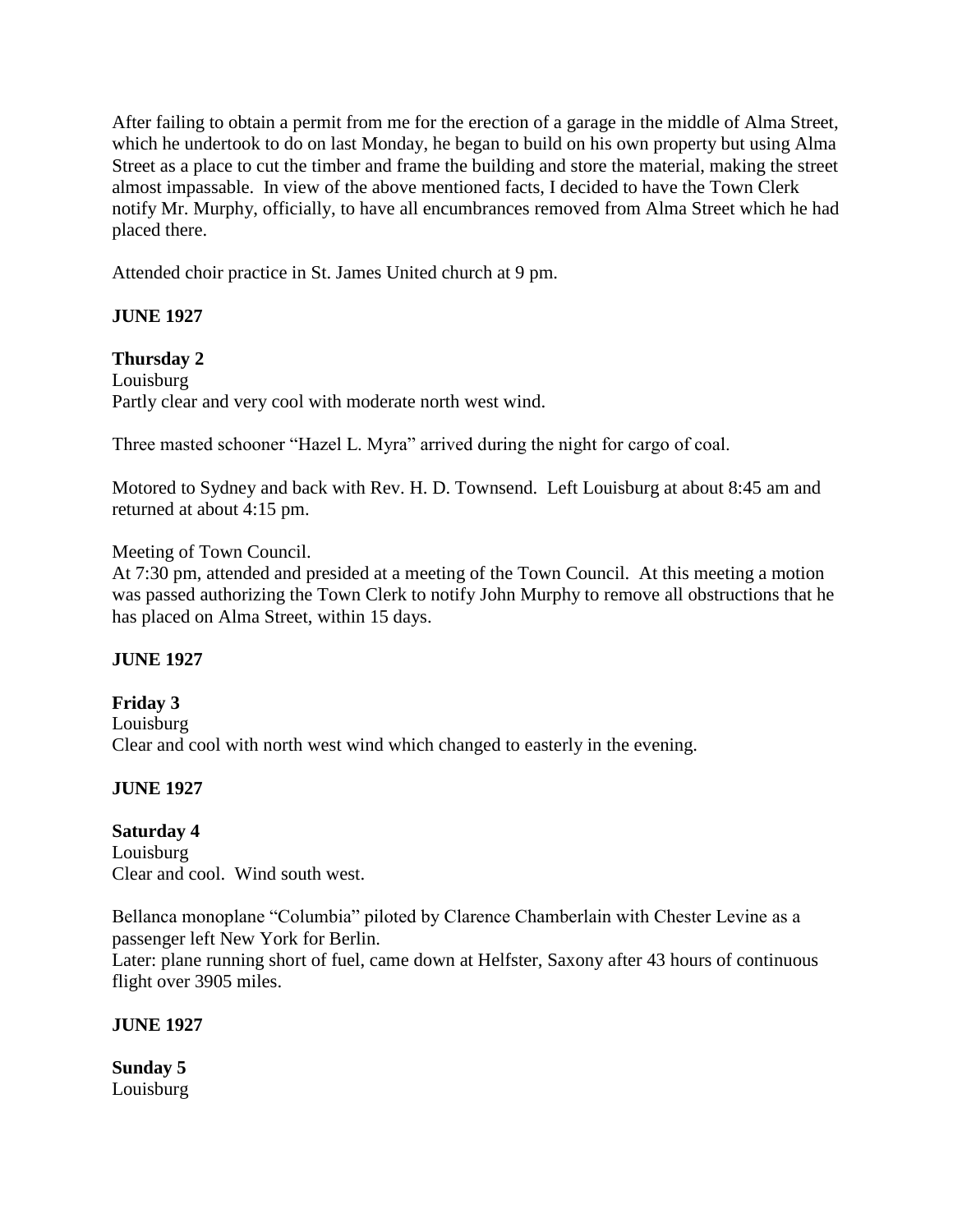Mostly cloudy and cool. Wind southerly. Heavy rain at night accompanied by thunder and lightning.

Attended service in St. James United church at 11 am and 7 pm. Preacher Rev. H. D. Townsend.

## **JUNE 1927**

## **Monday 6**

## Louisburg

Cloudy and foggy in the forenoon. Cleared in the afternoon. Wind south west changing to north west in the afternoon.

Pursuant to a motion passed by the Town Council on last Thursday night, Mr. Spencer, Town Clerk notified John Murphy by letter of this date to remove all obstructions he had placed on Alma Street in connection with the attempted erection of a garage on that street which was begun on May 30, as well as all other obstructions including a poultry yard at the western end of the street built some time previous to the garage incident. Time limit 15 days.

## **JUNE 1927**

## **Tuesday 7**

Louisburg Clear and cool with fresh north west and south west wind.

Italian steamer "Tagliamento" arrived for orders and anchored in the upper harbour.

First catch of mackerel for this season was landed today.

### **JUNE 1927**

### **Wednesday 8**

Louisburg Clear and cool. Wind south west.

Attended choir practice in St. James United church at 9 pm.

### **JUNE 1927**

### **Thursday 9**

Louisburg Partly clear. Light showers in the evening. Wind south west.

As a result of the notifying John Murphy to remove all obstruction which he had placed on Alma Street, he had a man at work today carrying out the demands made in the letter of the Town Clerk dated June 6.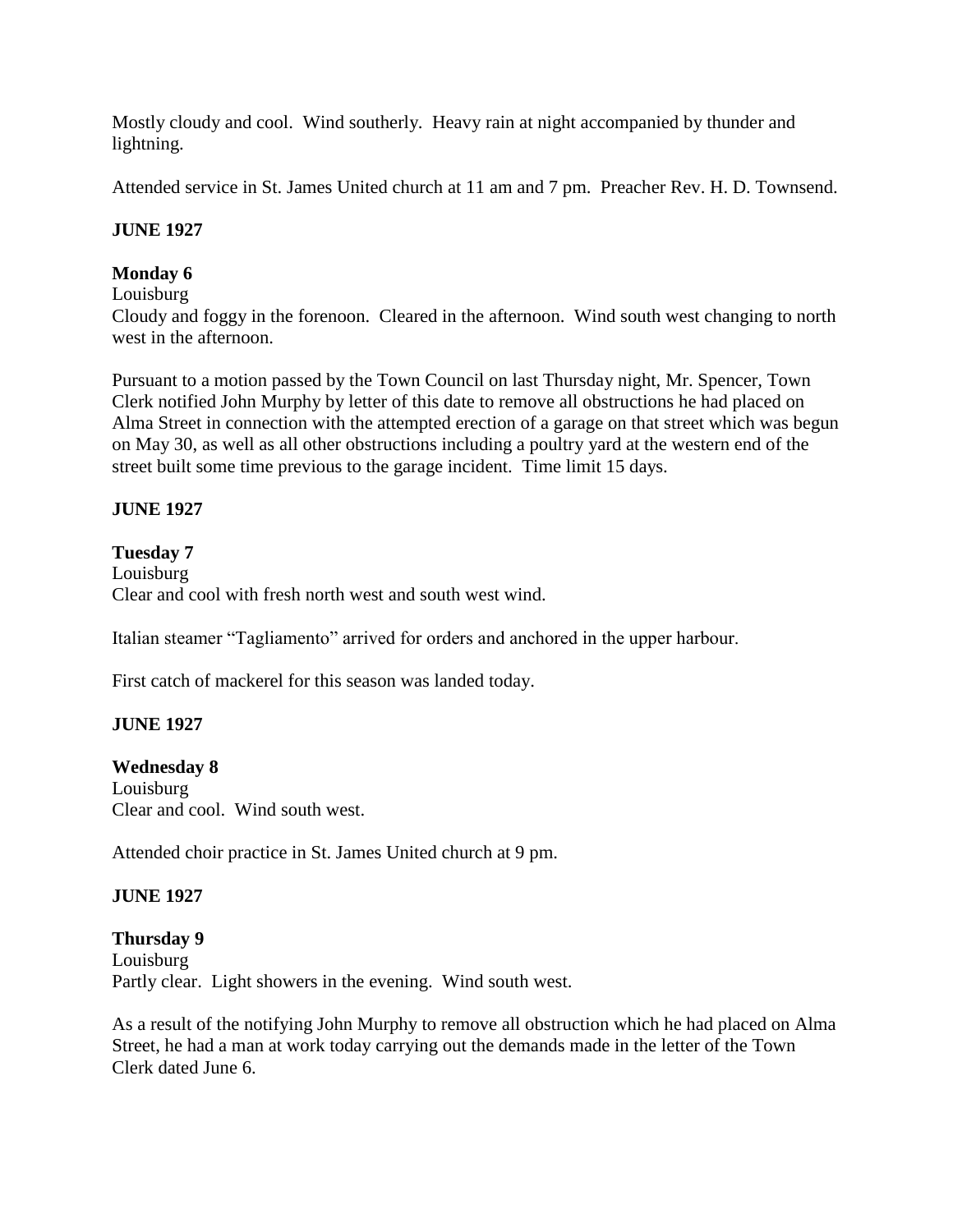Attended and presided at a public meeting of citizens of Louisburg in the Town Hall at 7:30 pm. Meeting called for the purpose of making arrangements for celebrating the  $60<sup>th</sup>$  Anniversary of Confederation. After a short discussion, the following committee was appointed to get in touch with other organizations and arrange for the proposed celebration: Thos. Peck (chairman), Wesley Townsend, Neil Murphy, James Crowdis and M. S. Huntington.

## **JUNE 1927**

## **Friday 10**

Louisburg Clear and moderately warm with light variable wind.

### **JUNE 1927**

## **Saturday 11**

Louisburg Cloudy and foggy. Heavy rain in the morning. Thunder and lightning in the forenoon.

## **JUNE 1927**

## **Sunday 12**

Louisburg Partly clear with light winds.

Attended service in St. James United church at 11 am and 7 pm. Preacher Rev. H. D. Townsend.

### **JUNE 1927**

### **Monday 13**

Louisburg Clear and moderately warm. Wind north west. Max temperature about 70.

Italian steamer "Tagliamento" which arrived here on June  $7<sup>th</sup>$  for orders, sailed this evening.

### **JUNE 1927**

**Tuesday 14** Louisburg Clear and moderately warm with variable wind.

Visited the High School at 2 pm and a talk on first siege of Louisburg to the High School pupils and grades 7 and 8.

### **JUNE 1927**

**Wednesday 15**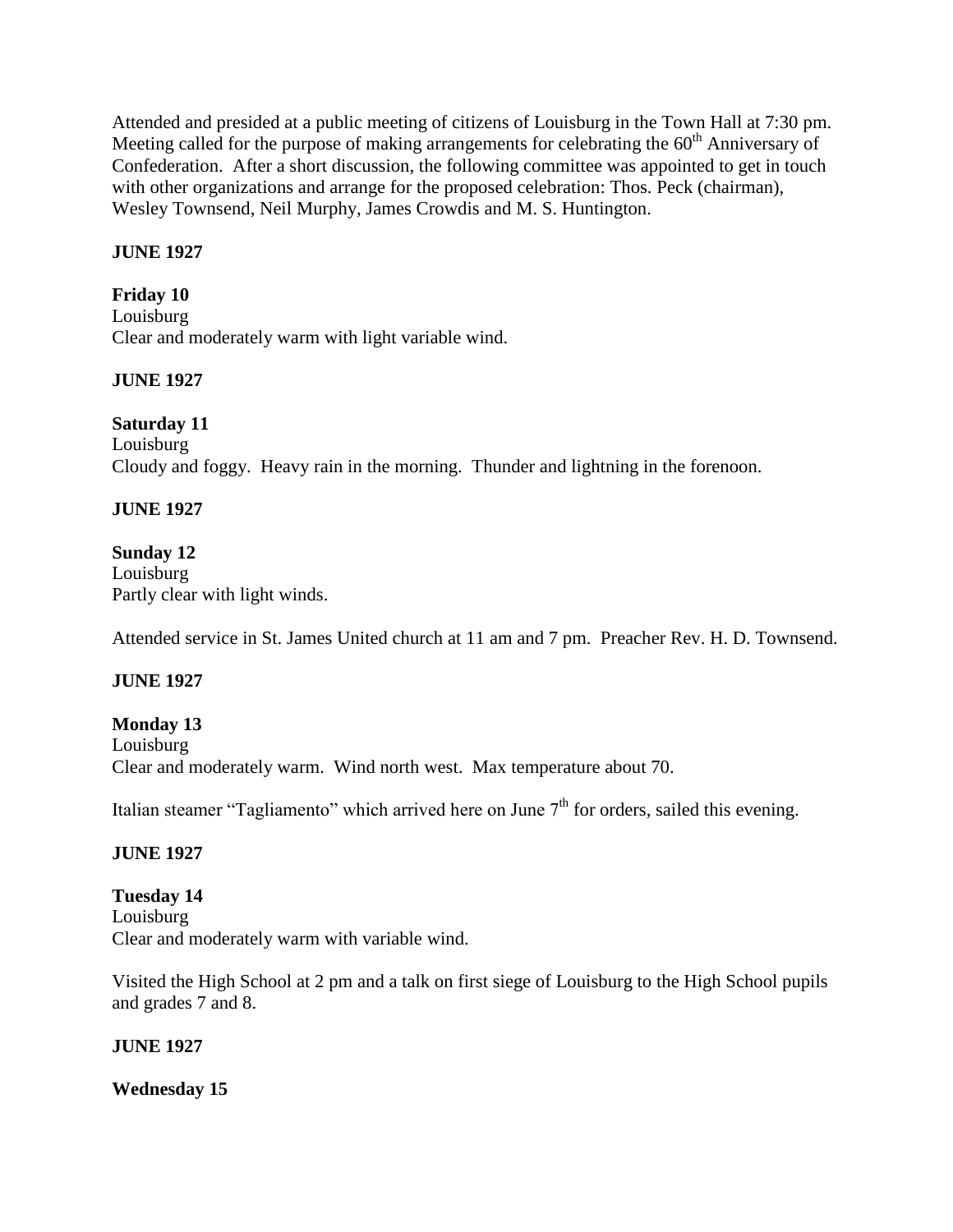Louisburg Clear and moderately warm with light variable wind. An ideal day.

## **JUNE 1927**

# **Thursday 16**

Louisburg/Sydney Mostly clear and cool.

Motored to Sydney in the afternoon with Arthur Townsend and Rev. H. D. Townsend and attended meeting of Presbytery in St. Andrews Hall, Sydney at 2 pm. After supper at the Vidal Hotel, motored to North Sydney and attended induction of Rev. Dr. Sutherland in St. Matthew Wesley United church. Left North Sydney at about 9:45 pm and arrived at Louisburg shortly after midnight.

## **JUNE 1927**

## **Friday 17**

Louisburg Clear and cool during the greater part of the day. Cloudy in the morning and night with fog.

Norwegian steamer "Maima" arrived during the night for bunker coal.

### **JUNE 1927**

### **Saturday 18**

Louisburg Clear and moderately warm with light southerly and easterly wind.

### **JUNE 1927**

### **Sunday 19**

Louisburg Clear and warm. Wind south west. Max temperature about 70. An ideal day.

Attended service in St. James United church at 11 am and 7 pm. Preacher Rev. H. D. Townsend.

### **JUNE 1927**

**Monday 20** Louisburg Clear and moderately warm with light south east wind.

Attended and presided at special meeting of School Board at 7:30 pm. Meeting called to deal with a case of truancy and misconduct on the part of Thos. Lahey.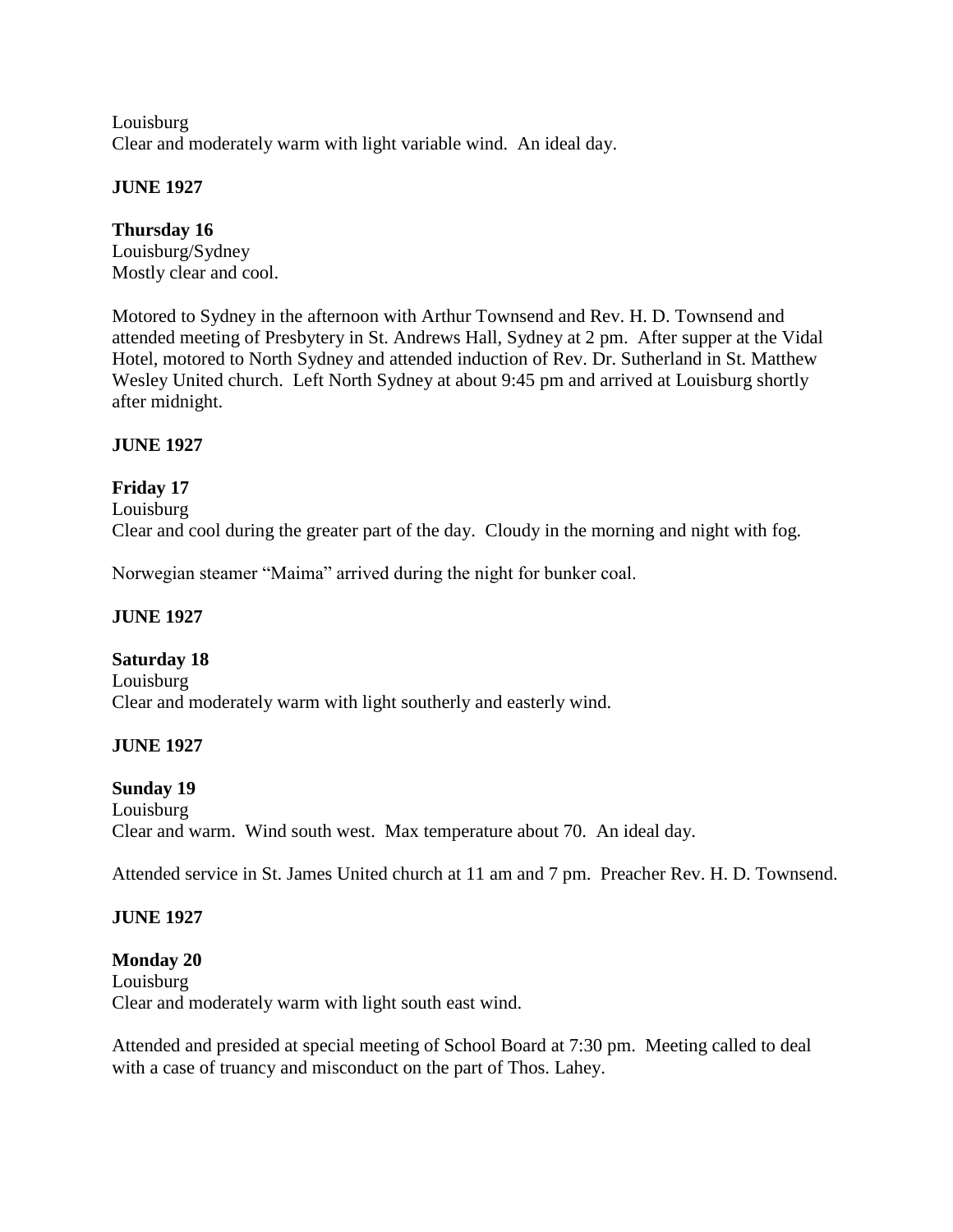#### **JUNE 1927**

#### **Tuesday 21**

Louisburg Cloudy and foggy with heavy rain during the greater part of the day. Moderate easterly and north east wind.

Attended and presided at meeting of citizens of Louisburg in Town Hall at 7:30 pm. Meeting called for the purpose of completing arrangements for the celebrations of the  $60<sup>th</sup>$  Anniversary of Confederation on July  $1<sup>st</sup>$  and  $2<sup>nd</sup>$ .

#### **JUNE 1927**

#### **Wednesday 22**

Louisburg Cloudy, foggy and misty. Heavy showers in the morning. Light easterly wind.

Attended choir practice in St. James United church at 9 pm.

#### **JUNE 1927**

#### **Thursday 23**

Louisburg Cloudy and foggy. Heavy showers in the morning. Wind southerly.

#### **JUNE 1927**

#### **Friday 24**

Louisburg

Cloudy and foggy in the morning with south west wind. Clear in the afternoon. Wind north and north west.

Public schools closed for summer holidays.

#### **JUNE 1927**

#### **Saturday 25**

Louisburg Clear and moderately warm. Wind west south west to south.

#### **JUNE 1927**

**Sunday 26** Louisburg Cloudy and cool. Heavy rain during the night.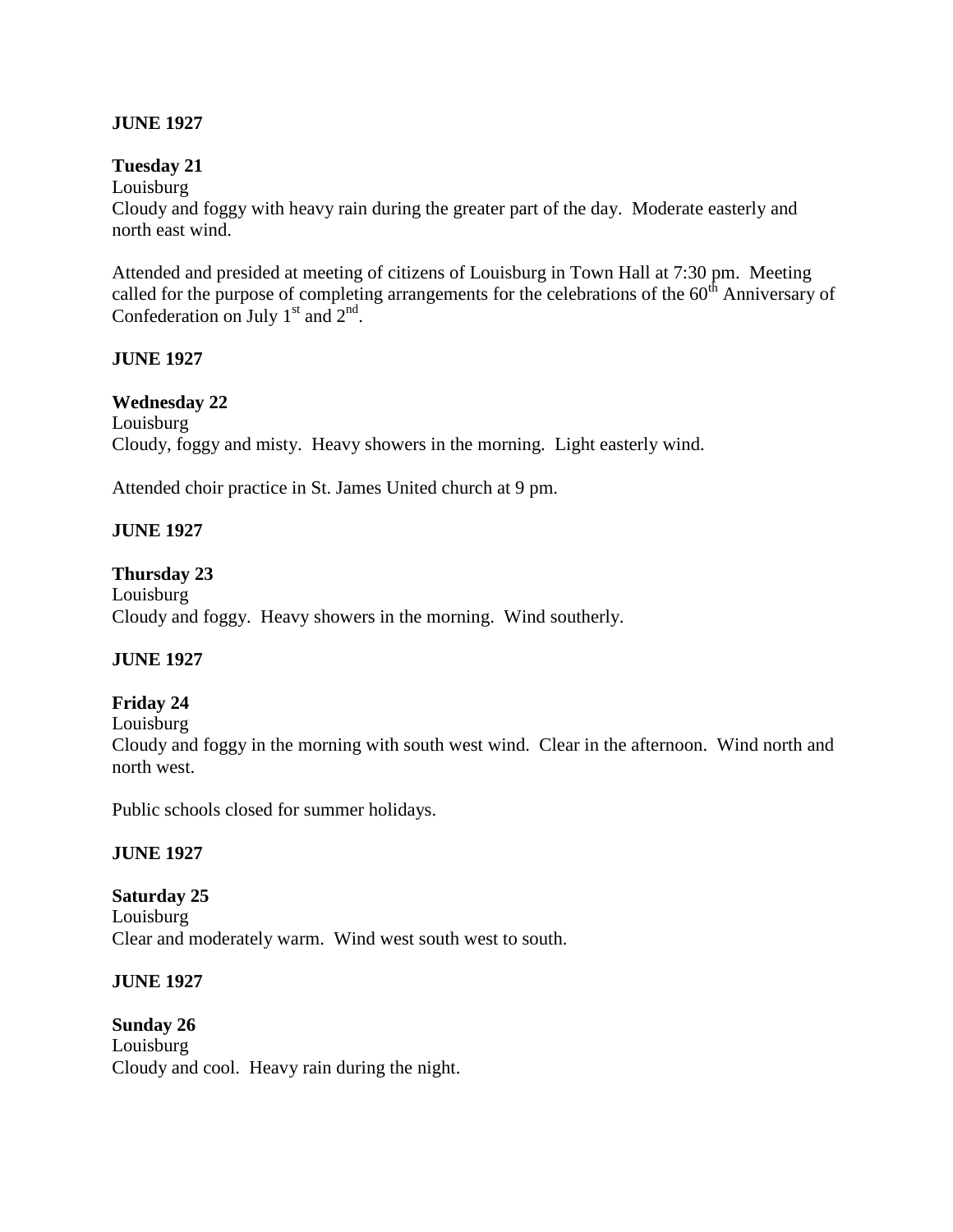Attended service in St. James United church at 11 am and 7 pm. Preacher Rev. H. D. Townsend.

#### **JUNE 1927**

### **Monday 27**

Louisburg

Cloudy. Heavy rain in the morning. Clear in the afternoon. Wind south west changing to north west in the afternoon.

Attended and gave evidence at trial of Tom Lahey for truancy and being an habitual school offender. Case was tried before Stipendiary B. M. Spencer. The accused was found guilty and sentenced to 14 months in St. Patrick's Home in Halifax, NS. Chief of Police Tanner left with this prisoner for the above institution on the 3:50 pm train.

#### **JUNE 1927**

**Tuesday 28** Louisburg Clear and cool.

Attended sacred concert in Calvin church at 8 pm given by Knox church choir of Glace Bay.

### **JUNE 1927**

### **Wednesday 29**

Louisburg Clear and cool with light north east wind.

Steamer "Manchester Spinner" arrived to load cargo of slack coal which has been stored in the coal pocket for several weeks.

Commander Byrd with his companions, Bert Acosta, Lieut. George Neville and Lieut. Bert Balchin, in monoplane "America" passed over Louisburg at 1:30 pm enroute for Paris from New York. The "America" was plainly visible and seen by the majority of the citizens of this town.

Attended choir practice in St. James church at 9 pm.

#### **JUNE 1927**

**Thursday 30** Louisburg Cloudy and cool with light easterly wind.

Provincial Government Agriculture demonstration train arrived at about 10 am and remained until noon. During its stay it was visited by quite a number of the citizens.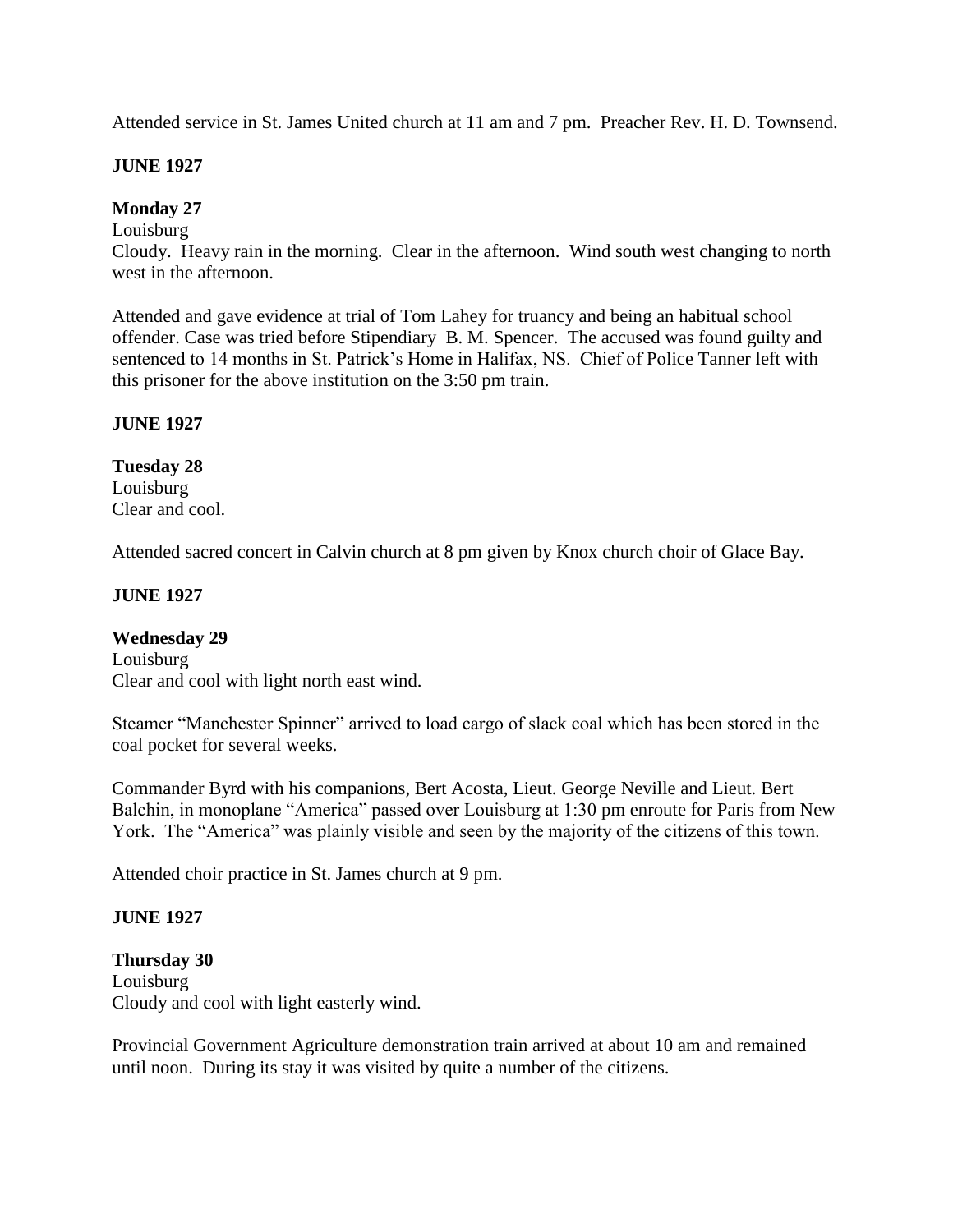Word received that Miss Bertha Hunt, a resident of this town had died in hospital in Glace Bay. Her remains arrived on the evening train.

## **JULY 1927**

# **Friday 1**

Louisburg 60th Anniversary of Confederation Cloudy, warm and foggy with light south east wind. Almost perfect calm. Max temperature about 75.

General Holiday. Had shop open for business in the afternoon.

In commemoration of the  $60<sup>th</sup>$  Anniversary of Confederation at 9 am the school children to the number of about 125, assembled on the school grounds and under the direction of their teacher, paraded through town. Returning to school grounds, a program of patriotic songs was rendered and an address delivered by Rev. L. H. Draper. At the conclusion of the exercises, the confederation medals were presented by Mayor Huntington to all children taking part. At 9 pm, a big bonfire was lighted on the heights overlooking the town which brought the days celebration to a close.

# **JULY 1927**

# **Saturday 2**

Louisburg

Cloudy, warm and foggy with light southerly wind. Almost perfectly calm. Max temperature about 75.

Confederation celebrations which was continued from yesterday consisted of a big programme of athletic sports which began at 1:30 pm and with the exception of about one hours intermission, lasted until 8 pm.

Funeral of the late Miss Bertha Hunt took place yesterday, July  $1<sup>st</sup>$  at 1:30 pm. Service in the English church and at the grave conducted by Rev. L. H. Draper.

# **JULY 1927**

# **Sunday 3**

Louisburg

Cloudy and foggy with occasional showers. Light southerly wind. Max temperature about 70.

Masonic parade to Calvin United church at 11 am. About 20 in the parade. Parade of Louisburg and Catalone Orangemen to Catalone Presbyterian church in the afternoon.

Attended service in St. James United church at 11 am and 7 pm. Preacher, Rev. H. d. Townsend. Patriotic service in connection with the  $60<sup>th</sup>$  Anniversary of Confederation.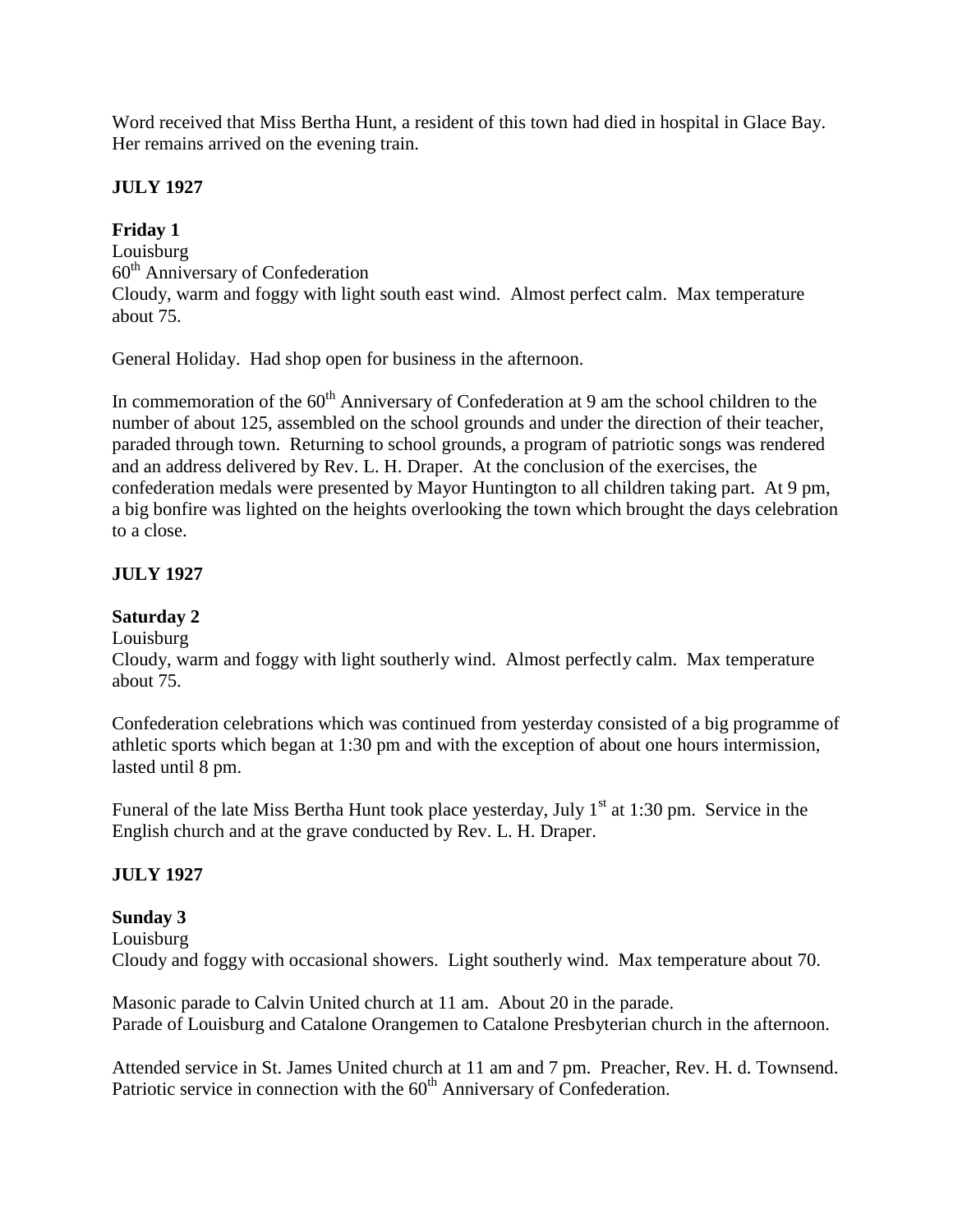#### **Monday 4**

Louisburg Cloudy and foggy. Wind south west.

Attended picture show in Masonic Hall at 8 pm at the close of which I presented the prizes won in the sporting events on Saturday, July  $2<sup>nd</sup>$ . Mr. Walter Tucker, proprietor of the Picture house, very kindly offered to admit free all prize winners and contestants in Saturday's programme of sports. An offer which was very promptly accepted.

## **JULY 1927**

### **Tuesday 5**

Louisburg Clear and cool with moderate south west to north west wind.

## **JULY 1927**

### **Wednesday 6**

Louisburg Clear and cool with westerly wind.

Attended choir practice in St. James United church at 9 pm.

### **JULY 1927**

### **Thursday 7**

Louisburg Clear and cool. Cloudy in the afternoon and evening. Wind south west.

Attended and presided at regular meeting of Town Council at 7:30 pm.

### **JULY 1927**

**Friday 8** Louisburg Mostly cloudy and very cool with fresh south west wind.

### **JULY 1927**

#### **Saturday 9** Louisburg Clear and moderately warm. Wind north west changing to south west at about noon.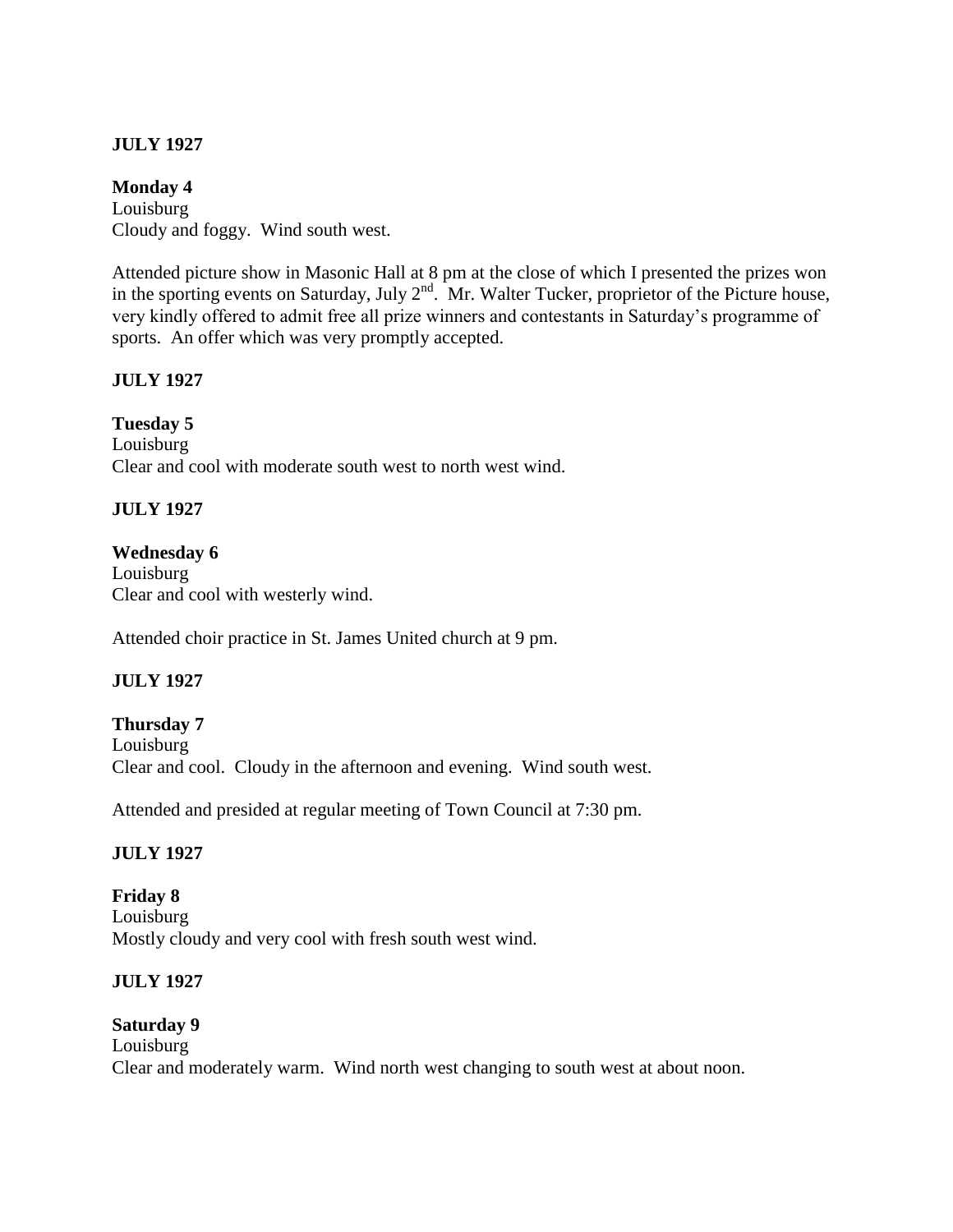**Sunday 10** Louisburg Clear and cool.

Attended service in St. James United church at 11am and 7 pm. Preacher, Rev. H D Townsend.

#### **JULY 1927**

**Monday 11** Louisburg Heavy rain in the morning. Cloudy, warm and foggy with light southerly wind.

#### **JULY 1927**

**Tuesday 12** Louisburg Clear and moderately warm with light south west wind.

Electric light plant from which the Town of Louisburg receives its electric current, closed down for repairs for a period of about 10 days. Electric light consumers will have to resort to the kerosene lamps during the close down.

#### **JULY 1927**

**Wednesday 13**

Louisburg Cloudy and foggy in the morning. Mostly clear in the afternoon with fresh south west wind.

In company with A. A. Martell, at about 8:30 am, motored to the Marconi station at "Old Town" from thence walked through the woods in a westerly direction until we came to the "soap stone" brook. Followed the brook down to the shore of Gabarus Bay. Examined ruins of old French defenses at Artillery Cove. Returning along the shore, visited ruined trenches at White Point. From White Point came through the woods in a north easterly direction coming out to the main road at the Barrachois. Arrived home shortly after 4 pm.

Attended choir practice in St. James church at 9 pm.

### **JULY 1927**

#### **Thursday 14**

Louisburg Mostly cloudy and moderately warm. Wind south west. Distant thunder in the evening.

Attended and presided at special meeting of School Board at 7:30 pm.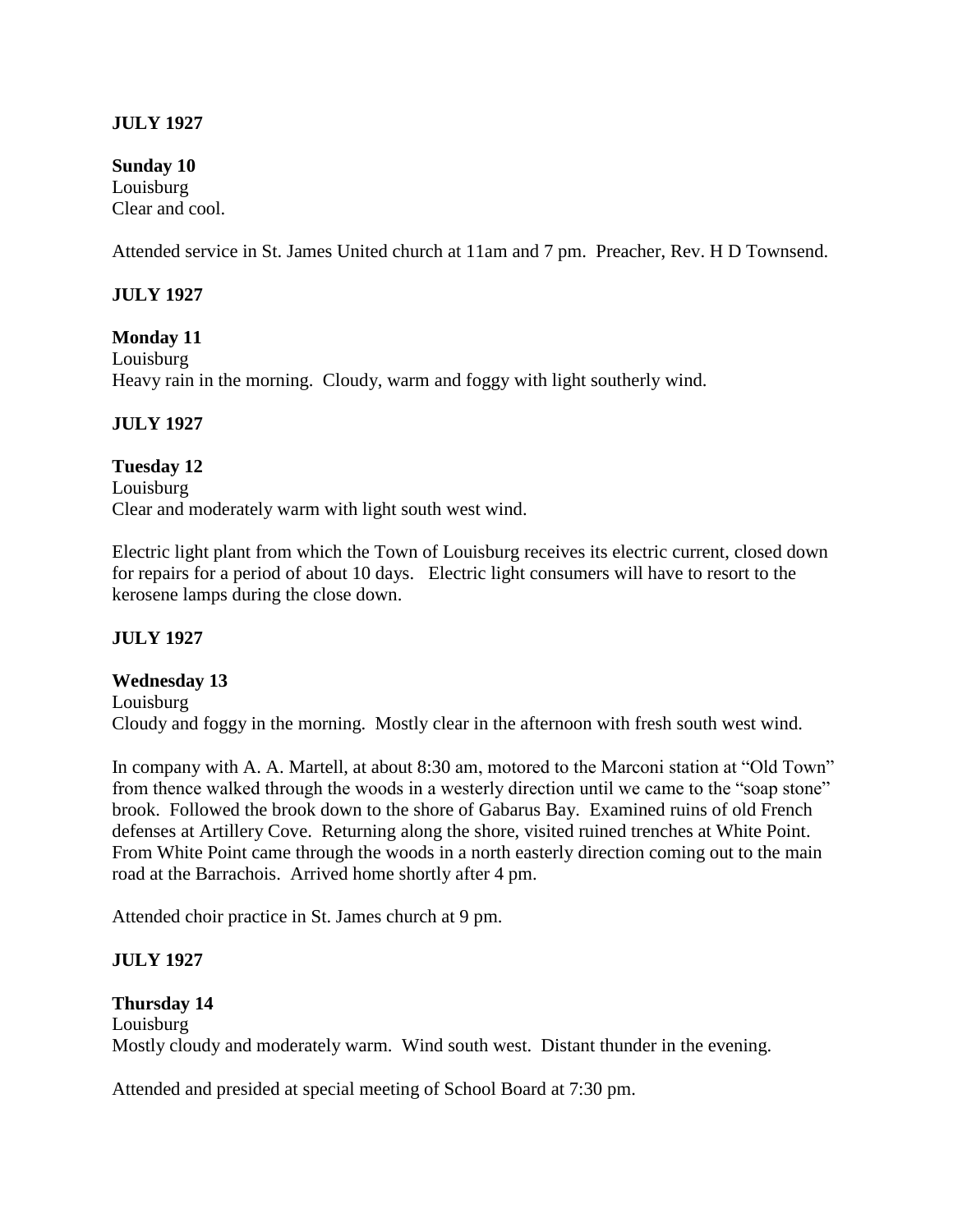### **Friday 15**

Louisburg Mostly cloudy and moderately warm with light south west wind.

Mrs.. Clifford Huntington accompanied by daughter, Lillian, arrived on the evening train to spend a few days visiting.

## **JULY 1927**

### **Saturday 16**

Louisburg

Cloudy, showery in the afternoon. Heavy rain accompanied by thunder and lightening during the night.

### **JULY 1927**

### **Sunday 17**

Louisburg Cloudy and mild with light south west wind.

Attended service in St. James United church at 11 am and 6:30 pm. Service in evening ½ hour earlier than usual owing to no lights.

### **JULY 1927**

**Monday 18** Louisburg Cloudy, foggy and mild with south west wind.

## **JULY 1927**

### **Tuesday 19**

Louisburg Cloudy and foggy in the forenoon. Mostly clear in the afternoon. Foggy at night. Heavy showers in the morning. Wind south west.

Miss Bertha Huntington who has been clerking for me since December 1926, left on the morning train enroute for her home to spend two weeks holiday. She was accompanied by her mother and sister, Lillian, who were visiting here since the  $13<sup>th</sup>$  inst.

### **JULY 1927**

**Wednesday 20**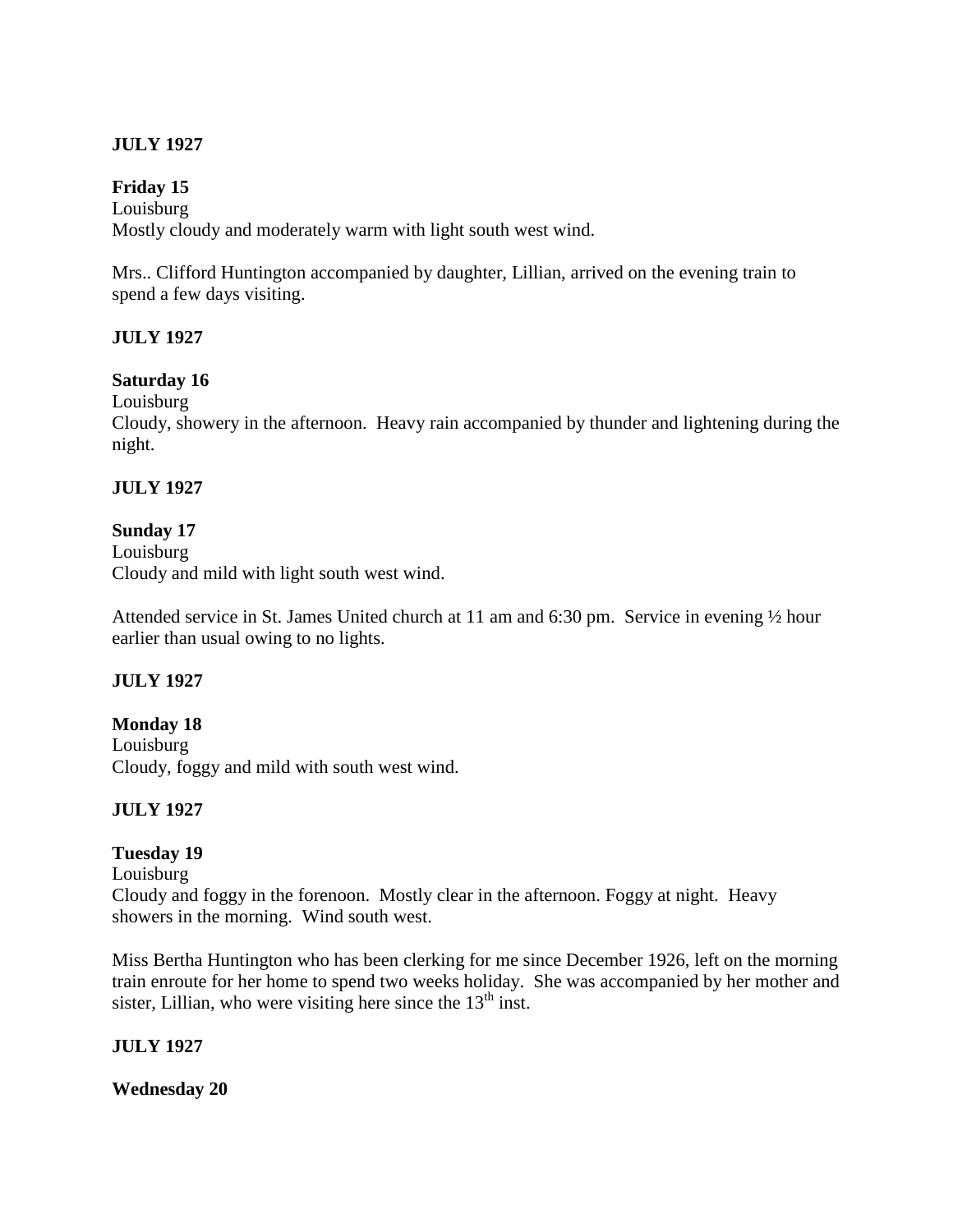Louisburg Cloudy, foggy and misty with light south west wind.

## **JULY 1927**

## **Thursday 21**

Louisburg

Cloudy, foggy and moderately warm with light south west wind. Very heavy showers at about 11:30 am and in the afternoon.

## **JULY 1927**

### **Friday 22**

Louisburg Cloudy, foggy, misty, showery and moderately warm with light variable wind.

## **JULY 1927**

## **Saturday 23**

Louisburg

Cloudy, foggy and warm with occasional showers. Partly[blank] for a while in the afternoon. Wind south west.

### **JULY 1927**

### **Sunday 24**

Louisburg Cloudy, foggy and warm. Max temperature about 78. Partly clear at noon.

French trawler "Adriatique" ran ashore on Scatari Island at about 10 pm and became a total loss. Crew saved.

Attended service in St. James United church at 11 am. Preacher Rev. H. D. Townsend. Was not out to church in the evening owing to Emeline being ill.

### **JULY 1927**

### **Monday 25**

Louisburg

Heavy rain in the early morning. Cloudy and foggy in the forenoon. Clear and warm in the afternoon. Moderate south west wind.

Electric light plants which closed down for repairs on July the  $12<sup>th</sup>$ , resumed operations tonight.

Small United States yacht "Black Duck" arrived in the evening.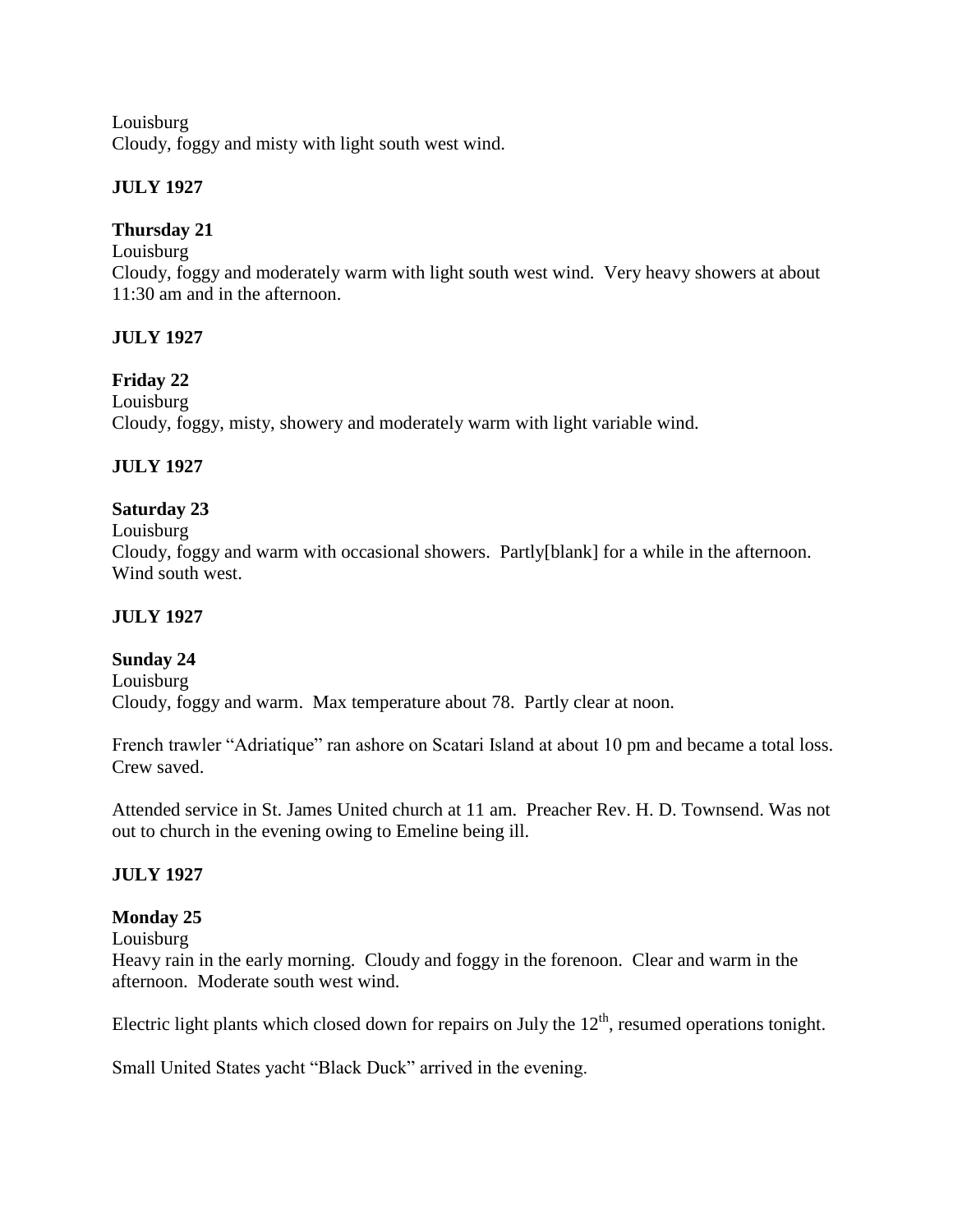#### **Tuesday 26**

Louisburg

Cloudy and foggy in the early part of the day. Clear and warm in the afternoon. Moderate west, south west wind.

#### **JULY 1927**

#### **Wednesday 27**

Louisburg Clear and warm with light easterly wind.

#### **JULY 1927**

#### **Thursday 28**

Louisburg Cloudy and cool with some fog. Light south west wind.

#### **JULY 1927**

#### **Friday 29**

Louisburg

Heavy thunder and lightning storm at about 1 pm. Clear and warm during the day with light south west wind. Foggy at night.

Dwelling at Catalone owned and occupied by McVicar and family badly wrecked by lightening during the early morning storm.

#### **JULY 1927**

#### **Saturday 30**

Louisburg

Thunder and lightning accompanied by heavy rain at about 8 am. Cleared early in the forenoon. Clear and warm in the afternoon. Fresh south west wind in the morning which moderated and changed to north west.

#### **JULY 1927**

#### **Sunday 31**

Louisburg Clear and warm. Cloudy and foggy during the afternoon and evening. Wind south west.

Attended service in St. James United church at 11 am and 7 pm. Preacher Rev H D Townsend.

#### **AUGUST 1927**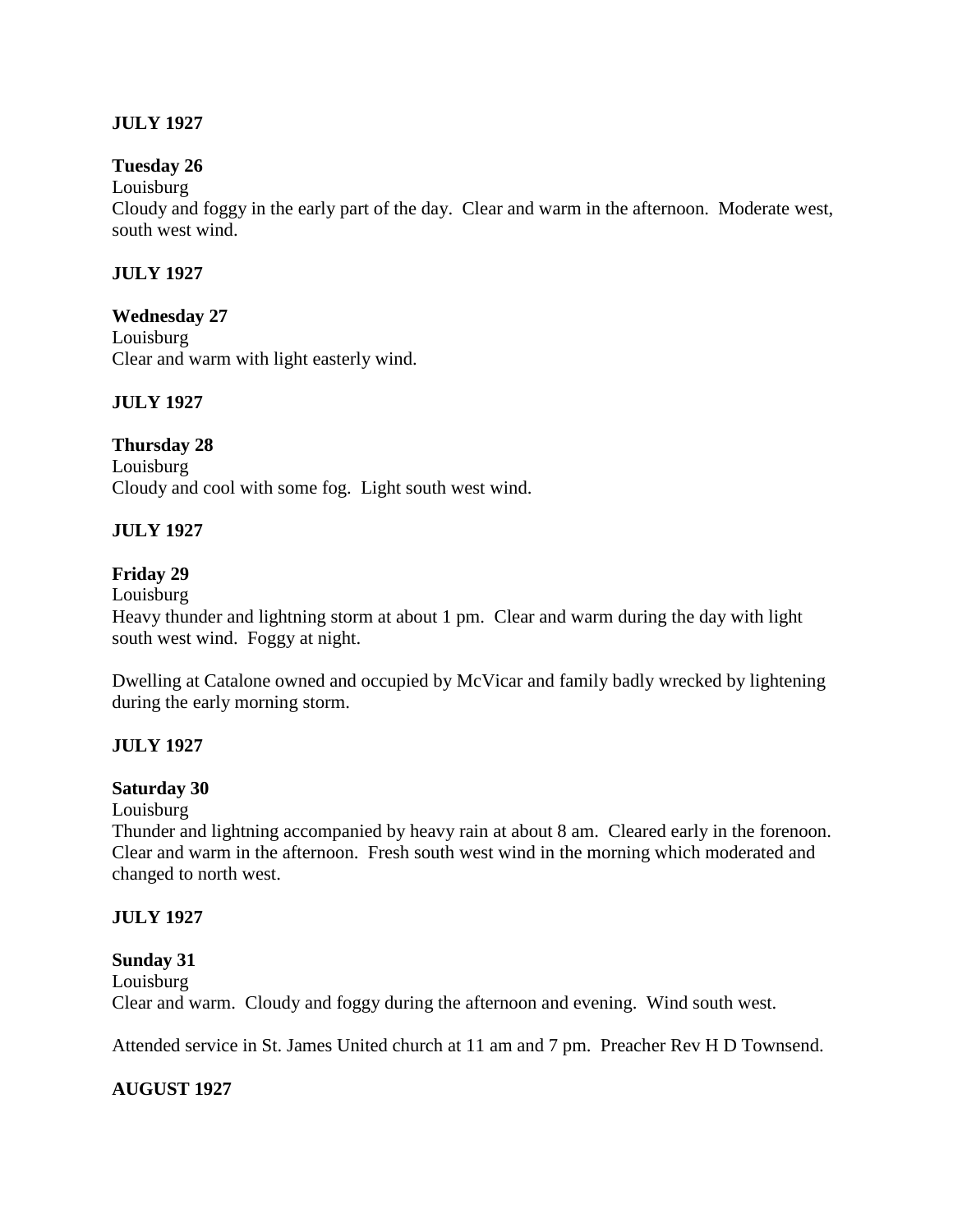### **Monday 1**

Louisburg

Heavy rain during the forenoon. Cloudy and foggy in the afternoon. Light south east to south west winds.

#### **AUGUST 1927**

#### **Tuesday 2**

Louisburg Heavy rain in the forenoon. Cloudy and foggy during the afternoon. Wind southerly.

### **AUGUST 1927**

### **Wednesday 3**

Louisburg Partly clear and moderately warm with light west to south west winds. Foggy at night.

At 4:30 pm accompanied Mayor Pilkington of North Sydney and party consisting of about 20 persons to "Old Town".

Attended choir practice in St. James United church at 9 pm.

## **AUGUST 1927**

**Thursday 4** Louisburg Partly clear with light south west wind.

Auction sale of the wreck cargo and equipment of French trawler "Adriatique" ashore on Scatari Island took place at Lewis & Co.'s wharf at 3 pm.

Attended and presided at regular meeting of Town council at 7:30 pm.

### **AUGUST 1927**

**Friday 5** Louisburg Clear and moderately warm with light south west wind.

First sword fish to be brought to this port this season was landed today by Joseph Bagnell.

Motored to Catalone with Rev. D. A. McMillan at about 10:45 am and took photographs of Catalone United church.

### **AUGUST 1927**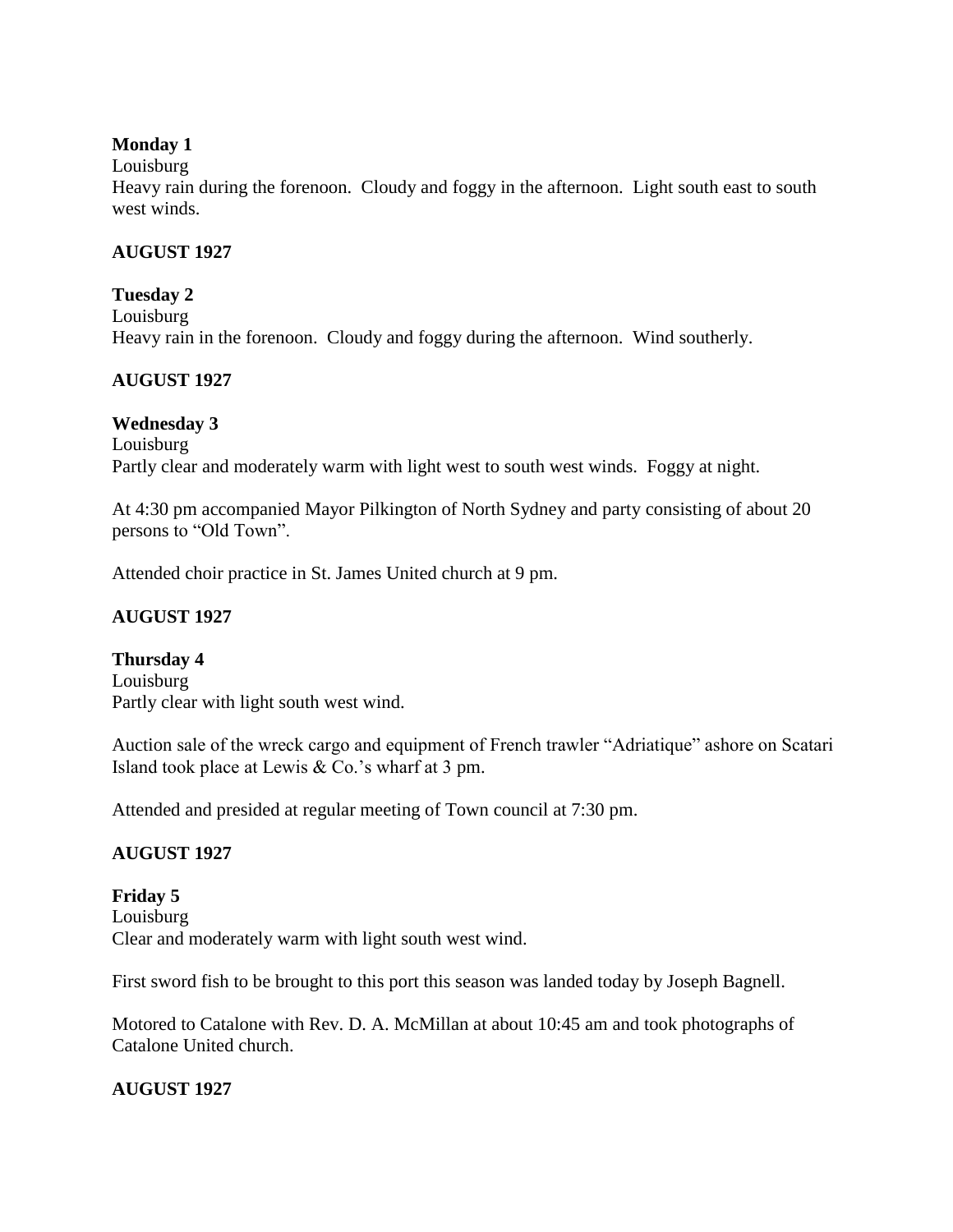#### **Saturday 6**

Louisburg Clear and warm with light south and south west wind.

## **AUGUST 1927**

**Sunday 7** Louisburg Cloudy and somewhat cool with some fog. Light southerly wind.

Attended service in St. James United church at 11 am and 7 pm.

## **AUGUST 1927**

### **Monday 8**

Louisburg Cloudy, foggy and warm with light south west wind.

## **AUGUST 1927**

### **Tuesday 9**

Louisburg

Clear in the early part of the day. Cloudy and warm during the afternoon and evening. Wind southerly.

### **AUGUST 1927**

### **Wednesday 10**

Louisburg

Heavy rain in the early morning. Cleared at about 8 pm. Clear and cool during the remainder of the day. Fresh south east wind in the morning which changed to south west and north west early in the day.

### **AUGUST 1927**

**Thursday 11** Louisburg Clear and moderately warm.

### **AUGUST 1927**

#### **Friday 12** Louisburg Clear and moderately warm with light south west wind. An ideal day.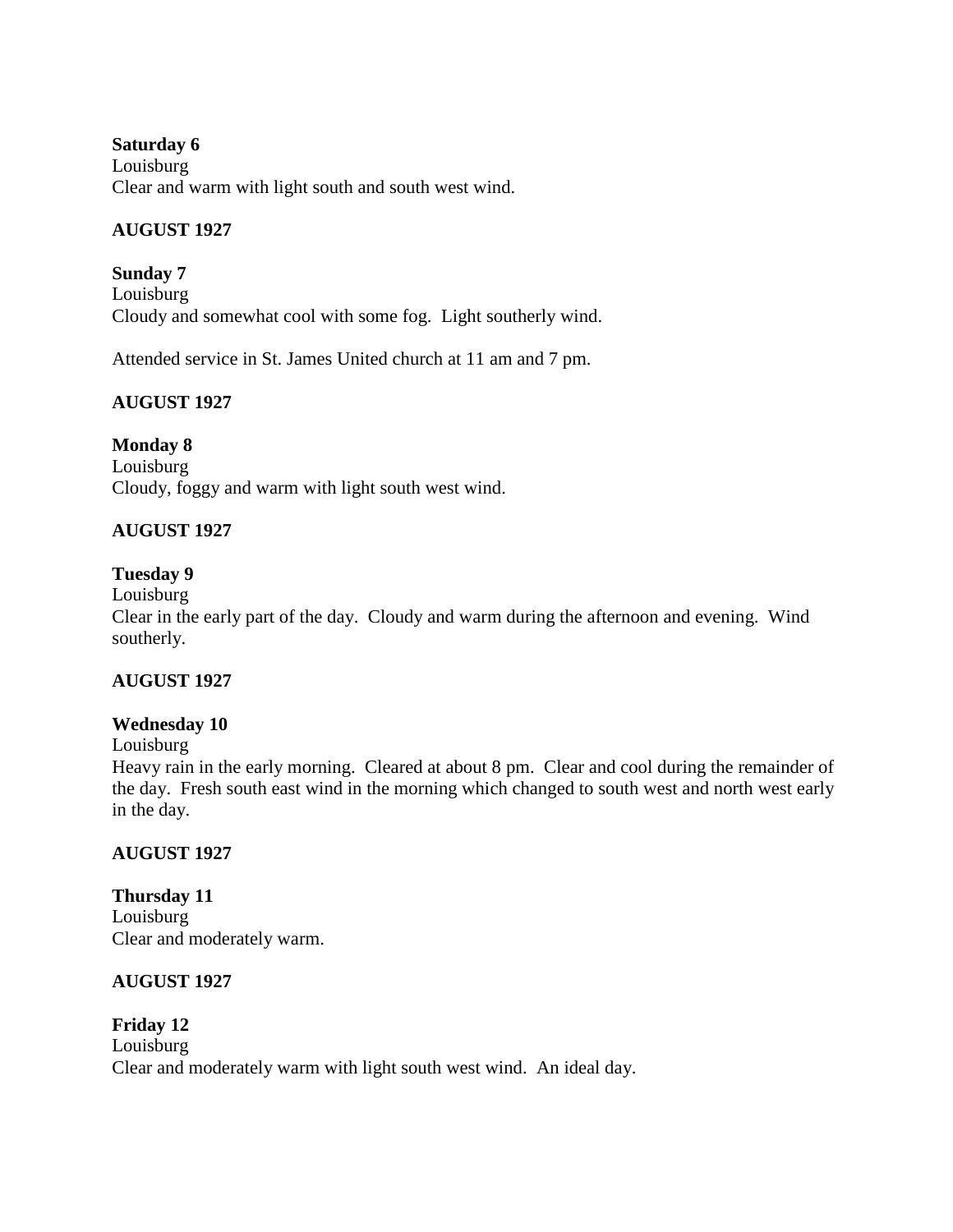"Le Devoir" excursionists composed of about 200 French Canadians from the Provinces of Quebec and Ontario, arrived on two trains at about 4 and 4:30 pm. On their arrival at the railway station, they immediately motored to "Old Town" where an address of welcome was read by Mayor Huntington on behalf of the citizens of the Town of Louisburg and replied to by several of the party including Mr. Henri Bouressa, M.P. for LaBelle Co. Quebec. Motoring from "Old Town", they boarded their trains and departed at about 6 and 6;30 pm enroute to Sydney. Accompanied Le Devoir party as far as Sydney and attended civic reception given in their honour in St. Andrew's Hall.

## **AUGUST 1927**

## **Saturday 13**

Sydney/ Louisburg Clear and moderately warm. Cloudy in the evening. Wind south west.

Returned from Sydney on the morning train.

## **AUGUST 1927**

### **Sunday 14**

Louisburg Clear and warm with moderate south west wind. An ideal day. Attended service in St. James United church at 11 am and 7 pm. Preacher, Rev. H. D. Townsend.

### **AUGUST 1927**

### **Monday 15**

Louisburg

Cloudy with fresh south east wind which increased to a moderate gale at night. Some rain at night.

### **AUGUST 1927**

### **Tuesday 16**

Louisburg

Rain with gale of wind in the early morning which moderated at about 5 am. Clear and cool during the greater part of the day with fresh westerly wind. Very heavy sea on the coast.

Attended and presided at meeting of School Board at 7:30 pm.

### **AUGUST 1927**

**Wednesday 17** Louisburg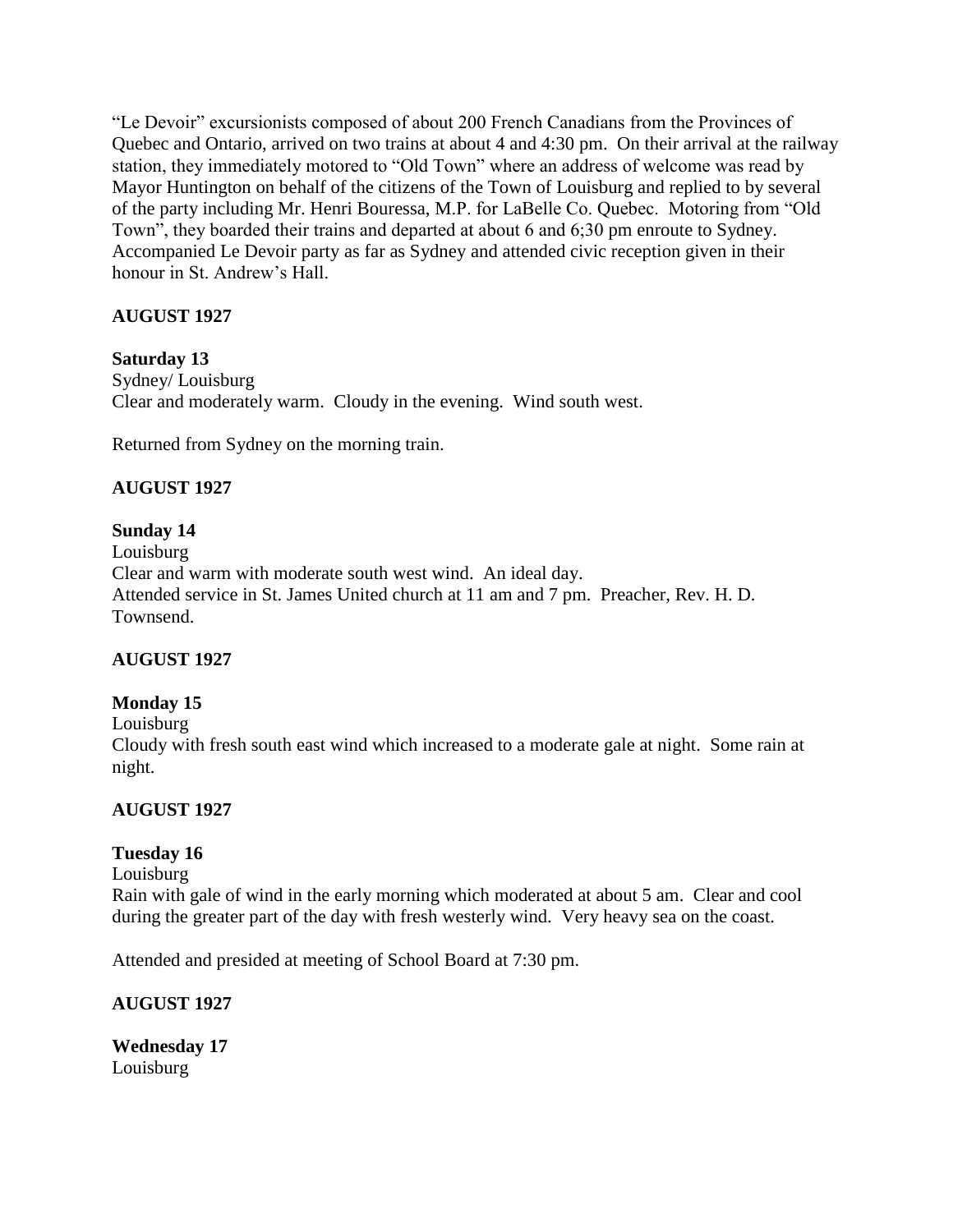Clear and cool during the greater part of the day with fresh south west wind. Cloudy in the evening with showers during the night.

### **AUGUST 1927**

#### **Thursday 18**

Louisburg/North Sydney Clear and moderately warm with light north west wind. An ideal day.

Motored to North Sydney with Rev. H. D. Townsend to attend reception and farewell to Hon. Stanley Baldwin, Premier of Great Britain and Mrs.. Baldwin and party. Train bearing Mr. Baldwin and party arrived at about 10 am. After an address by the Town of North Sydney read by Mayor Pilkington and responded to by Mr. Baldwin, the party boarded the Empress of Scotland, which sailed for England at about 11:30 am.

At 3 pm, attended meeting in curling rink, North Sydney, addressed by J. J. Kinley, Mayor Michael Dwyer of Sydney Mines, William Chisholm, Hon MacKenzie King, Premier of Canada and Lt. Col. J. L. Rolston, Minister of National Defense in the order named. Returned to Louisburg at 8:30 pm.

### **AUGUST 1927**

#### **Friday 19**

Louisburg Partly cloudy and moderately warm with light southerly wind. An ideal day.

### **AUGUST 1927**

# **Saturday 20**

Louisburg Clear and warm with light south west wind. A perfect day.

Largest catch of swordfish so far this season was landed today. About 150 fish being taken.

Capt. Smith and crew of fishing schooner "Flirt" while engaged in sword fishing off Louisburg, captured a large sea turtle which they brought to port in the evening and moored it at Goodwin's wharf where it was visited by many people who have never had the opportunity of seeing a monster of this kind. The weight of this turtle has been estimated at from 800 to 1000 lbs.

### **AUGUST 1927**

#### **Sunday 21** Louisburg Moderately warm and mostly cloudy. Light west south west wind.

Accompanied by Emeline, visited and had tea at Rev. H. D. Townsend's in the evening.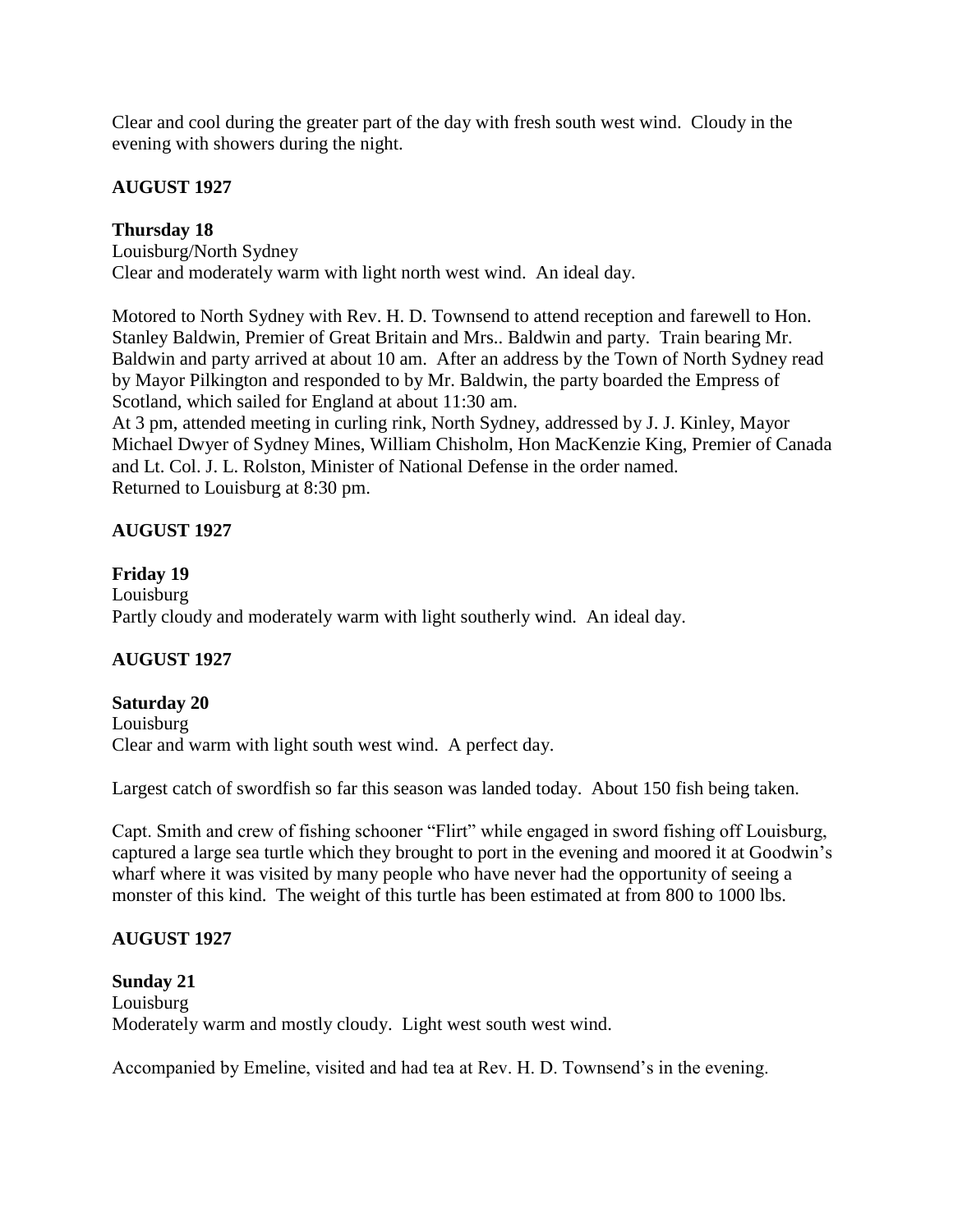Attended service in St. James United church at 11 am and 7 pm. Preacher Rev. H. D. Townsend.

## **AUGUST 1927**

## **Monday 22**

Louisburg

Cloudy in the early part of the day. Clear and warm in the afternoon. Light south west wind. Foggy at night. Max temperature about 75.

### **AUGUST 1927**

**Tuesday 23** Louisburg Cloudy, partly foggy and warm with moderate south west wind.

## **AUGUST 1927**

### **Wednesday 24**

#### Louisburg

Cloudy, foggy, warm with occasional showers. Very light south west wind which began to increase at about 7 pm and by 11 pm had reached hurricane force and continued unabated until after midnight. Worst gale for a number of years.

#### **AUGUST 1927**

### **Thursday 25**

Louisburg

Terrific gale in the early morning which moderated shortly before daylight. Wind south east changing to south west and north west. Clear and moderately warm during the day with moderate north west wind.

### **AUGUST 1927**

#### **Friday 26**

Louisburg Clear and moderately warm with light south west wind.

### **AUGUST 1927**

#### **Saturday 27**

Louisburg Clear and moderately warm with light easterly and southerly wind. An ideal day.

Motored to "Old Town" in the afternoon and photographed several points of historic interest around the old fort.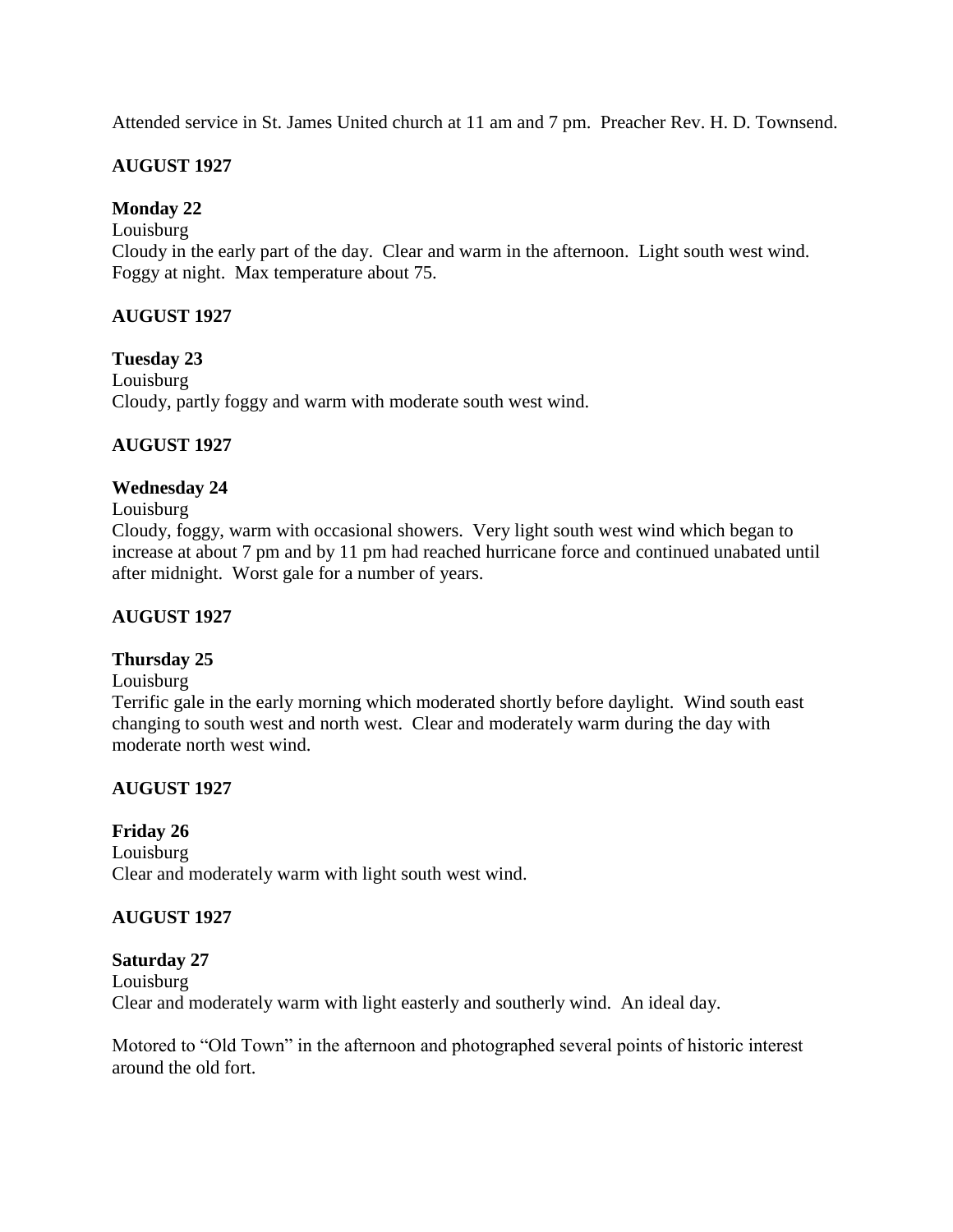### **AUGUST 1927**

#### **Sunday 28**

Louisburg Cloudy and warm with very light south east wind.

Attended service in St. James United church at 11 am and 7 pm. Preacher, Rev. H. D. Townsend.

#### **AUGUST 1927**

#### **Monday 29**

Louisburg

Cloudy, foggy and warm in the morning. Clear and warm in the afternoon with light southerly wind.

Public schools opened today for the 1927 - 28 term. Teaching staff as follows: Principal, Robert L. Baillie Vice Principal, Mary C. McDonald Christine McRury Norma Beaton Jennie Pearl Evelyn Smith

#### **AUGUST 1927**

#### **Tuesday 30**

Louisburg Cloudy, foggy and warm with very light southerly wind.

Marriage of B. M. Spencer, Town Clerk, to Miss Margaret Davis. Ceremony performed by Rev. John MacIntosh of Sydney.

#### **AUGUST 1927**

**Wednesday 31** Louisburg Cloudy and foggy and warm. Clear in the afternoon. Wind south west.

#### **SEPTEMBER 1927**

**Thursday 1** Louisburg Partly clear and warm with very light easterly wind. Max temperature about 80.

Attended and presided at regular meeting of Town Council at 7:30 pm.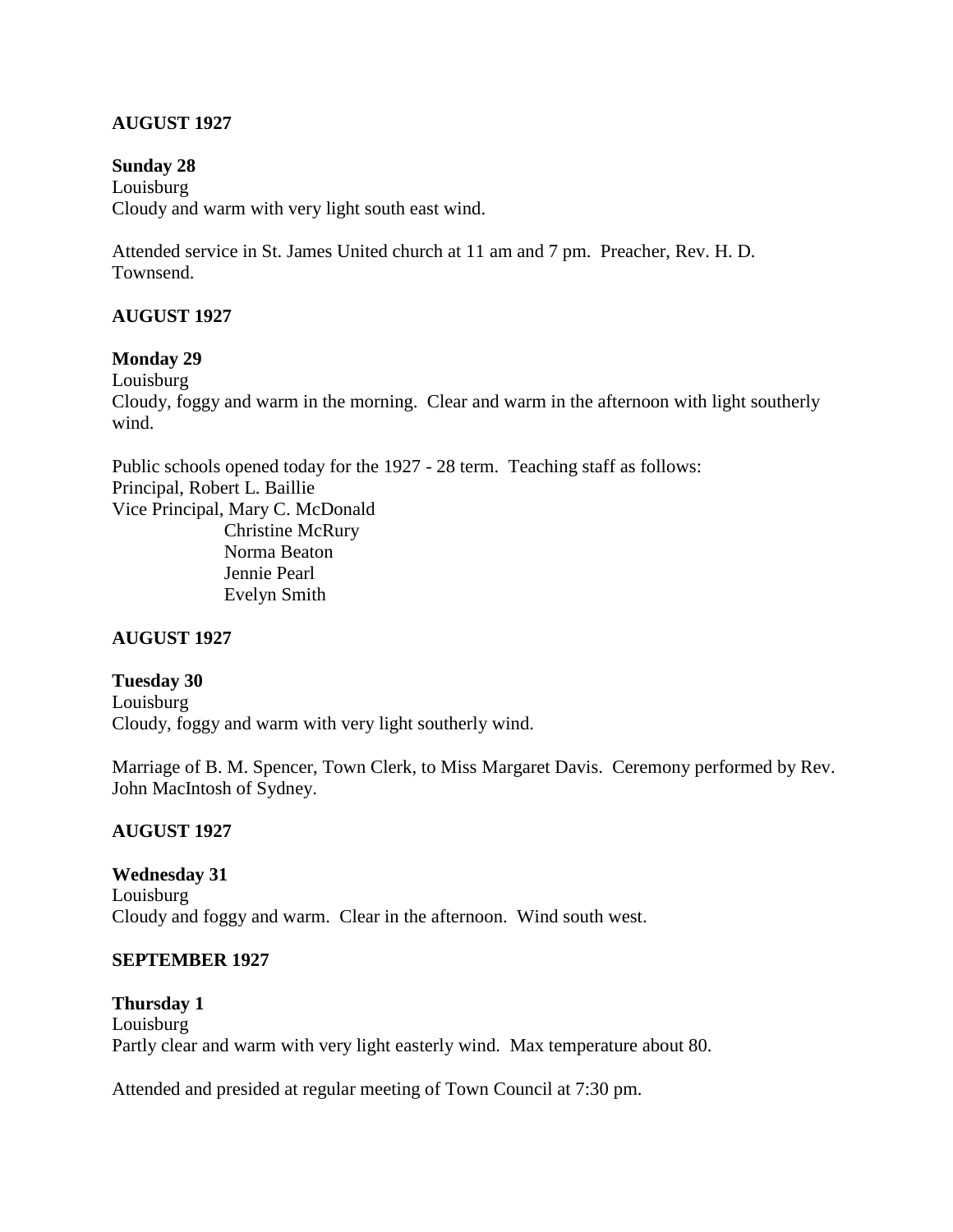#### **SEPTEMBER 1927**

**Friday 2**

Louisburg Cloudy, partly foggy and warm with light southerly wind.

#### **SEPTEMBER 1927**

**Saturday 3** Louisburg Cloudy, foggy and warm. A few light showers at night. Light southerly wind.

#### **SEPTEMBER 1927**

#### **Sunday 4**

Louisburg

Mostly cloudy and foggy. Partly clear at noon. Moderately warm. Wind south west.

Death of Alex Munroe at Kennington Cove, a resident of that place aged upwards of ninety years.

Attended service in St. James United church at 11 am and 7 pm. Preacher, Rev. H. D. Townsend.

#### **SEPTEMBER 1927**

#### **Monday 5**

Louisburg Labour Day Cool and mostly clear with fresh north west wind.

General holiday. Quite a number of shops closed for the greater part of the day. Had shop open for business during the whole day with the exception of about one hour at noon and 5 to 6 pm.

#### **SEPTEMBER 1927**

**Tuesday 6** Louisburg Clear and cool with fresh north west wind.

French steamer "Hateauroux" arrived for bunker coal but being unable to obtain a supply here proceeded to Sydney.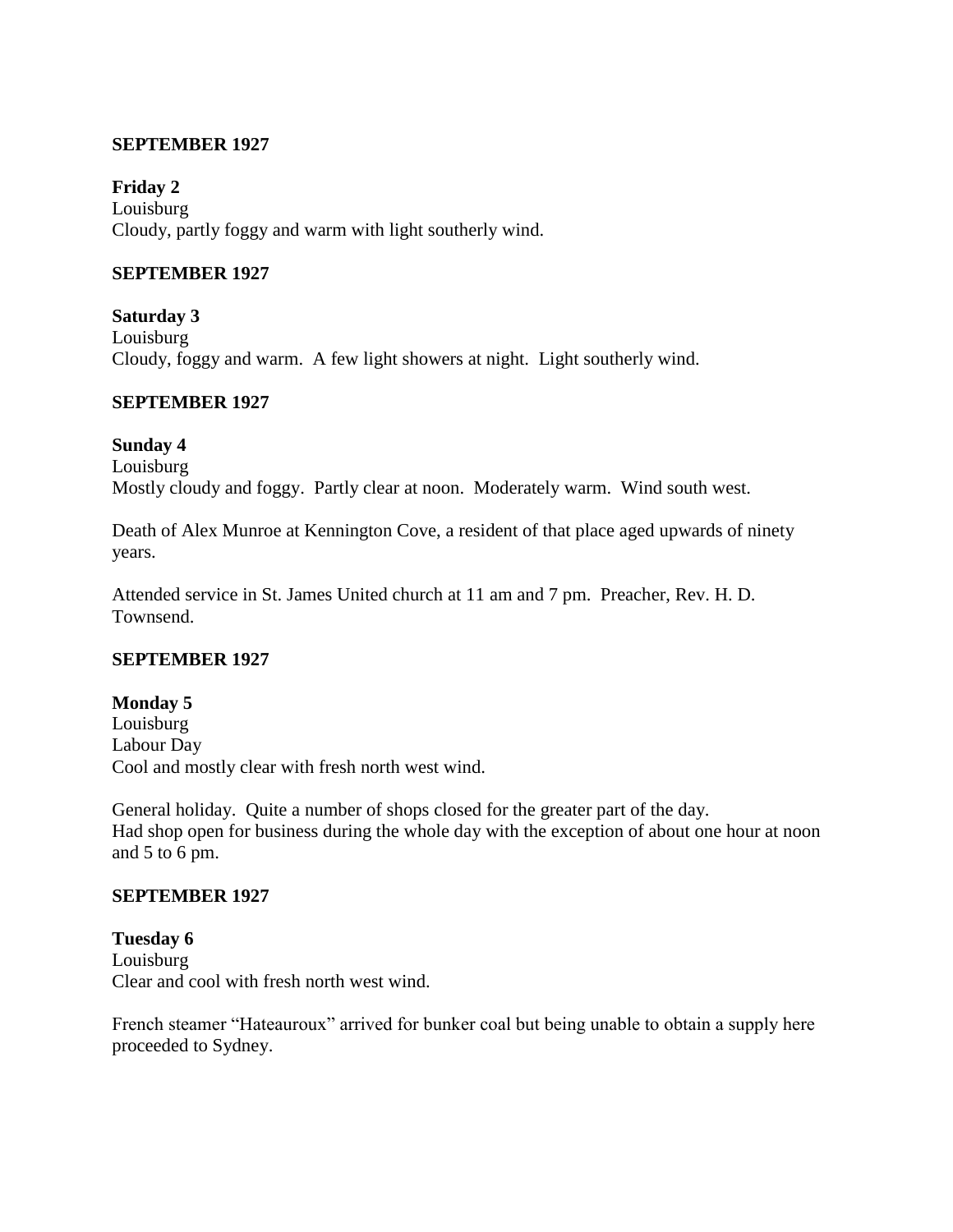Marriage of Edison Skinner and Miss Phoebe Townsend at 3 pm. Ceremony performed by Rev. H. D. Townsend in St. James United church.

Attended and presided at regular meeting of School Board at 7:30 pm.

#### **SEPTEMBER 1927**

**Wednesday 7** Louisburg Cloudy and cool with fresh west, south west wind.

### **SEPTEMBER 1927**

**Thursday 8** Louisburg Mostly cloudy and cool.

#### **SEPTEMBER 1927**

**Friday 9** Louisburg Cloudy and very cool with fresh north west wind.

#### **SEPTEMBER 1927**

#### **Saturday 10**

Louisburg Clear and moderately warm with moderate north west wind which changed to south west in the late afternoon.

#### **SEPTEMBER 1927**

#### **Sunday 11** Louisburg

Partly cloudy with fresh south west wind.

Attended service in St. James United church at 11 am and 7 pm. Preacher, Rev. H. D. Townsend.

### **SEPTEMBER 1927**

### **Monday 12**

#### Louisburg

Heavy rain in the forenoon. Stopped raining shortly before noon and cleared. Light showers in the afternoon. Strong south west wind in the early morning which moderated before daylight. Wind northerly during the afternoon and evening.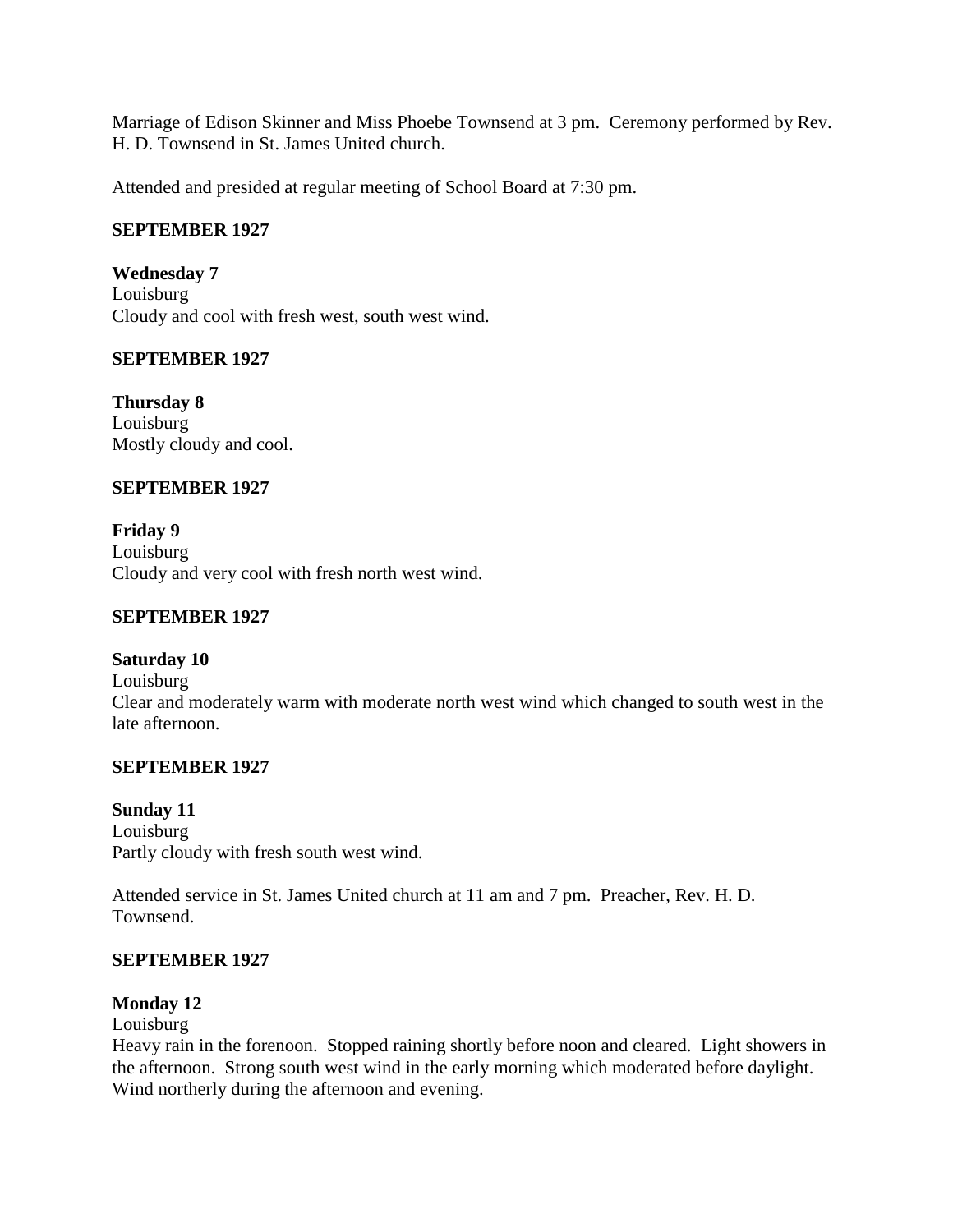Marriage of Rev. E. D. McKillop and Miss Christina Grant of Gabarus. Ceremony performed at St. Peters by Rev. Mr. Partridge.

#### **SEPTEMBER 1927**

**Tuesday 13** Louisburg/ Salmon River Partly clear and very cool with occasional showers. Fresh north west wind.

Left Louisburg at 8:45 am enroute to Salmon River by train and boat via Mira. Arrived at Clifford's at about 2 pm. Walked from there home arriving at about 3:30.

#### **SEPTEMBER 1927**

**Wednesday 14** Salmon River/ Louisburg Cloudy and showery. Wind south west.

Left Salmon River by boat at 10:30 am enroute to Louisburg via Mira. Arrived at Louisburg at about 5:30 pm.

#### **SEPTEMBER 1927**

**Thursday 15** Louisburg Mostly clear with fresh west, south west wind.

Spent part of the afternoon at "Old Town" taking photos of old ruins.

Attended and presided at regular meeting of Town Council at 7:30 pm.

### **SEPTEMBER 1927**

**Friday 16** Louisburg Clear and cool with fresh north west wind.

#### **SEPTEMBER 1927**

**Saturday 17** Louisburg Clear and cool. Cloudy in the afternoon and evening. Fresh north west wind.

### **SEPTEMBER 1927**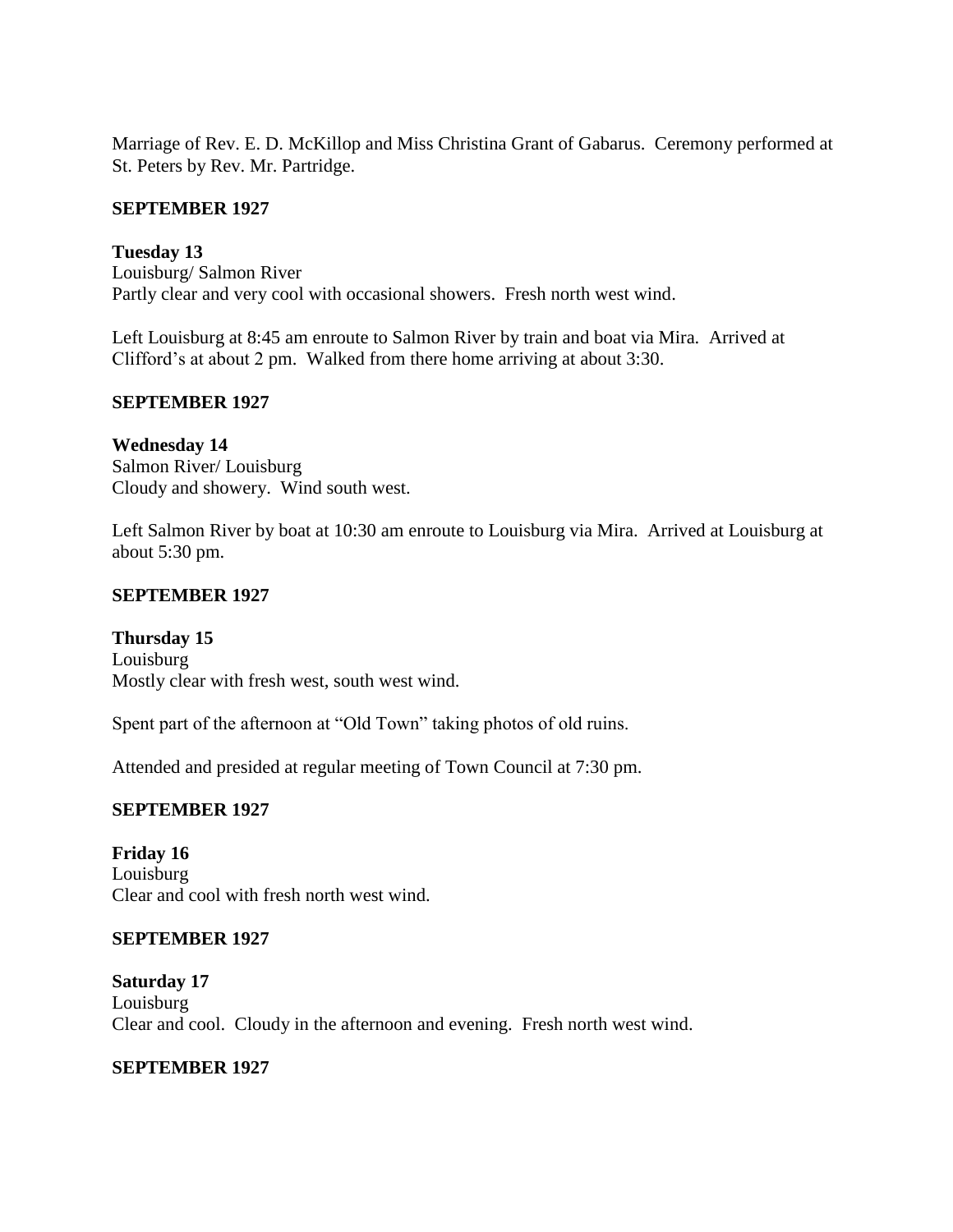#### **Sunday 18**

Louisburg Mostly cloudy and cool with light north east wind.

Members of Odd Fellows Lodges of Sydney, in conjunction with Louisburg Lodge, held a parade and "Decoration Day" service at 3 pm. Parade formed up near Town Hall and headed by a band, marched to St. James United church cemetery, where the service appropriate for the occasion was read. The band played several selections at the cemetery which were greatly enjoyed by those present.

Attended service in St. James United church at 11 am and 7 pm. Preacher, Rev. H. D. Townsend.

### **SEPTEMBER 1927**

### **Monday 19**

Louisburg

Clear and moderately warm in the morning. Cloudy and threatening in the afternoon. Light showers in the evening. Light north east wind which changed to southerly and increased to a fresh breeze at night.

Rev. Mr. McKillop and wife arrived by motor car from Gabarus to spend a day or two visiting friends in Louisburg.

### **SEPTEMBER 1927**

### **Tuesday 20**

Louisburg Mostly cloudy with light southerly wind. Showers in the afternoon and evening.

### **SEPTEMBER 1927**

### **Wednesday 21**

Louisburg Warm. Cloudy and showery with light southerly wind.

Rev. Mr. McKillop and wife who have been visiting us since Monday evening, left for their home at 11 am via Sydney.

### **SEPTEMBER 1927**

## **Thursday 22**

Louisburg

Heavy rain in the early morning. Warm and partly clear during the day with light southerly wind.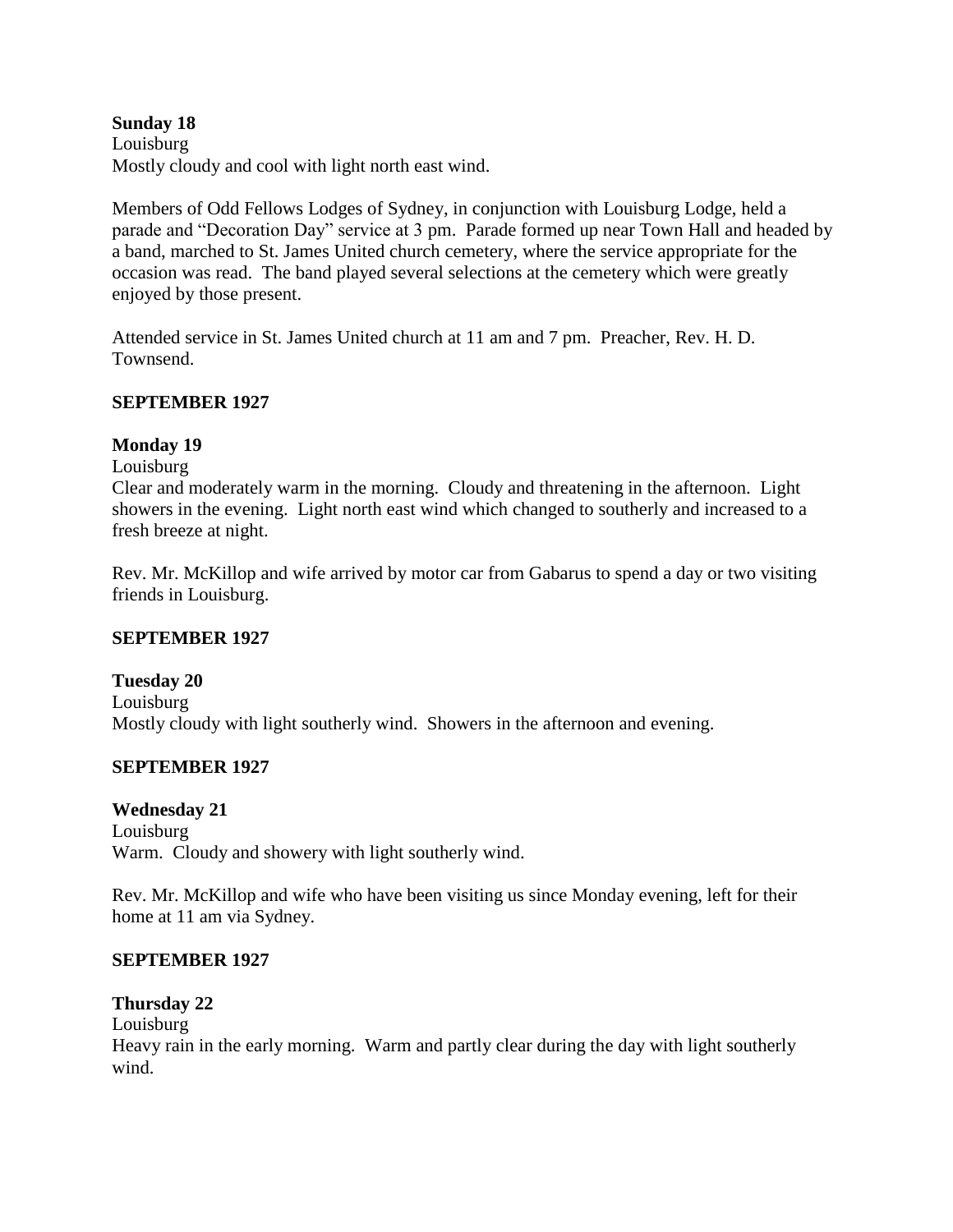Ten round Prize Fight at Chicago, Illinois between Gene Tunney, champion heavy weight and Jack Dempsey, ex-champion. Decision given in favor of Tunney. Description of the fight was broadcast by radio and received very clearly by many citizens of this town.

#### **SEPTEMBER 1927**

### **Friday 23**

Louisburg

Rained heavily during the greater part of the day. Heaviest rain this season. Light southerly wind which changed to north east at night.

### **SEPTEMBER 1927**

**Saturday 24** Louisburg Mild and partly clear with light winds.

#### **SEPTEMBER 1927**

### **Sunday 25**

Louisburg Moderately warm and remarkably clear with light west, south west wind. An ideal day.

Attended service in St. James United church at 11 am and 7 pm. Preacher Rev. H. D. Townsend.

### **SEPTEMBER 1927**

**Monday 26** Louisburg Clear and moderately warm with fresh south west wind. An ideal day.

Motored to "Old Town" and took photographs of old ruins.

Mr. L. J. Nolan and an assistant from the radio branch of the Dept. of Marine and Fisheries, visited Louisburg today for the purpose of locating the cause of local interference with radio reception. After making several tests with his car which is equipped for that purpose, he decided that the chief trouble was in the Coal Co. power plant.

Miss Browne, a Red Cross nurse from Halifax, addressed the schools in the afternoon in the interests of the Junior Red Cross work.

### **SEPTEMBER 1927**

**Tuesday 27** Louisburg Cloudy and very cool with fresh northerly wind.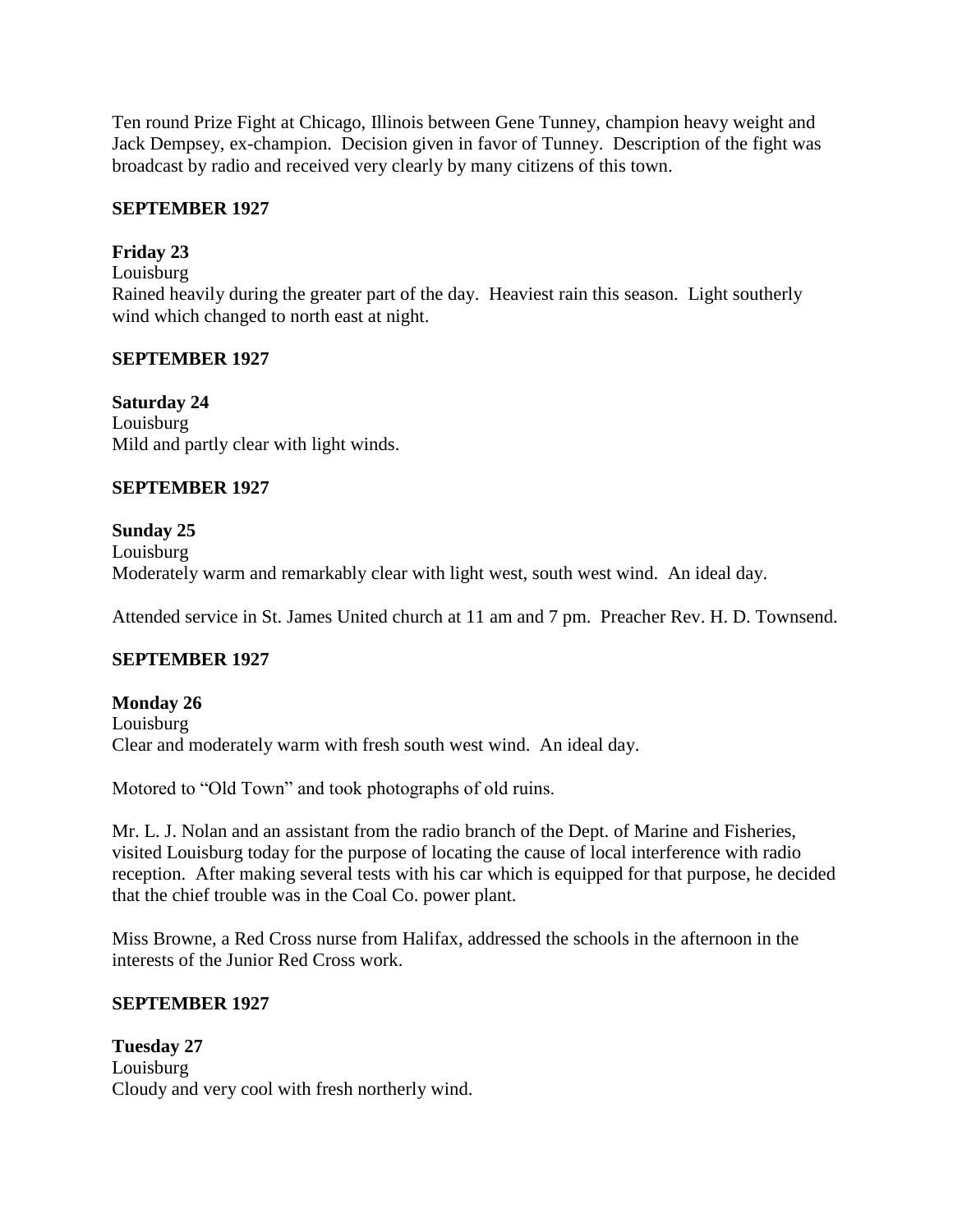#### **SEPTEMBER 1927**

#### **Wednesday 28**

Louisburg Clear and cool with moderate north east wind.

#### **SEPTEMBER 1927**

**Thursday 29** Louisburg Cool and remarkably clear with moderate northerly wind.

Motored to Sydney in the afternoon with Fletcher, Mrs.. Z W Townsend, Emeline and Queenie Evas. Returned at about 6 pm.

#### **SEPTEMBER 1927**

**Friday 30** Louisburg Clear and warm. Wind south west and west. An ideal day. Motored to "Old Town" and took snapshots of places of historic interest.

#### **OCTOBER 1927**

#### **Saturday 1**

Louisburg Clear and warm with moderate south west and west winds. An ideal day. Max temperature about 70.

#### **OCTOBER 1927**

#### **Sunday 2**

Louisburg Clear and cool with moderate northerly wind. An ideal day.

Motored to Baddeck and back with Wesley and Fletcher Townsend, Mrs.. Z. W. Townsend and Emeline. Left Louisburg at 7:15 am for Baddeck via Sydney, North Sydney and Ross' Ferry. Arrived at Baddeck at 10:50 am. Attended service in the United church. Rev. John MacKinnon, preacher. Left Baddeck to return at about 12:10 pm. Stopped about 7 miles from Baddeck and had lunch in the open with Mr. and Mrs.. Archie MacDonald, Miss Sadie MacCormack and Emmerson Grant, who were also of our party. After lunch, proceeded for home via Ross' Ferry, Sydney Mines, North Sydney and Sydney, arriving at Louisburg at 5:30.pm.

Attended service in St. James United church at 7 pm. Preacher, Rev. H. D. Townsend.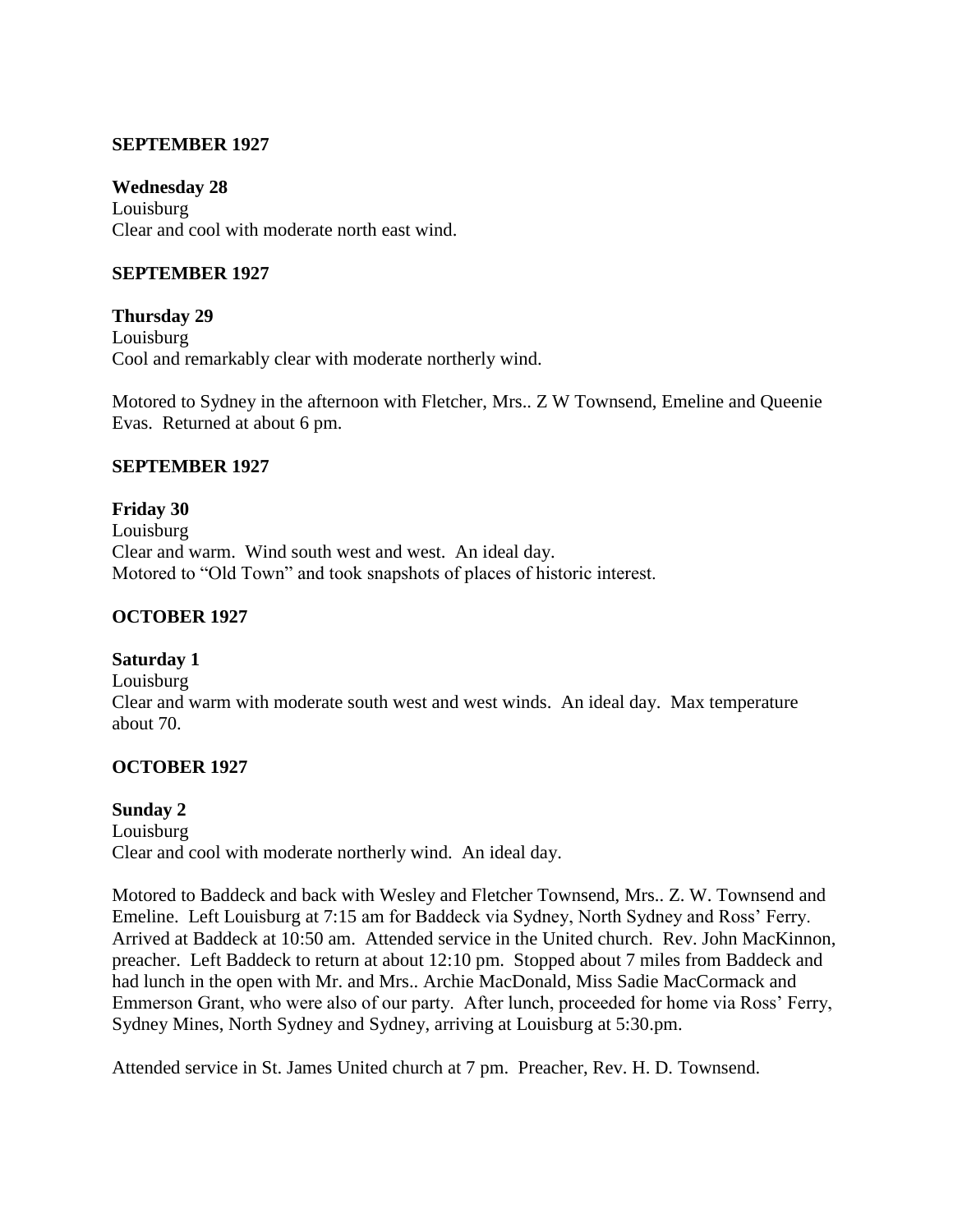#### **OCTOBER 1927**

**Monday 3** Louisburg Cool and mostly clear with moderate winds. Showers at night.

#### **OCTOBER 1927**

**Tuesday 4** Louisburg Cloudy with fresh south west wind which increased to gale in the evening.

#### **OCTOBER 1927**

#### **Wednesday 5**

Louisburg Clear and moderately warm with light westerly wind.

Motored to Gabarus in the afternoon with Rev. and Mrs.. H. D. Townsend, Mrs.. Z. W. Townsend and Emeline and visited Rev. and Mrs.. E. A. McKillop. Returned at about 7 pm.

#### **OCTOBER 1927**

**Thursday 6** Louisburg Mostly cloudy and moderately warm with a few light showers in the forenoon. Wind south west.

Motored to Sydney in the afternoon with Fletcher Townsend, Mrs.. Z. W. Townsend and Emeline and visited the Cape Breton Island Exhibition. Returned at about 6 pm.

#### **OCTOBER 1927**

**Friday 7** Louisburg Clear and moderately warm with light south west wind.

Motored to Sydney with Rev and Mrs.. H. D. Townsend and Emeline. Arrived at Sydney at about 10 am. Remained in Sydney until about 4 pm. Returned to Louisburg by motor with Alwyn Townsend and party. Rev. and Mrs.. H. D. Townsend and Emeline having returned to Louisburg shortly before noon.

Met Mr. J. C. MacKay at sample room, Sydney and purchased Christmas confectionary.

#### **OCTOBER 1927**

**Saturday 8**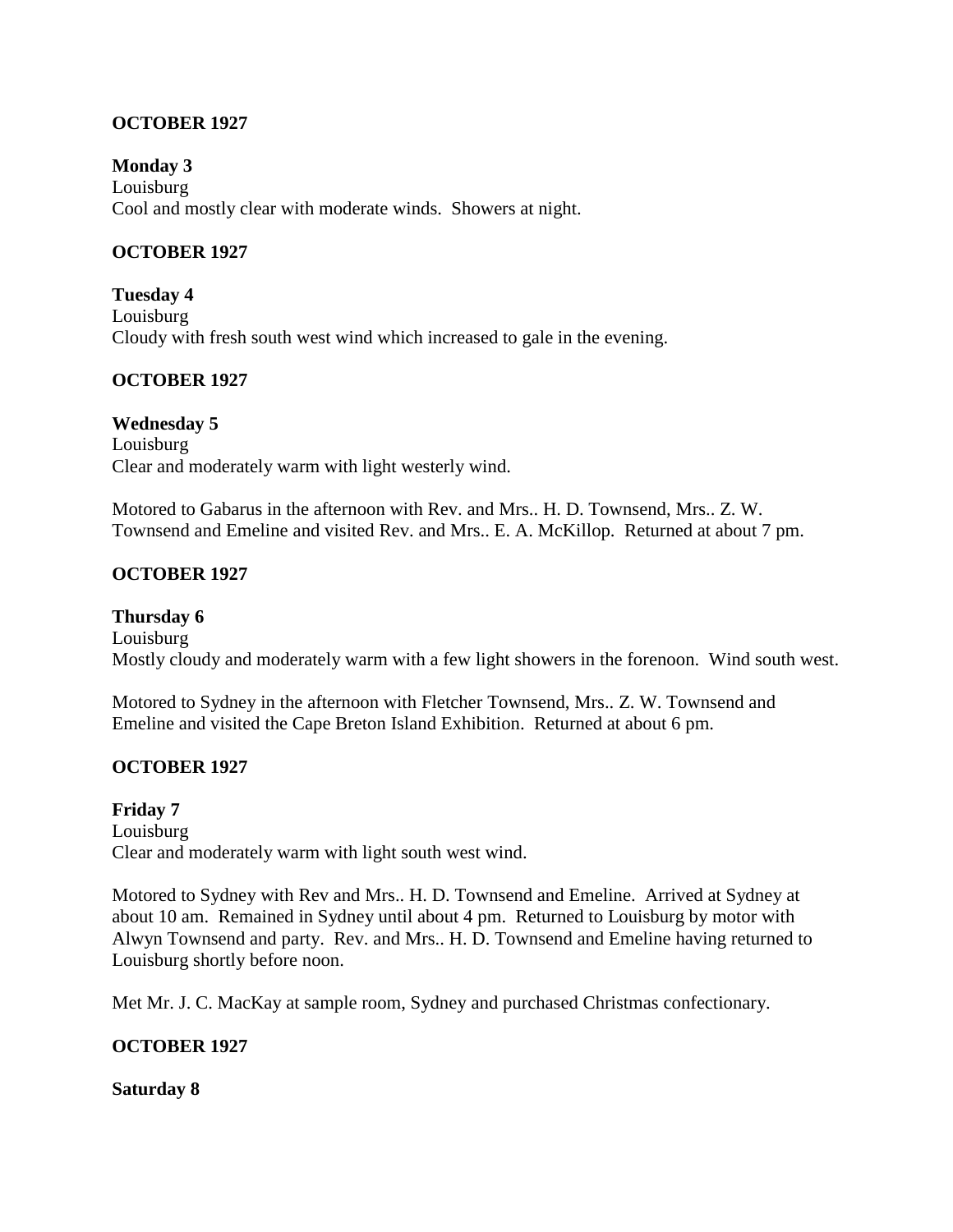Louisburg/Truro Cloudy and showery. Wind south west.

Motored to Truro with Rev. and Mrs.. H. D. Townsend and Emeline. Left Louisburg at 6:30 am. Arrived at Truro at about 6 pm. Put up at Victoria Hotel.

### **OCTOBER 1927**

#### **Sunday 9**

Truro Cloudy and calm. Rain at night.

Attended service in the First United church at 11 am. Preacher, Rev. Kenneth Munroe. Attended service in St. Andrews United church at 7 pm. Preacher, Rev. Mr. Gillis. Also attended song service in the church parlor at close of regular service.

On the invitation of Mr. and Mrs.. Thomas Archibald, had dinner and tea at their home, 50 Park Road. In the afternoon, accompanied by Emeline, Mrs.. H. D. Townsend and Mrs.. Archibald, visited Victoria Park.

Changed hotels in the morning. Moved from the "Victoria" to the "New Learment".

## **OCTOBER 1927**

#### **Monday 10**

Truro/Louisburg

Rain which begun at about 6 pm yesterday continued until about 10 am today. Partly clear in the afternoon and very cool. Wind north east changing to north west.

Left Truro at 6:15 am for Louisburg by motor via New Glasgow, Mulgrave, St. Peters and Sydney with Rev. and Mrs. H. D. Townsend and Emeline. Arrived at Louisburg at about 6 pm.

On arriving here, learned of the death of James MacDonald, son of Allan J. MacDonald of Louisburg who was instantly killed by coming in contact with a live wire at the Marconi Station near Glace Bay yesterday afternoon. Mr. MacDonald was about 21 years of age and had been in the employ of the Marconi Company for about 2 years.

### **OCTOBER 1927**

#### **Tuesday 11** Louisburg Cool and mostly clear. Occasional showers shortly before noon. Wind north west.

Attended funeral of the late James McDonald who was killed by coming in contact with a live wire at the Marconi Station near Glace Bay on Sunday afternoon, Oct  $9<sup>th</sup>$ . Service conducted in Stella Maris church by Rev. Father Doyle. Interment in Stella Maris cemetery.

### **OCTOBER 1927**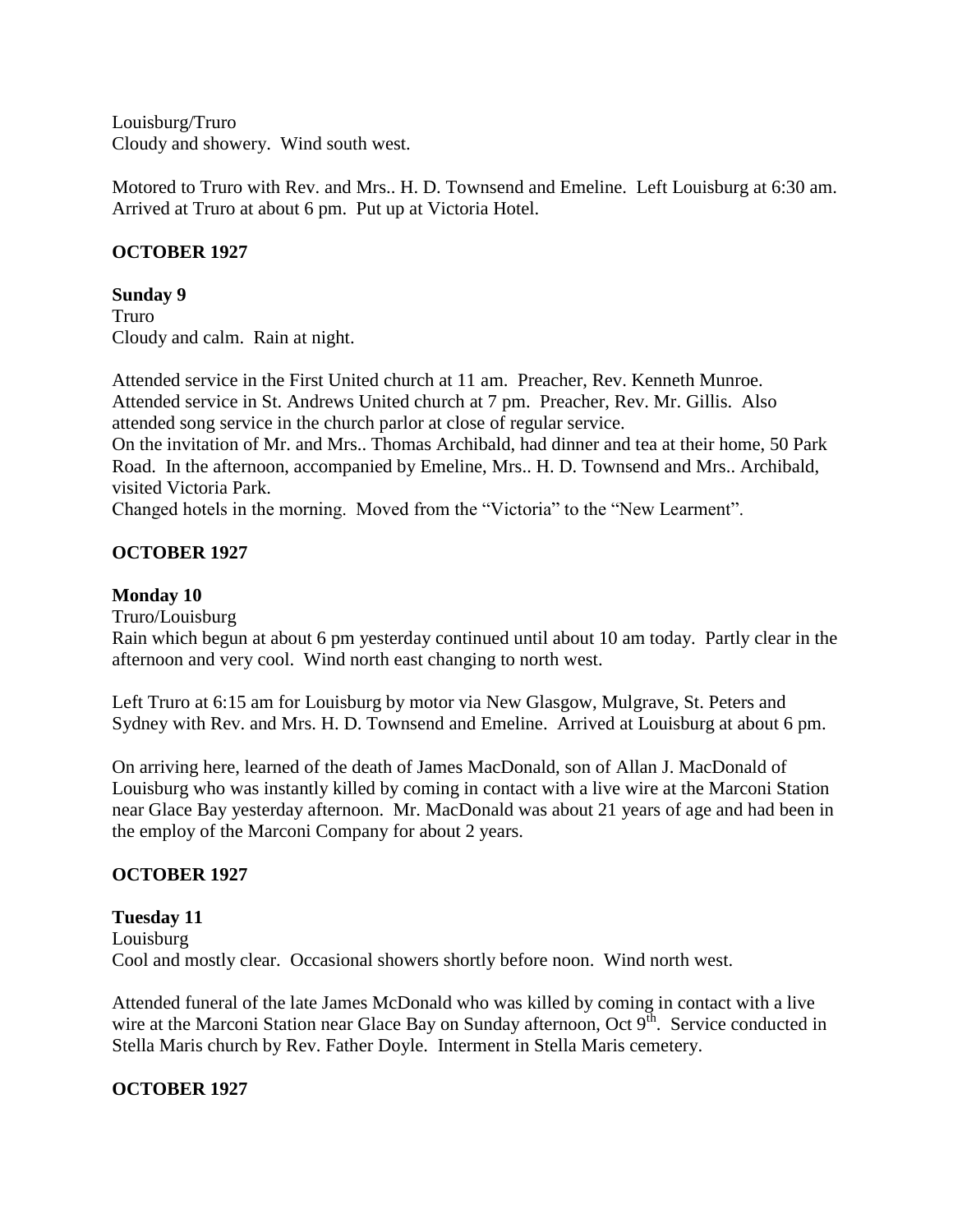#### **Wednesday 12**

Louisburg Clear and cool. Moderate westerly wind changing to south west in the afternoon. An ideal day.

Mr. H. O. Dodge, photographer of Sydney, motored to Louisburg in the afternoon and took panorama photos of Louisburg from "Black Rock" and "Litcomb's Battery".

## **OCTOBER 1927**

**Thursday 13** Louisburg Clear and moderately warm with fresh south west wind.

### **OCTOBER 1927**

**Friday 14** Louisburg Partly clear and moderately warm with fresh south west wind.

### **OCTOBER 1927**

**Saturday 15** Louisburg Rained heavily during the greater part of the day. Fresh north east wind.

### **OCTOBER 1927**

**Sunday 16** Louisburg Cloudy, misty and showery with north east wind.

Rev. E. D. and Mrs.. McKillop of Gabarus arrived by motor car at about 10:15 am and remained with us over Sunday. In company with Rev. E. D. and Mrs.. McKillop and Emeline, had tea at the home of Rev. H. D. and Mrs.. Townsend. Spent the evening after church at the home of Mrs.. Z. W. Townsend.

Attended service in St. James United church at 11 am and 7 pm. Preacher Rev. E. D. McKillop of Gabarus. Rev. H. D. Townsend of Louisburg took Mr. McKillop's service at Gabarus.

### **OCTOBER 1927**

**Monday 17** Louisburg Cloudy, misty and showery with light easterly wind.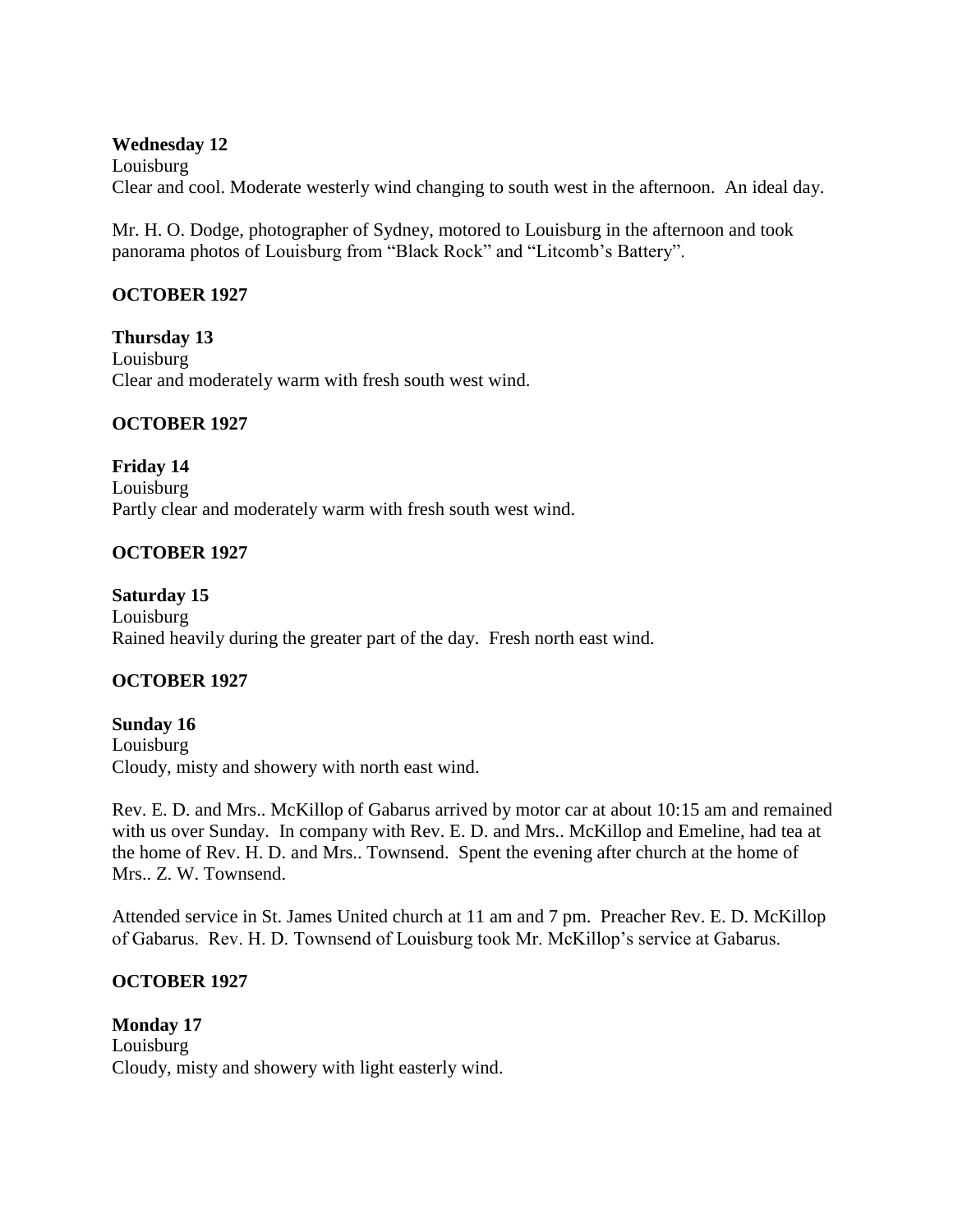Rev. E. D. and Mrs. McKillop, who spent Sunday with us, left for their home at Gabarus at 7:30 am.

### **OCTOBER 1927**

## **Tuesday 18**

Louisburg

Cloudy and mild. Partly clear in the forenoon. Misty and threatening in the afternoon and evening. Light east and south east wind.

Left on the 8:45 am train for Salmon River via Mira Gut. Arriving at Mira, found that the boat had ceased making regular trips for this season. Being unable to reach my destination, returned to Louisburg on the morning express arriving at about 10:15.

### **OCTOBER 1927**

#### **Wednesday 19**

Louisburg Showery, misty and foggy. Heavy rain during the night. Wind south east increasing to strong breeze at night.

### **OCTOBER 1927**

#### **Thursday 20**

Louisburg

Heavy rain accompanied by south east gale in the early morning. Stopped raining before noon. Partly clear in the afternoon. Wind changing to south west.

Attended regular meeting of Town Council at 7:30 pm.

### **OCTOBER 1927**

**Friday 21**

Louisburg/Salmon River

Heavy rain in the early morning. Partly clear with showers during the day.

Left Louisburg for Salmon River at 7:30 am by motor truck via Sydney. Met Fred and Allan Huntington at Sydney and accompanied them to Salmon River by motor truck. Left Sydney at about 5 pm but owing to some tire trouble, did not reach our destination until 8:20 pm. Met Heber at Clifford's and accompanied him home arriving at about 10 pm.

### **OCTOBER 1927**

**Saturday 22** Salmon River Partly clear and cool with occasional showers. Wind north west.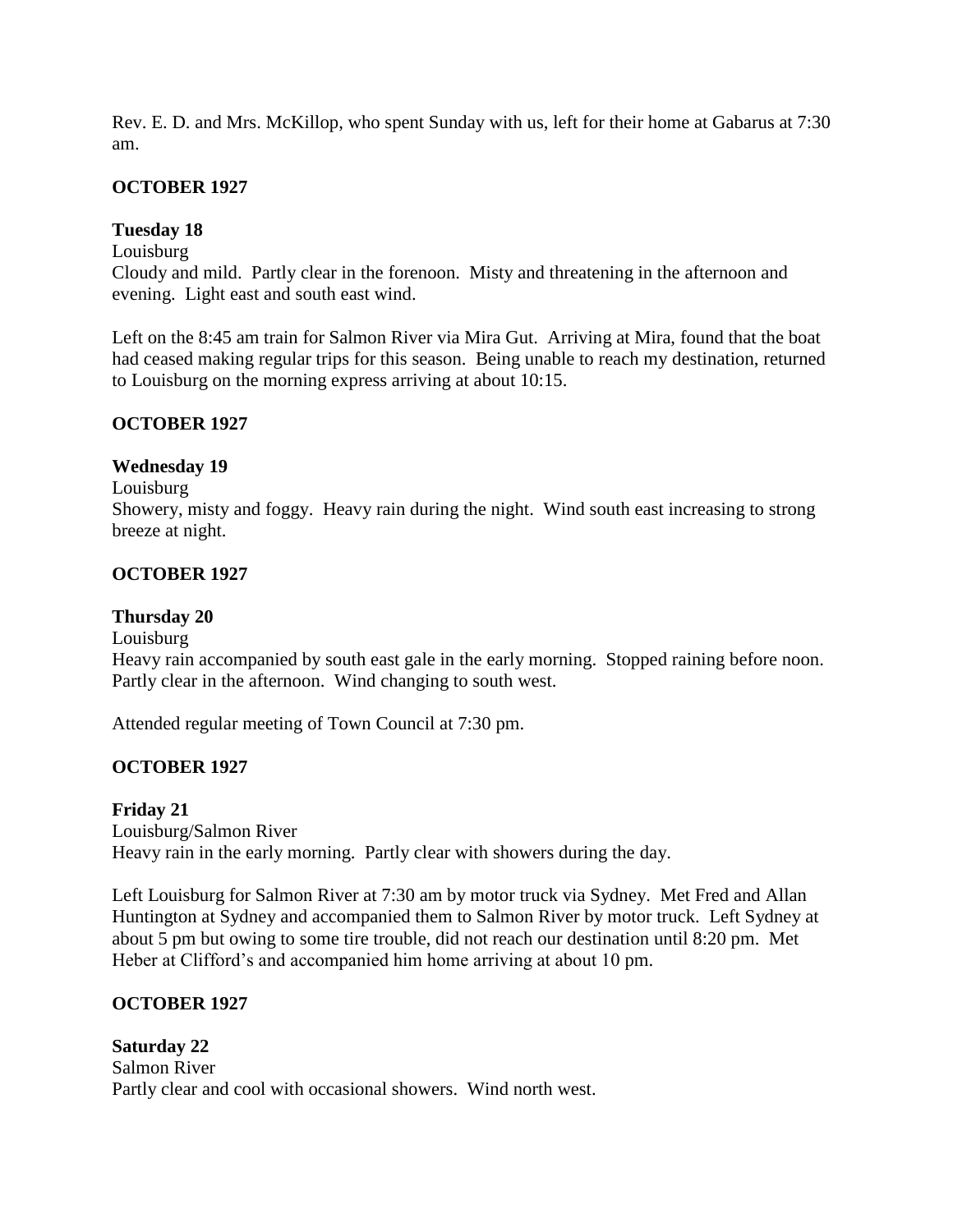Spent the day around home and installed a radio which I brought from Louisburg.

### **OCTOBER 1927**

**Sunday 23** Salmon River Partly clear with showers. Wind northerly.

## **OCTOBER 1927**

**Monday 24** Salmon River Partly clear with showers. Light north west wind.

Spent the greater part of the day assisting Heber in sawing up a large tree which was blown down by the gale on Aug  $24<sup>th</sup>$  last. Visited homes of Arthur and Caleb Huntington in the afternoon. Returned to Heber's at about 5 pm. Motored to Clifford's at about 8:30 pm and stopped there all night.

## **OCTOBER 1927**

**Tuesday 25** Huntington/Louisburg Partly clear and cool. Wind northerly. Showery in the afternoon.

Left Huntington, Mira at 7:30 am for Louisburg via Sydney with Fred Huntington in a motor truck. Arrived at Sydney at about 8;30 am. Left Sydney for Louisburg in Cameron's motor truck at 5:30 pm. Arrived at Louisburg at about 7 pm.

Ladies Aid of St. James United church held a Tea and Fancy Sale in Orange Hall in the evening.

### **OCTOBER 1927**

**Wednesday 26** Louisburg Partly clear with showers in the afternoon and evening.

Attended choir practice in St. James United church at 9 pm.

### **OCTOBER 1927**

**Thursday 27** Louisburg Partly clear and cool with light north west wind. Showers at noon.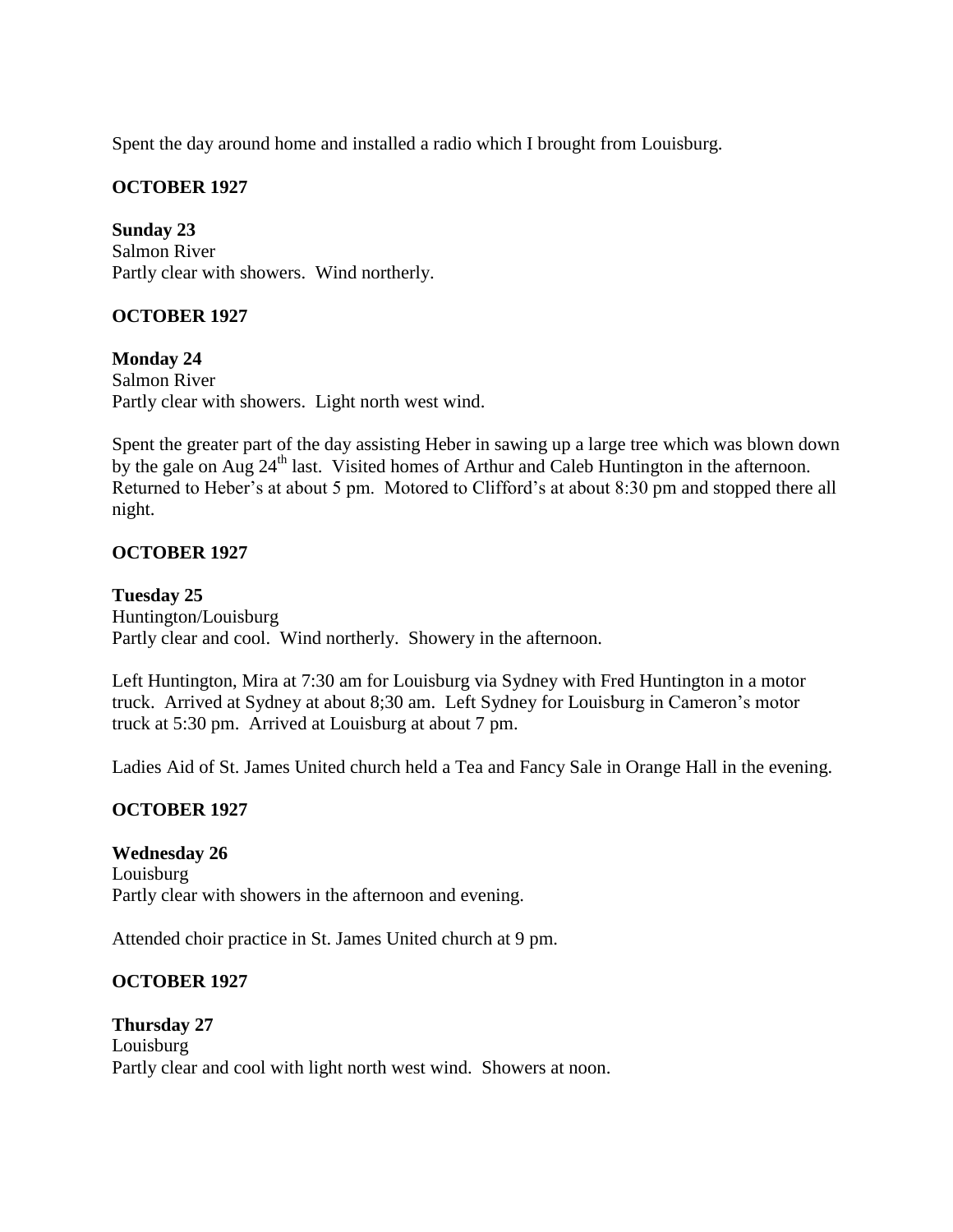### **OCTOBER 1927**

#### **Friday 28**

Louisburg

Clear in the forenoon. Cloudy and threatening in the afternoon. Light variable winds. Rain at night. Frost in the morning.

#### **OCTOBER 1927**

#### **Saturday 29**

Louisburg Rained heavily in the early morning. Partly clear in the afternoon and evening.

Norwegian steamer "Balto" arrived in the afternoon for orders.

### **OCTOBER 1927**

#### **Sunday 30**

Louisburg Partly clear and cool. Heavy rain squalls in the afternoon and evening. Wind north east.

Maud Huntington arrived from Sydney in the afternoon with Mr. and Mrs.. E. W. Dickson and spent the evening with us returning to Sydney after church.

Attended service in St. James United church at 11 am and 7 pm. Preacher Rev. H. D. Townsend.

### **OCTOBER 1927**

#### **Monday 31**

Louisburg

Mostly clear and very cool with fresh northerly wind. Light snow squalls in the early morning. First snow of the season. Heavy frost in the morning. First frost to do any serious damage to gardens this season. Dahlias partly killed.

Norwegian steamer "Balto" sailed.

#### **NOVEMBER 1927**

**Tuesday 1** Louisburg Cloudy and mild with a few light showers.

#### **NOVEMBER 1927**

**Wednesday 2** Louisburg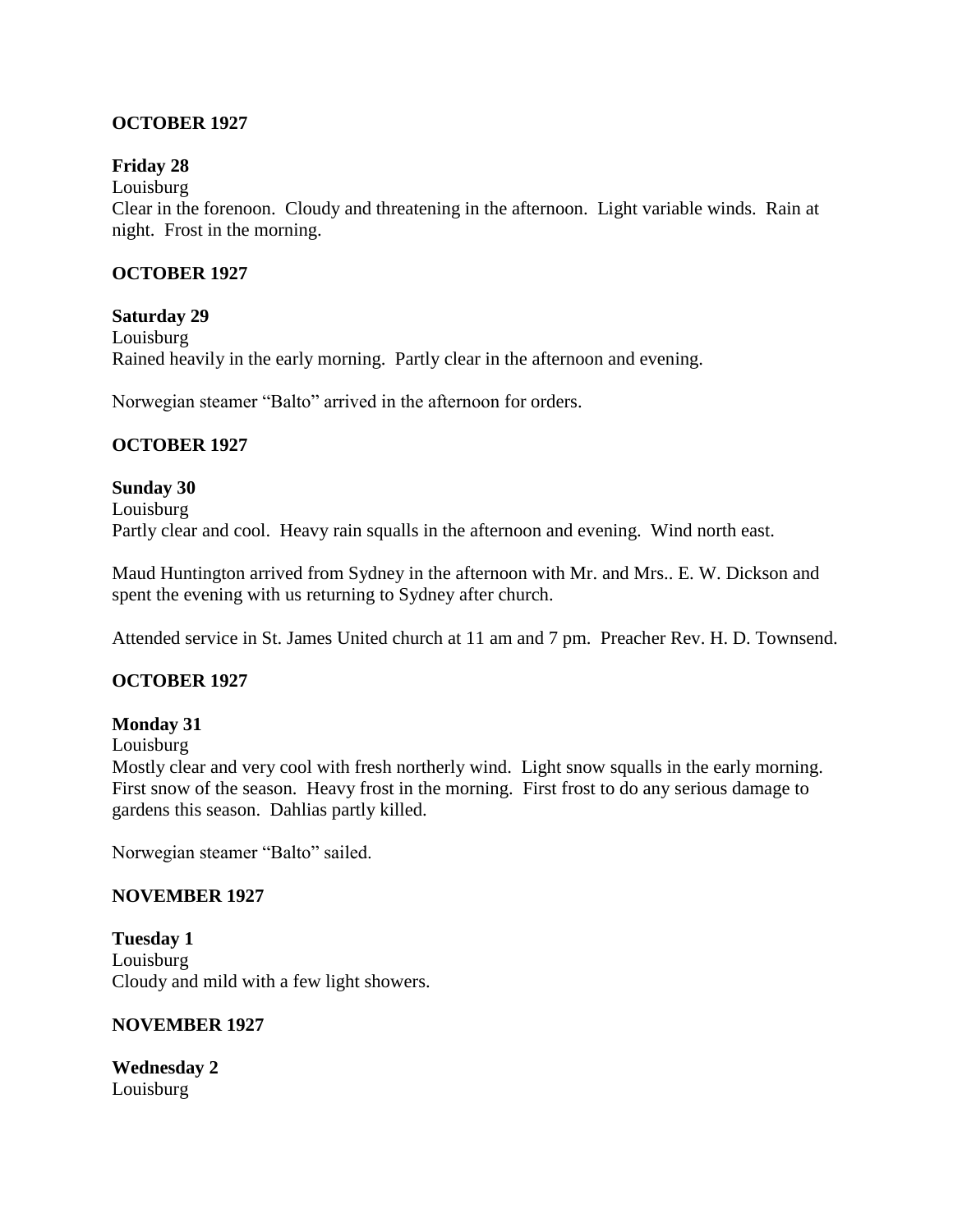Clear and mild with light south west wind. An ideal day.

Motored to Sydney in the evening with Wesley Townsend, W. L. Skinner and Paul and Alex Bates. Attended and took part in the organization of the Cape Breton Tourist Association in Board of Trade room, Sydney. Returned to Louisburg at about midnight.

#### **NOVEMBER 1927**

#### **Thursday 3**

Louisburg Cloudy in the morning. Mostly clear and mild during the greater part of the day. Moderate southerly wind.

Attended and presided at regular meeting of Town council at 7:30 pm.

#### **NOVEMBER 1927**

### **Friday 4** Louisburg Partly clear and mild with fresh south east wind which increased to a moderate gale at night. Storm threatening.

#### **NOVEMBER 1927**

**Saturday 5** Louisburg Cloudy and mild with gale from south east.

### **NOVEMBER 1927**

**Sunday 6** Louisburg Cloudy with showers. Rain at night.

Attended service in St. James United church at 11 am and 7 pm. Preacher Rev. H. D Townsend.

### **NOVEMBER 1927**

#### **Monday 7**

Louisburg Clear and mild in the forenoon. Cloudy in the afternoon and evening. Light southerly wind.

Accompanied by Emeline, Bertha Huntington and Minnie Evas, had dinner with Rev. H. D. Townsend and family. Other guests present were Fletcher and Wesley Townsend, Mrs.. Z. W. Townsend, Emmerson Grant and Queenie Evas.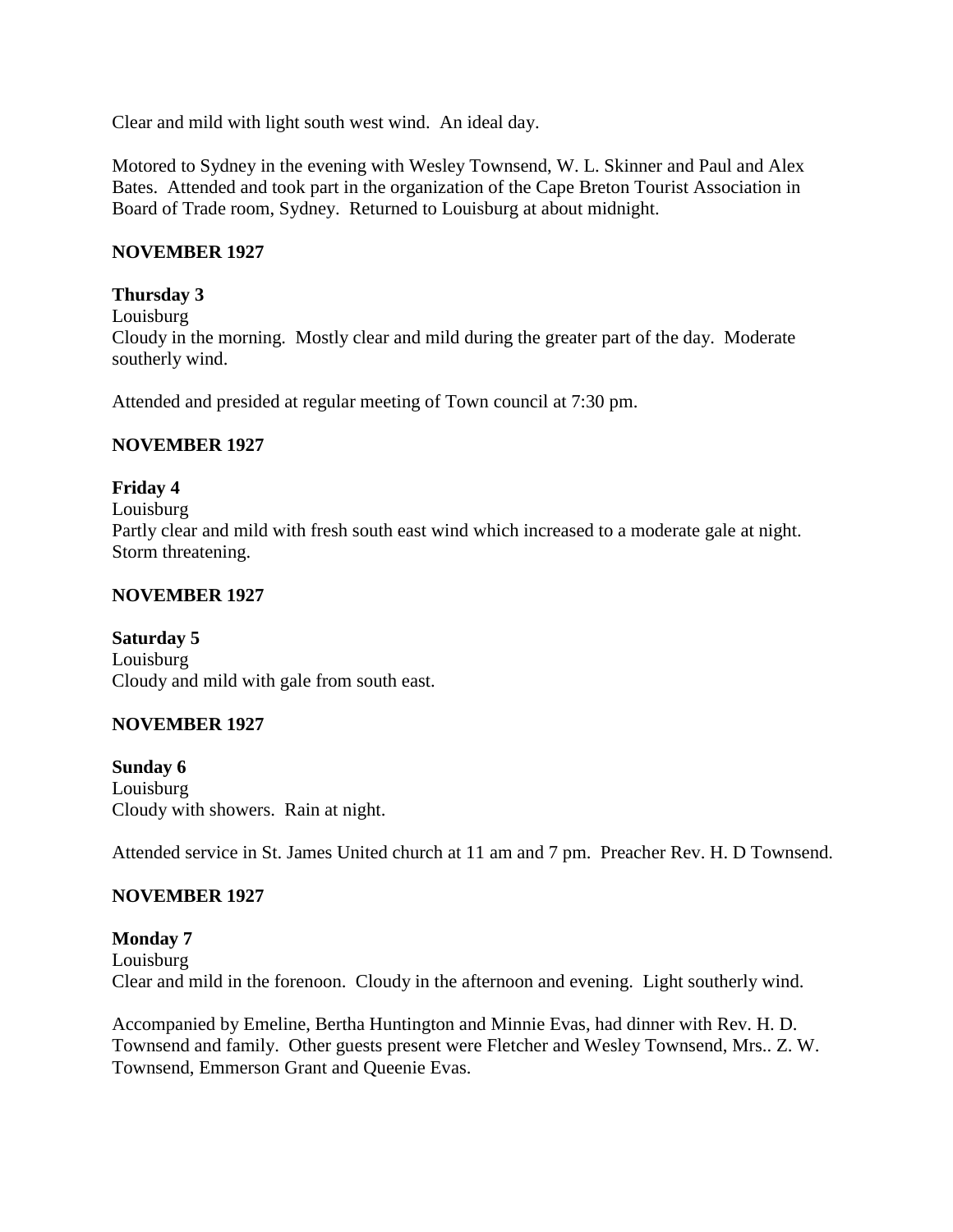Motored to Sydney in the afternoon accompanied by Wesley Townsend, Mrs.. Z. W. Townsend and Emeline returned to Louisburg at about 8 pm. While in Sydney attended meeting of executive of the Cape Breton Tourist Association in Board of Trade rooms.

United Thanksgiving service in Calvin church at 7:30 pm. Sermon by Rev. H. D. Townsend.

#### **NOVEMBER 1927**

**Tuesday 8** Louisburg Mostly clear with a few rain squalls. Wind north west.

#### **NOVEMBER 1927**

#### **Wednesday 9**

Louisburg Mostly clear with light north west wind. Began to snow at about 9 pm.

Meetings of Royal Commission appointed by the Federal Government to inquire into conditions respecting the fishing industry were held in the Masonic Hall at 10:30 am and 2 pm.

Attended choir practice in St. James United church at 9 pm.

#### **NOVEMBER 1927**

#### **Thursday 10**

Louisburg

Snow storm in the early morning. Mostly clear during the day with light north west wind. Ground covered to the depth of about 6 inches with soft sticky snow. Telephone, Telegraph and Electric light lines suffered considerable damage from the storm. Telegraph and Telephone service demoralized: no communication with the outside world. 6 Telephone poles and 1 electric light pole broken in Louisburg Town. First snow of any account and first sleighing of the season.

#### **NOVEMBER 1927**

#### **Friday 11**

Louisburg Mostly clear with light north west wind. Moderately cool. Storm threatening in the evening.

Two minutes silence observed at 11 am in honour of those who gave their lives in the Great War. Coal Company's whistle blew one blast at 11 am and two blasts at the conclusion of the two minutes. Streets very slushy and dirty owing to the melting snow.

#### **NOVEMBER 1927**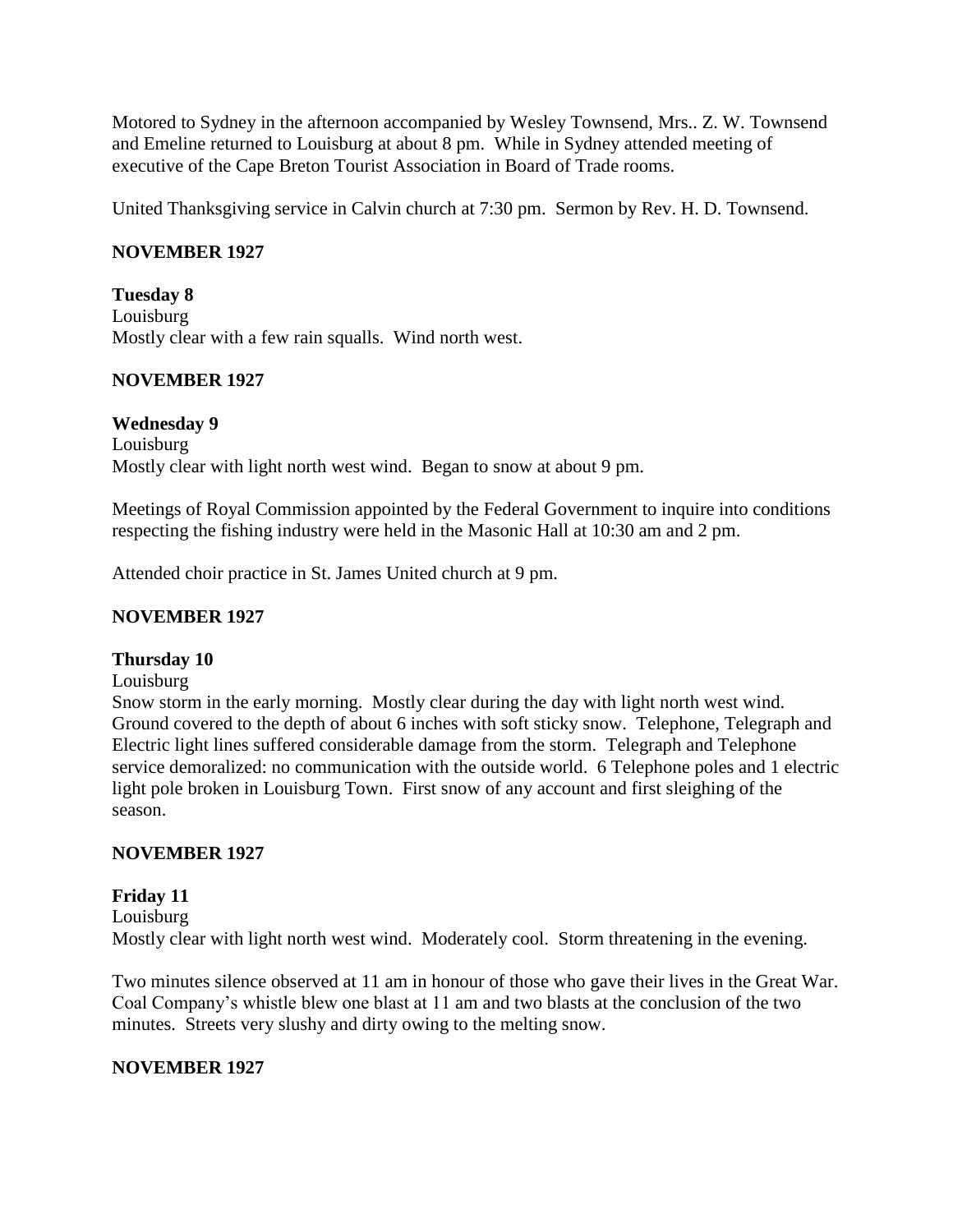#### **Saturday 12**

Louisburg

Cloudy. Began to rain at about 9 am and continued moderately during the greater part of the day. Wind south east. Snow nearly all disappeared during the day.

#### **NOVEMBER 1927**

**Sunday 13** Louisburg Clear and cool. Wind north west.

Attended service in St. James United church at 11 am and 7 pm. Preacher, Rev. H. D. Townsend.

### **NOVEMBER 1927**

#### **Monday 14** Louisburg

Mostly clear and mild with light westerly wind.

Motored to Sydney in the evening with Wesley Townsend, Mrs.. Z. W. Townsend and Emelilne. Returned at about midnight. While in Sydney, attended meeting of the Cape Breton Tourist Association in Board of Trade rooms.

### **NOVEMBER 1927**

**Tuesday 15** Louisburg Cloudy and mild with few light showers. Wind south west changing to north east in the evening.

### **NOVEMBER 1927**

### **Wednesday 16**

Louisburg Rained in the early morning. Foggy and misty in the forenoon. Partly clear in the afternoon. Wind southerly.

Mrs.. Clifford Huntington and daughter Lillian arrived on the evening train for a visit.

Attended choir practice in St. James United church at 9 pm.

### **NOVEMBER 1927**

**Thursday 17** Louisburg Cloudy, foggy and warm with moderate south west wind.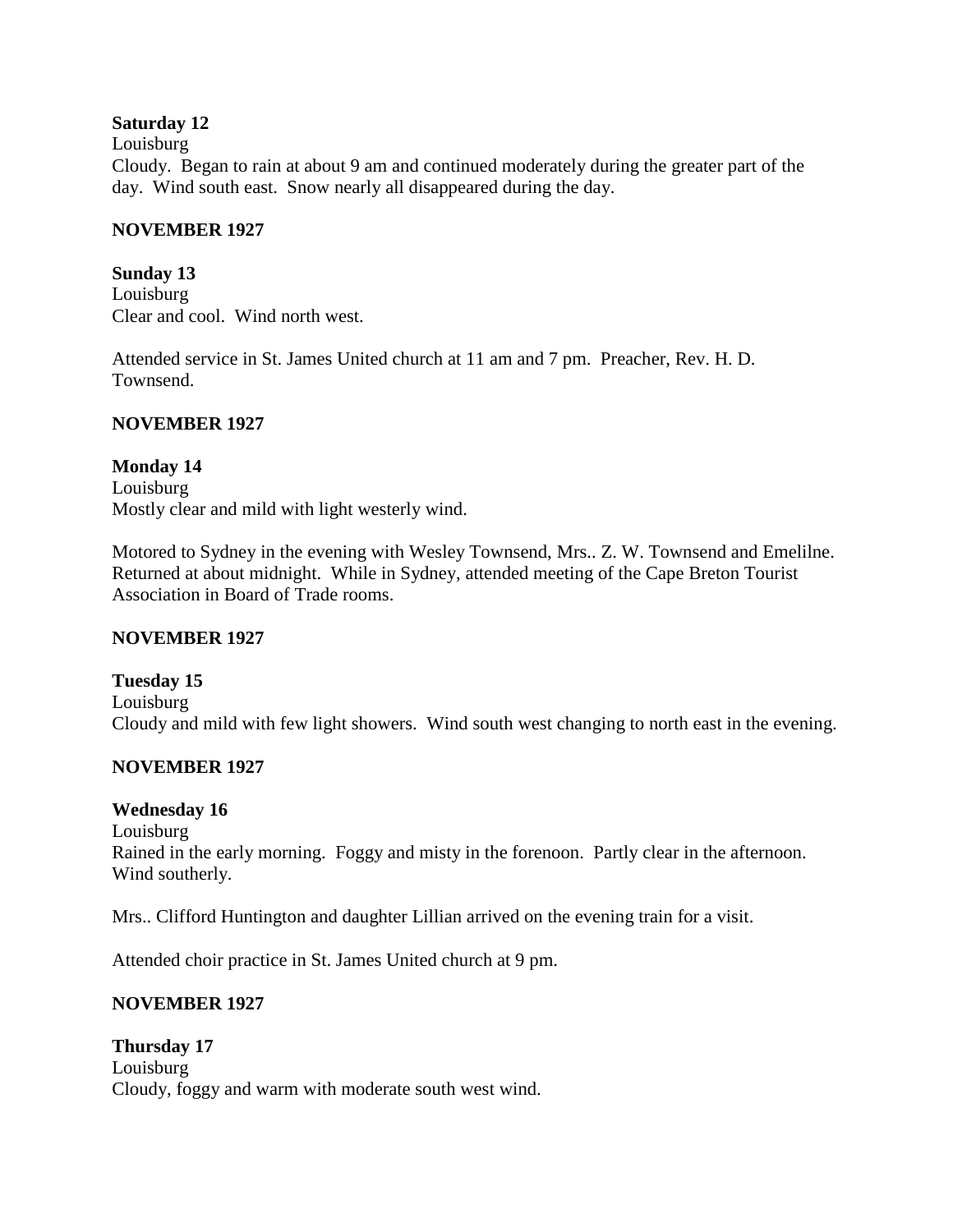Attended regular meeting of Town Council at 7:30 pm.

Emeline visited Glace Bay by train returning in the evening. She was accompanied by Mrs.. Z. W. Townsend who remained at Glace Bay.

#### **NOVEMBER 1927**

**Friday 18** Louisburg Cloudy and mild with fresh south west wind.

#### **NOVEMBER 1927**

**Saturday 19** Louisburg Cloudy, foggy, mild and showery. Wind south west.

#### **NOVEMBER 1927**

**Sunday 20** Louisburg Mostly cloudy with light north west wind.

Attended service in St. James United church at 11 am and 7 pm. Preacher, Rev. H. D. Townsend.

#### **NOVEMBER 1927**

**Monday 21** Louisburg Cloudy and cool with light northerly wind.

Motored to Sydney in the evening with Wesley Townsend and Thomas Bagnell and attended a meeting of the Cape Breton Tourist Association in the Board of Trade rooms, Sydney. Left Sydney at 10 pm for home. Had the misfortune to ditch our car about three miles from Louisburg at 11:20. After an hour and forty minutes of hard work and the assistance of four men who happened along in a car, we managed to get on to the road again. Arrived home at about 1:20 am on the  $22<sup>nd</sup>$ .

#### **NOVEMBER 1927**

#### **Tuesday 22**

#### Louisburg

Cloudy and mild with a few light showers in the afternoon and evening. Light south west and west wind.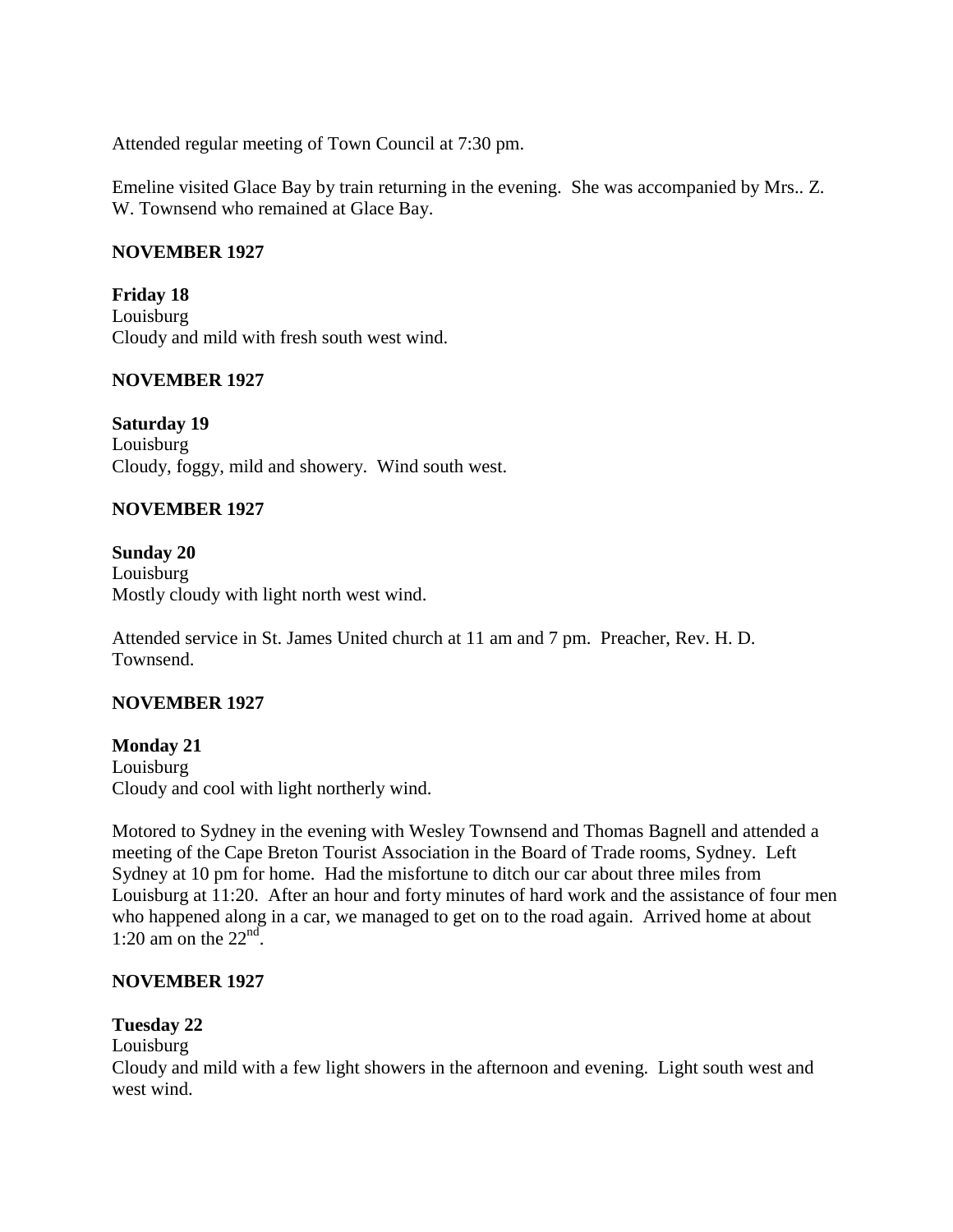Ladies of St Bartholomew's church (Anglican) held a Bean Supper and Fancy Sale in the Parish Hall in the evening.

Accompanied by Emeline, Maria, Lillian and Minnie Evas, had supper in the Parish Hall.

#### **NOVEMBER 1927**

#### **Wednesday 23**

Louisburg Rainy and misty. Sleet in the forenoon. Heavy showers at night. Wind north east varying to south and south west.

#### **NOVEMBER 1927**

**Thursday 24** Louisburg Partly clear and moderately cold with north west wind.

#### **NOVEMBER 1927**

**Friday 25** Louisburg Mostly clear and moderately cold with light north east wind.

### **NOVEMBER 1927**

**Saturday 26** Louisburg Cloudy and cool with light variable wind.

Clifford Huntington arrived on the evening train to spend a few days with us.

#### **NOVEMBER 1927**

**Sunday 27** Louisburg Cloudy and mild. Wind south west. Heavy rain at night.

Attended service in St. James United church at 11 am and 7 pm. Preacher Rev. H. D. Townsend.

### **NOVEMBER 1927**

**Monday 28** Louisburg Partly clear and cool with light north west wind.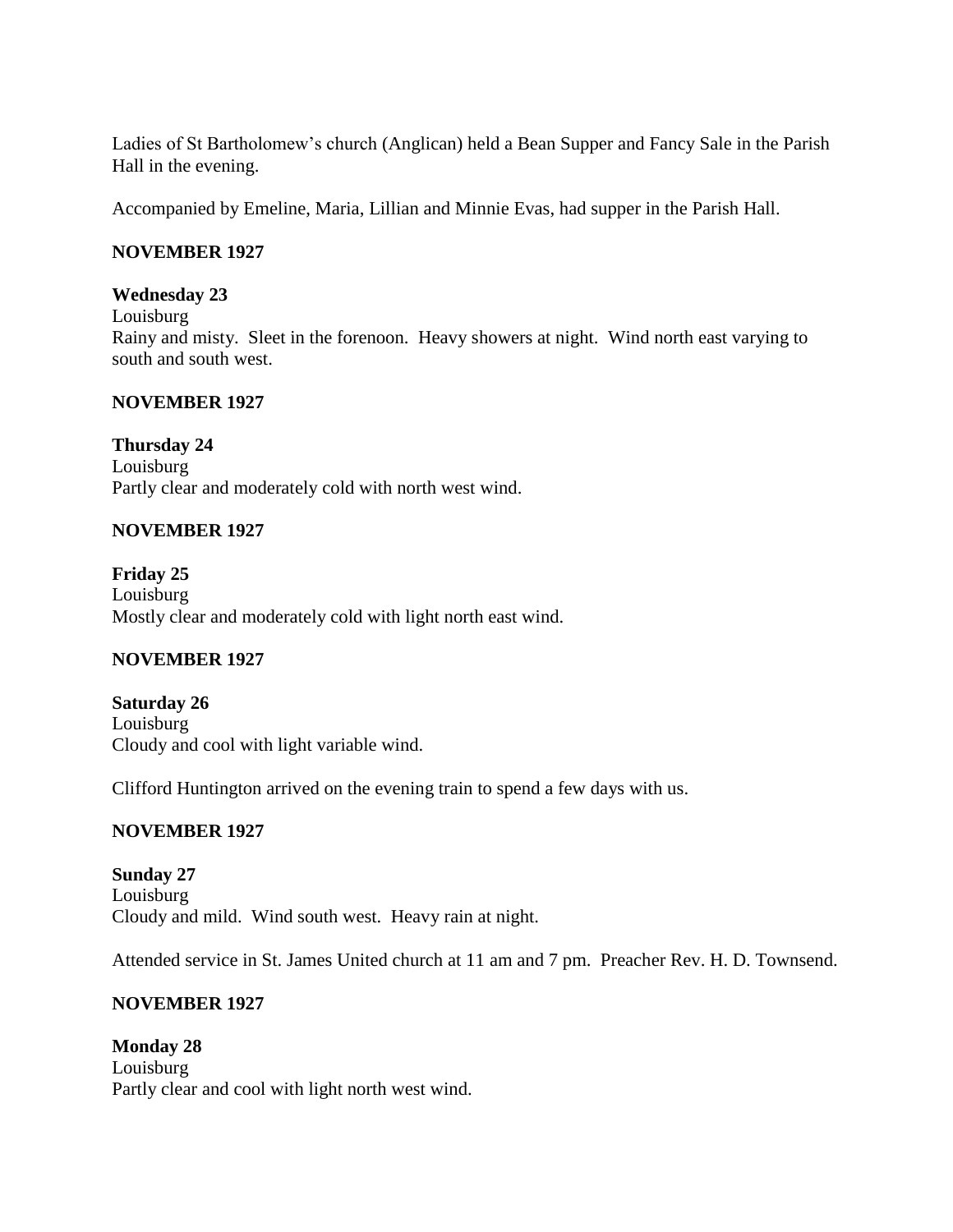#### **NOVEMBER 1927**

#### **Tuesday 29**

Louisburg Cloudy. Heavy rain during the afternoon and evening. Strong southerly wind.

#### **NOVEMBER 1927**

#### **Wednesday 30**

Louisburg Clear and mild with light westerly wind.

Mr. and Mrs.. Clifford Huntington accompanied by their daughter Lillian who have been visiting us, left on the afternoon train for Mira where they intend spending a few days before leaving for home.

Attended choir practice in St. James United church at 9 pm.

#### **DECEMBER 1927**

#### **Thursday 1**

Louisburg

Rained heavily in the early morning. Cloudy during the day. Strong south west wind which changed to north west at night.

#### **DECEMBER 1927**

#### **Friday 2**

Louisburg

Clear and cool with light variable winds. Cloudy in the evening. Storm threatening.

Steamer "Norman Mae", Capt. MacIntosh, succeeded in raising a gun from the bottom of the harbour near Townsend's Point. This gun is likely one belonging to one of the French ships which was burned during the siege of 1758. Reported the raising of the gun to Judge Crowe, Maritime representative of the Historic Sites and Monuments Board, who in turn wired Ottawa for instructions.

#### **DECEMBER 1927**

#### **Saturday 3**

Louisburg Rain in the early morning. Cloudy and mild during the day with fresh south west and west winds.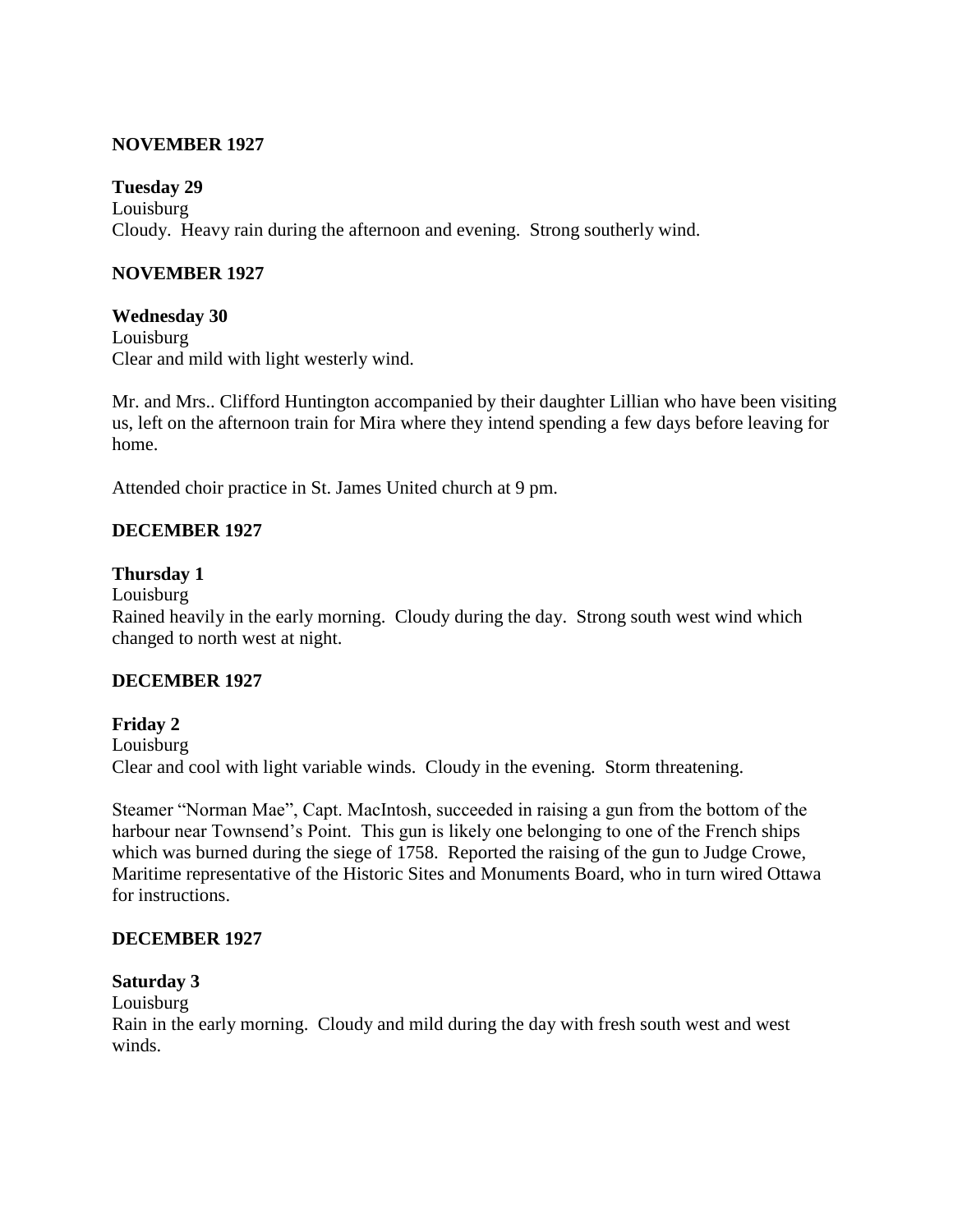Mr. A. W. Stacey, collector of customs, received a telegram from the Dept. of Marine and fisheries, instructing him to take charge of the French gun which was raised from the harbour yesterday by the steamer "Norman Mae". As the raising of this gun was done without permission of the Dept., he was instructed to prevent any further unauthorized search for guns at this port.

### **DECEMBER 1927**

#### **Sunday 4**

Louisburg Mostly cloudy and moderately cold. Wind northerly. Min temperature about 22 above zero.

Attended service in St. James United church at 11 am and 7 pm. Preacher Rev. H. D. Townsend.

#### **DECEMBER 1927**

#### **Monday 5**

Louisburg

Cloudy, chilly and raw. Began to snow moderately at about noon. Turned to rain at about 3 pm and continued raining until late at night clearing off nearly all the snow. Snow fall about 2 inches. Wind easterly.

Steamer "Geo. Cocharane" arrived enroute from Nfld to New York.

#### **DECEMBER 1927**

#### **Tuesday 6**

Louisburg

Partly clear and moderately cold with moderate north west wind. Ground almost entirely bare. Snow of yesterday having nearly all disappeared.

French naval gun which was raised from the harbour bottom on Dec.  $2<sup>nd</sup>$  by the steamer "Norman Mae", Capt. MacIntosh, was landed on the coal company freight wharf today. It was taken in charge by A. W. Stacey, Collector of Customs and placed on the school grounds for safe keeping.

#### **DECEMBER 1927**

#### **Wednesday 7**

Louisburg Mild and remarkably clear with light west and north west wind. A perfect day.

Norwegian steamer "Roar" arrived for bunker coal, but had to proceed to Sydney as the coal company is not supplying coal to ships at this port. Steamer "Geo. Cocharane" sailed.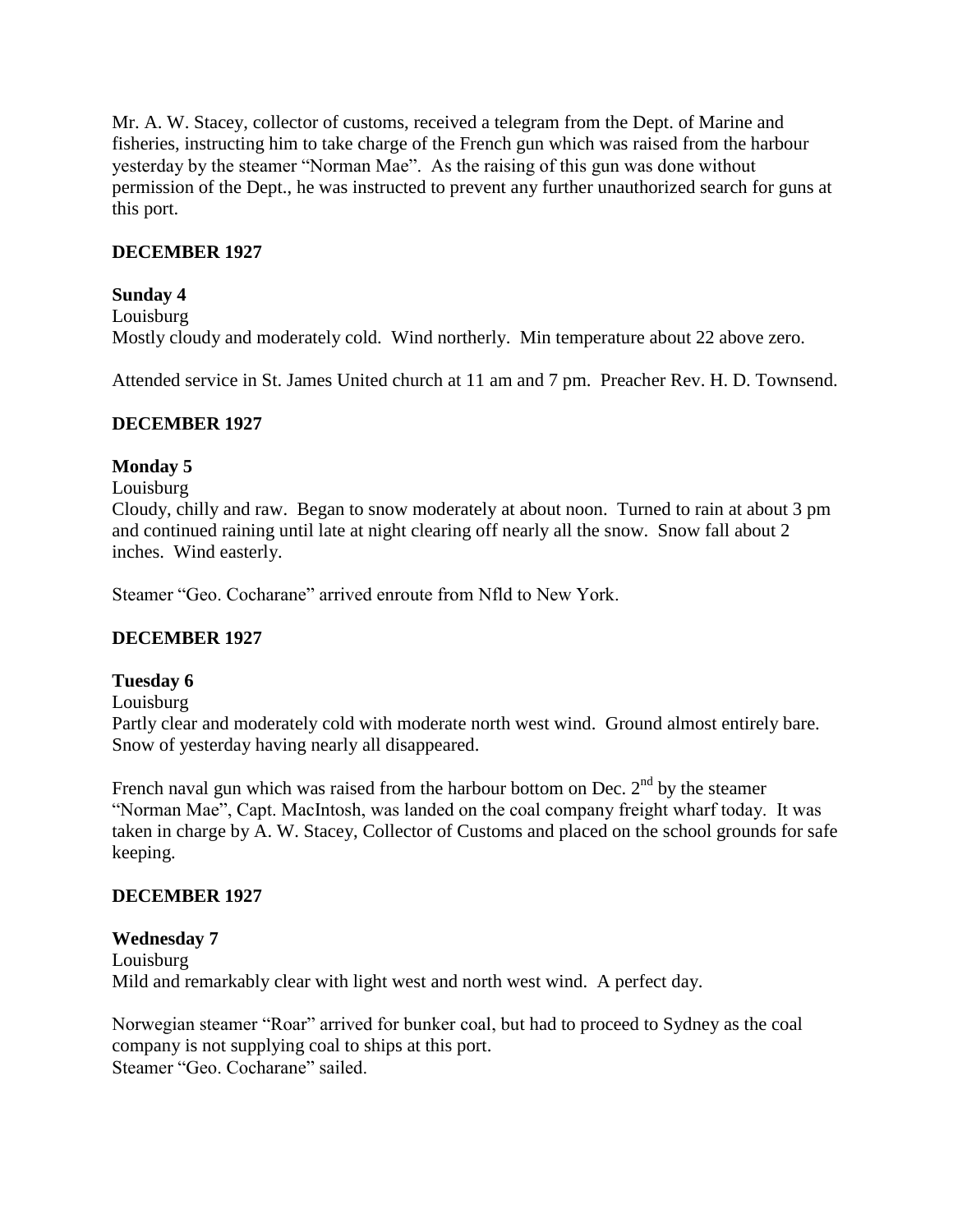#### **DECEMBER 1927**

#### **Thursday 8**

Louisburg

Cloudy and mild with a few showers in the afternoon and evening. Wind south east to south west.

Attended lecture in Calvin church at 7:30 pm delivered by Rev. Dr. A. D. MacKinnon on his experiences as a missionary in the Caribou district of British Columbia.

#### **DECEMBER 1927**

#### **Friday 9**

Louisburg

Cloudy, mild and showery in the forenoon. Cooler in the afternoon. Wind south west changing to north west. Cold at night.

#### **DECEMBER 1927**

#### **Saturday 10**

Louisburg

Partly cloudy and cold with light snow flurries. Wind north west. Min temperature about 15 above.

Light ship "Anticosti" arrived enroute to Halifax. Revenue Cutter "Bayfield" arrived.

Attended and presided at a special meeting of the School Board (for regular business) at 8 pm.

### **DECEMBER 1927**

#### **Sunday 11**

Louisburg

Snowed moderately in the early morning. Clear and mild during the day. Cold at night. Min temperature about 15 above. Snow fall about 1 ½ inch.

Accompanied by Emeline, spent part of the afternoon at the home of Mrs.. Z. W. Townsend.

Attended service in St. James United church at 11 am and 7 pm. Preacher, Rev. H. D. Townsend.

#### **DECEMBER 1927**

**Monday 12** Louisburg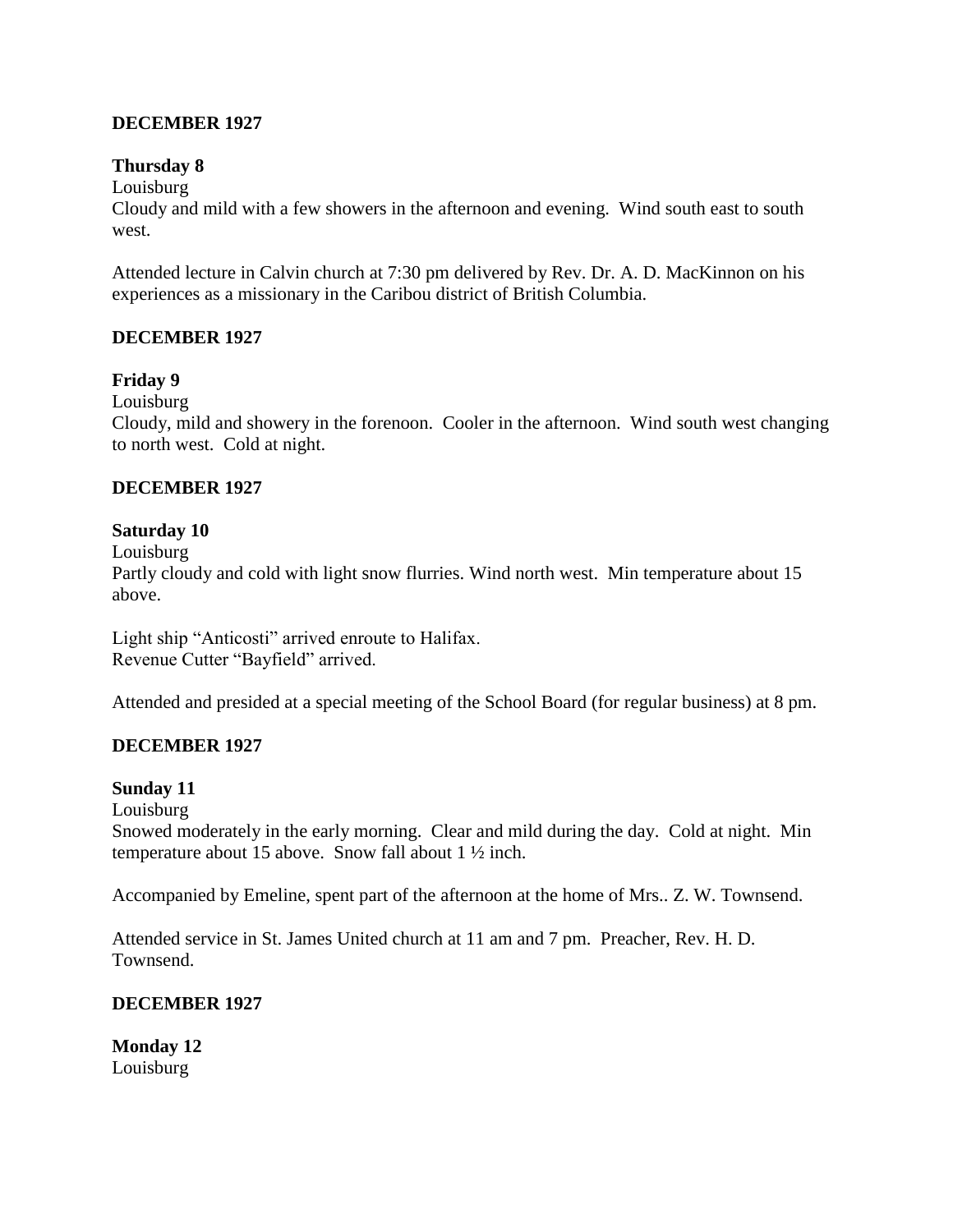Snowed moderately all day. Wind varying from south to east, north east. Snow fall about 6 inches.

DECEMBER 1927

Tuesday 13 Louisburg Clear and moderate with light winds. Good sleighing on the streets and country roads.

Attended meeting of the quarterly official board of St. James United church at the home of Rev. H. D. Townsend at 7:30 pm where the question of the uniting of St. James and Calvin churches was discussed. Rev. Mr. Seely, chairman of Sydney Presbytery was present. Rev. A. W. MacLeod of Glace Bay was present at a similar meeting of Calvin church board at the home of J. A. McDonald.

Birthday party at the St. James United Parsonage under the auspices of the Ladies Aid of St. James church was held in the evening.

### **DECEMBER 1927**

**Wednesday 14** Louisburg Cloudy with light north east wind.

### **DECEMBER 1927**

**Thursday 15** Louisburg Mostly cloudy with light northerly wind.

Attended and presided at regular meeting of Town Council at 7:30 pm.

### **DECEMBER 1927**

**Friday 16** Louisburg Partly clear and mild with light northerly wind.

### **DECEMBER 1927**

**Saturday 17** Louisburg Snow, sleet and rain. Wind easterly.

### **DECEMBER 1927**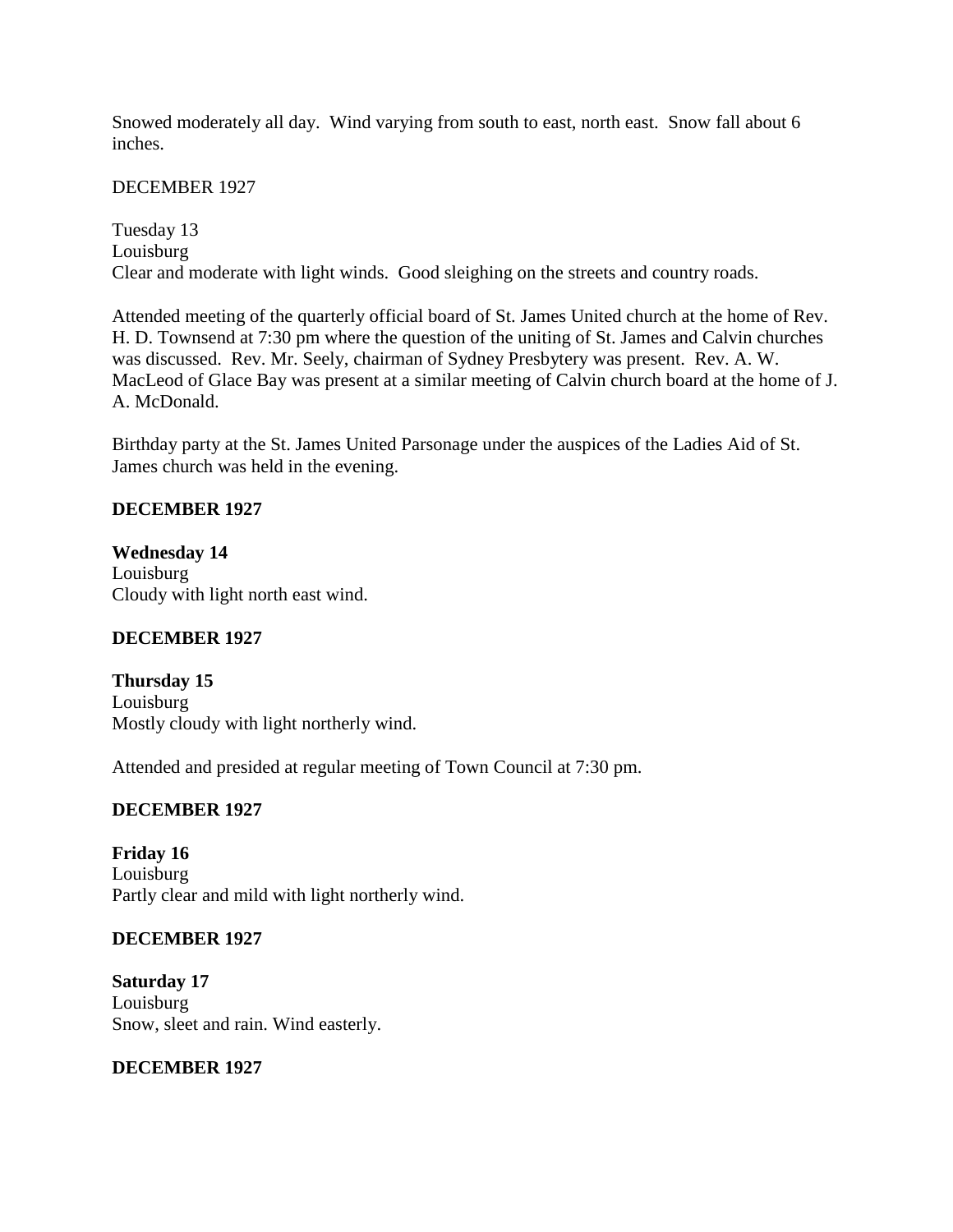### **Sunday 18** Louisburg Mostly cloudy and mild. Wind north west.

Attended service in St. James United church at 11 am and 7 pm. Preacher Rev. H. D. Townsend.

### **DECEMBER 1927**

**Monday 19** Louisburg Cloudy and chilly. Wind west and north west.

### **DECEMBER 1927**

**Tuesday 20** Louisburg [blank]

### **DECEMBER 1927**

**Wednesday 21** Louisburg Attended choir practice in St. James church at 9 pm.

## **DECEMBER 1927**

**Thursday 22** Louisburg Mild and mostly clear with light winds.

### **DECEMBER 1927**

**Friday 23** Louisburg Mild and mostly cloudy with light northerly wind.

### **DECEMBER 1927**

**Saturday 24**

Louisburg Cloudy and mild. Snowed from about 10 am until late at night; the greater part of the snow melting as it fell. Wind easterly. Snow fall about 6 inches.

### **DECEMBER 1927**

**Sunday 25**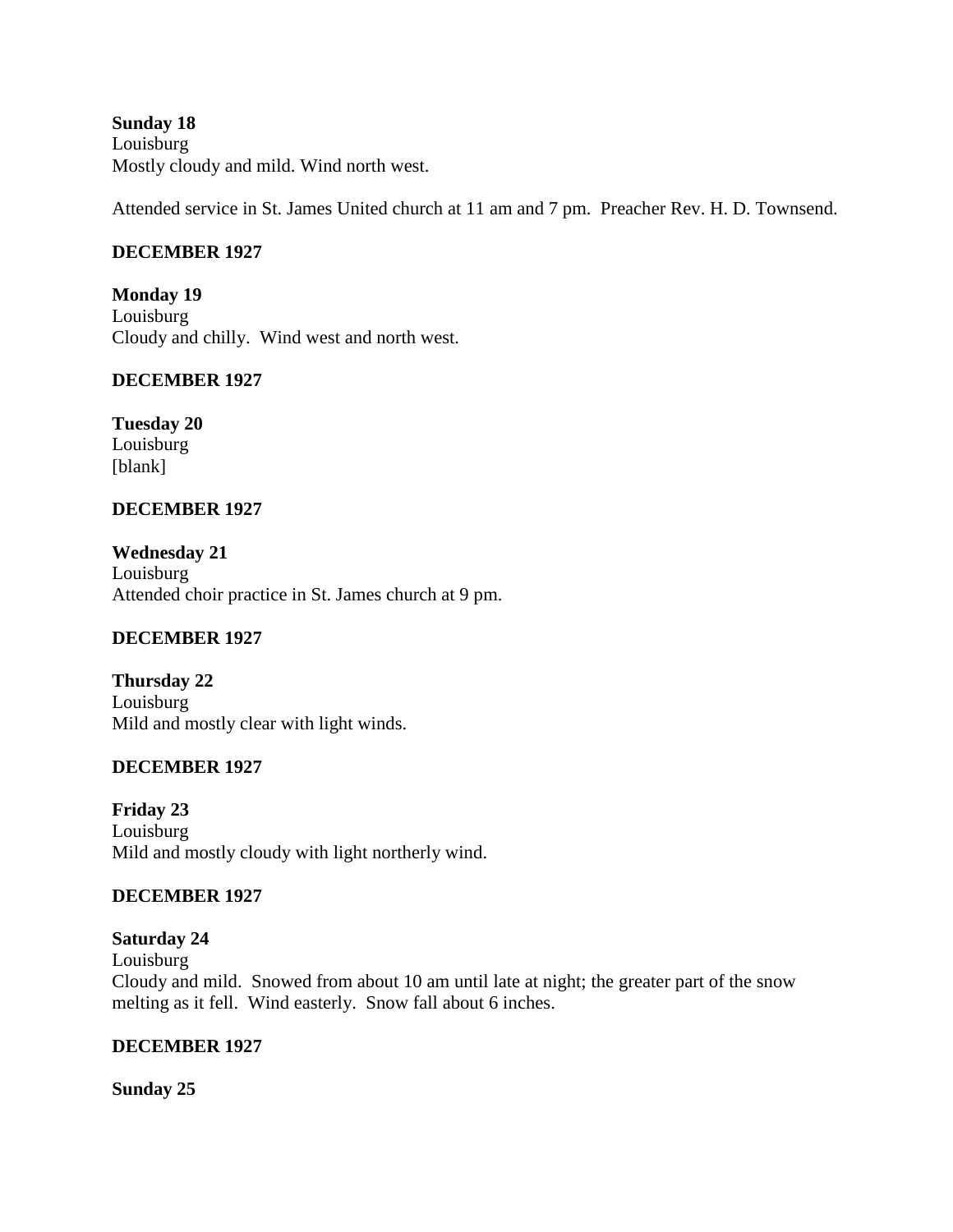Louisburg Christmas Day Clear and mild with light northerly wind. Colder with snow squalls late at night.

Attended service in St. James United church at 11 am and 7 pm. Preacher Rev H D Townsend.

### **DECEMBER 1927**

**Monday 26** Louisburg Mostly cloudy with a few light snow squalls. Mild during the day. Moderately cold at night.

### **DECEMBER 1927**

**Tuesday 27** Louisburg Partly clear and moderately cold with light northerly wind.

### **DECEMBER 1927**

**Wednesday 28** Louisburg Mostly clear and moderately cold. Min temperature about 18 above zero.

### **DECEMBER 1927**

### **Thursday 29**

Louisburg Cloudy and mild. Wind southerly in the afternoon. Snow began to fall at about 7 pm turning to rain during the night.

Went to Sydney on the 3:50 pm train to attend a meeting of the Cape Breton Tourist Association.

### **DECEMBER 1927**

**Friday 30** Sydney/Louisburg Rained in the early morning. Partly clear during the day. Very mild, thawing all day.

Death of Mrs.. William W. Lewis at the City Hospital. Mrs.. Lewis had been in the hospital for about a month undergoing treatment for an internal trouble which finally proved fatal. The body of the late Mrs.. William W. Lewis arrived on the evening train and was taken to her late residence on Warren Street.

Death of Christopher Morrison, Riverdale St. aged about 77 years.